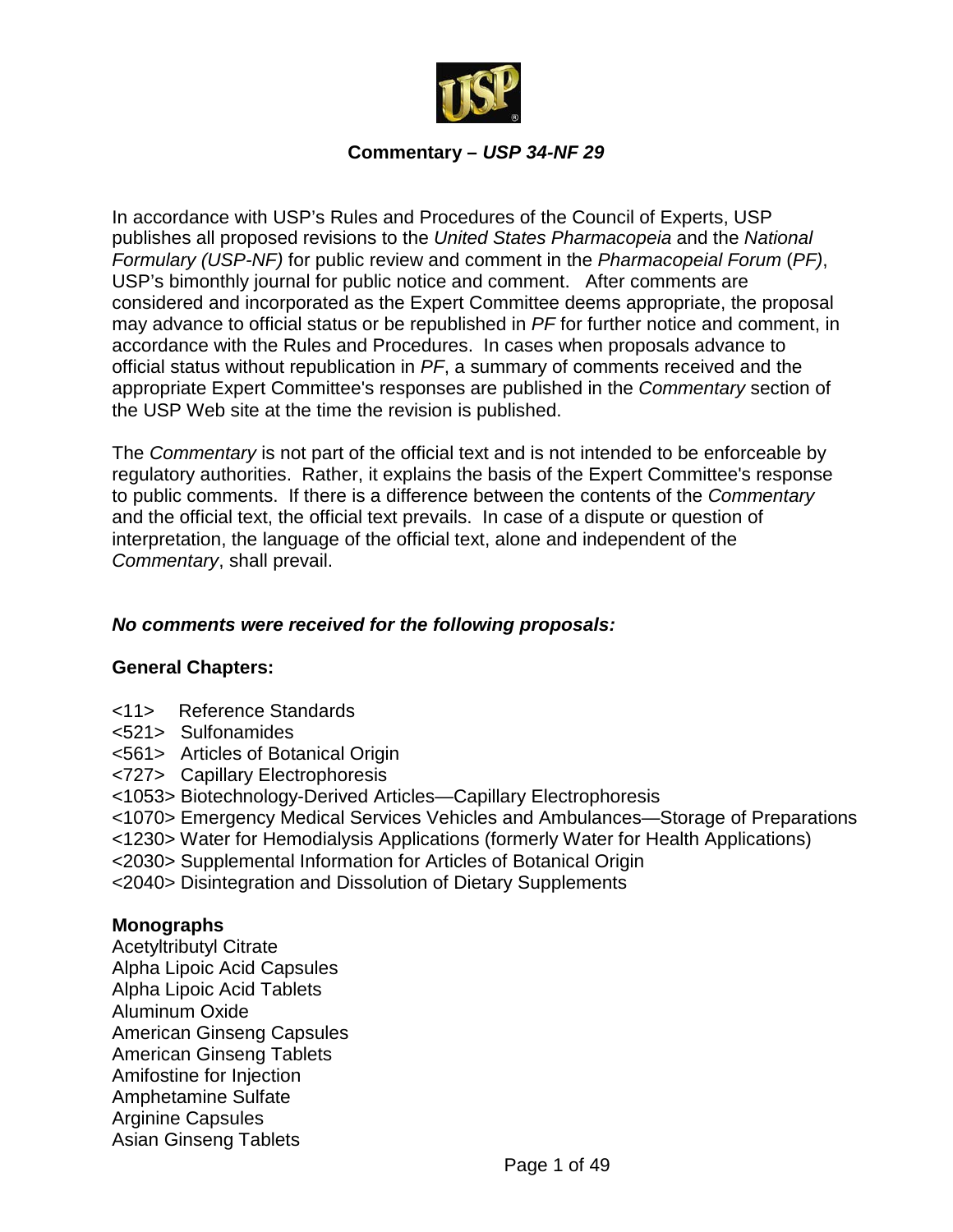#### *No comments received for the following proposals (continued***):**

#### **Monographs (continued)**

Balsalazide Disodium Capsules Black Cohosh Tablets Cat's Claw Capsules Cat's Claw Tablets Chlorhexidine Acetate Chlorhexidine Acetate Topical Solution Chlorhexidine Gluconate Solution Chlorhexidine Hydrochloride **Clotrimazole** Clotrimazole Cream **Desflurane** Diltiazem Hydrochloride Tablets Diluted Nitroglycerin Ethambutol Hydrochloride Fish Oil Containing Omega-3 Acids Capsules Gadodiamide Injection Ginger Capsules Glyburide and Metformin Hydrochloride Tablets Halobetasol Propionate Iodixanol Injection Iohexol Injection Letrozole Letrozole Tablets Levocabastine Hydrochloride Levonorgestrel and Ethinyl Estradiol Tablets L-Glutamic Acid, Hydrochloride Lithium Carbonate Tablets Methylphenidate Hydrochloride Extended-Release Tablets Oil-Soluble Vitamins Capsules Oil-Soluble Vitamins Tablets **Oxaliplatin** Paramethasone Acetate Paramethasone Acetate Tablets Polyethylene Oxide Polyoxyl Stearyl Ether Propafenone Hydrochloride Pygeum Capsules Quinidine Sulfate Oral Suspension Saw Palmetto Capsules Sertraline Tablets **Sevoflurane** Soy Isoflavones Capsules Soy Isoflavones Tablets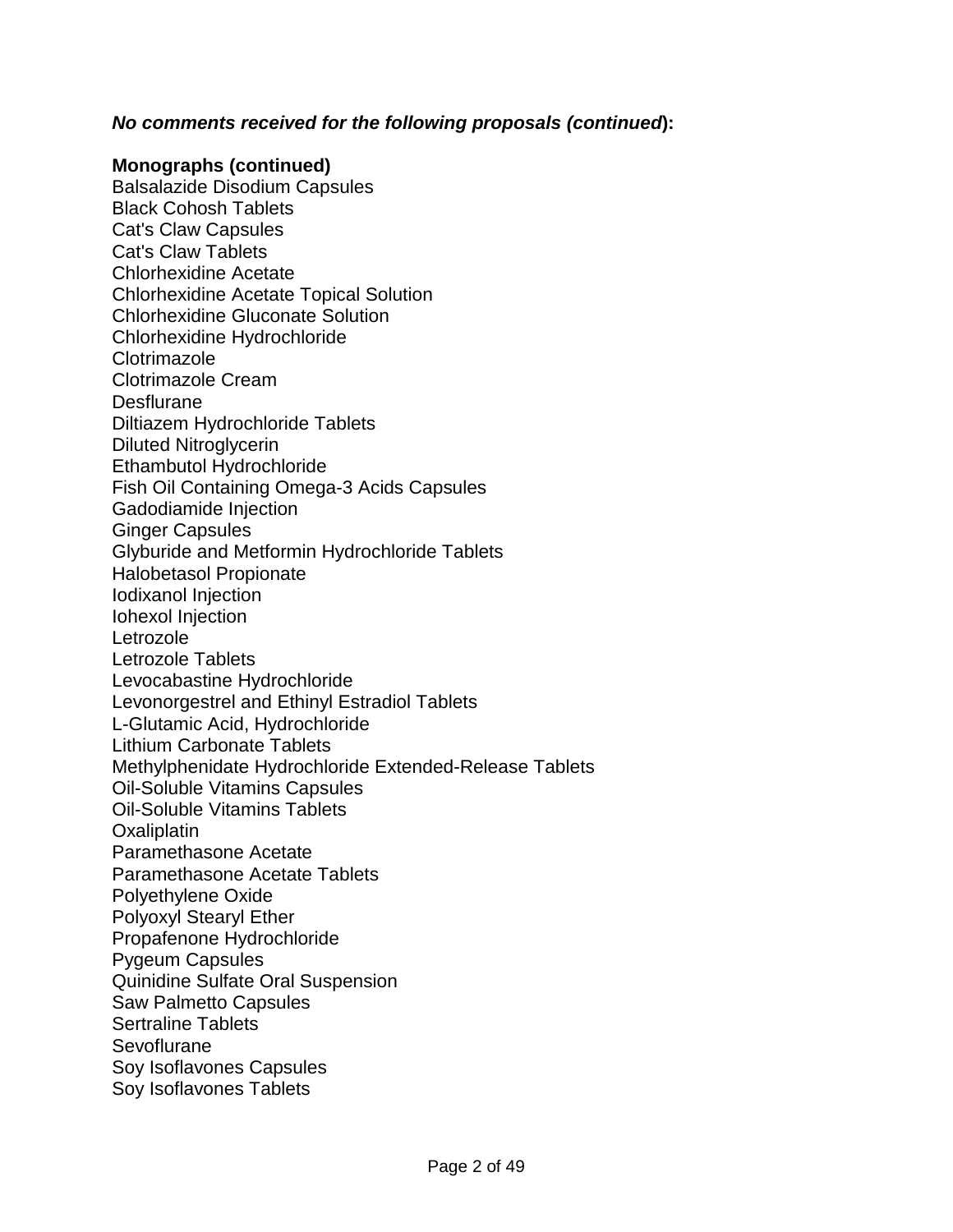# *No comments received for the following proposals (continued***):**

#### **Monographs (continued)**

**Spironolactone** Sulfasalazine Sulfasalazine Tablets Terbinafine Tablets Triethyl Citrate Valerian Tablets Venlafaxine Tablets Water for Hemodialysis Water for Injection

#### **General Notices**

**Committee:** Council of Experts Executive Committee **No. of Commenters:** 2

**Comment Summary #1:** The commenter suggested that the language in 2.30 "Legal Recognition" be further clarified, with one commenter suggesting that identity standards not be described separately from the other compendial standards.

**Response:** Comments for further overall clarification accepted in part, to make clearer exactly which legal and regulatory sources apply to specific authority and text. The text retains a separate description of identity, with the addition of specific legal and regulatory citations.

**Comment Summary #2:** The commenter suggested that the language to allow the early adoption of revised standards in 3.10 "Applicability of Standards" make clear that the affected standards are those that have been published but are not yet official; and that USP also provide a specific mechanism for indicating when a standard is not appropriate for early adoption, as part of standard development.

**Response:** Comment incorporated.

**Comment Summary #3:** The commenter suggested that the language regarding articles being "stored as directed" in 3.10 "Applicability of Standards" delete the parenthetical phrase "(by the manufacturer, consistent with any applicable standards)." **Response:** Comment incorporated

**Comment Summary #4:** The commenter indicated with regard to language including a reference to good manufacturing practice in the "Official products" paragraph of 3.10 "Applicability of Standards" that the existing exception for dietary supplements (unrelated to the subject of good manufacturing practice) would no longer be appropriate to the overall revised paragraph.

**Response:** The "Official Products" paragraph was amended with a parenthetical indicating the applicability of standards to dietary supplements is addressed in section 3.10.20. If further clarification to that section should prove advisable, it can be considered in a future revision.

**Comment Summary #5:** The commenter suggested that 5.40 "Identity Test" retain the existing stated purpose of being an aid in verifying that the article being tested is what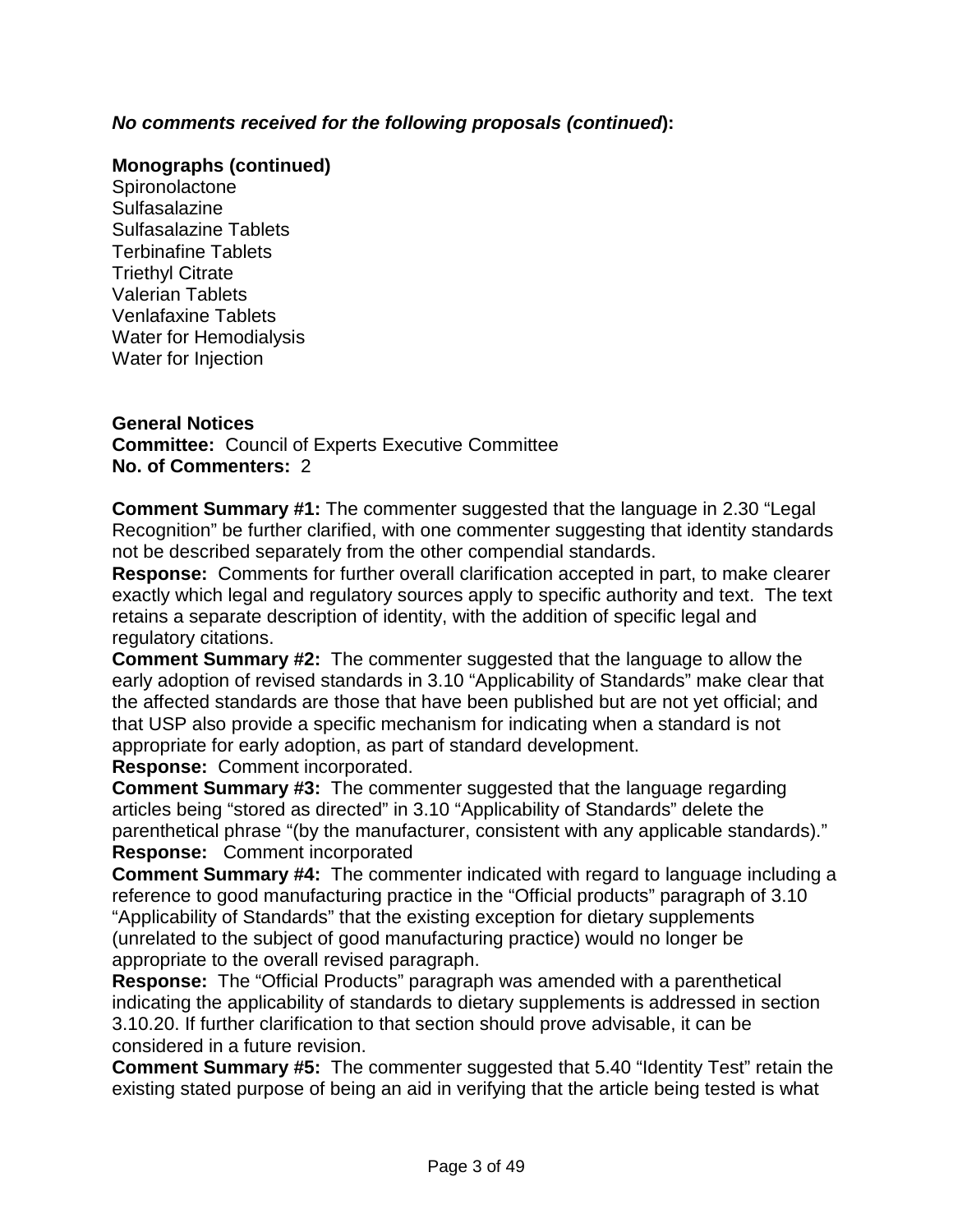the labeled container purports it to be, but not as proposed to make USP "Identity" tests sufficient alone to establish proof of compendial identity.

**Response:** Comment accepted in part, to reinsert the original purpose statement, in conjunction with also establishing as a purpose, as proposed, compendial identity– whether an article is the article named in *USP-NF*.

**Comment Summary #6:** The commenter recommended deferring addition of 5.60.30 "Elemental Impurities in *USP* and *NF* Articles" until it can be more closely coordinated with the final publication of new General Chapters pertaining to limits and procedures (<232> and <233>).

**Response** Comment incorporated.

#### **General Chapters**

| <b>General Chapter:</b>                          | <1> Injections, section on Labeling of Ferrules and Cap<br>Overseals |
|--------------------------------------------------|----------------------------------------------------------------------|
| <b>Expert Committee:</b><br>No. of Commenters: 6 | Nomenclature                                                         |

**Comment Summary #1:** The commenter indicated that USP should seek and apply scientific concepts to this standard (e.g., human factors studies) and encouraged USP to test the final design standard on end-users to ensure its effectiveness in preventing medication errors and to maintain those data in support of the standard.

**Response:** The Expert Committee determined there was not sufficient reason to conduct or await any studies prior to the release of the standard. USP standards are in a process of continuous review and revision based upon new evidence, emerging public health concerns, and public requests for revision. The ongoing role of USP Expert Committees is to evaluate new data and to shape standards based upon the available evidence, public input and the Expert Committee's expertise. Such standards are always subject to further revision as additional evidence becomes available. **Comment Summary #2:** The commenter suggested that the proposed USP standard

may have unintended consequences. The commenter provided a commissioned, unpublished human factors engineering (HFE) evaluation of 20 healthcare practitioners (HCPs) handling injectable products in a variety of simulated scenarios. The authors of the HFE evaluation concluded that 1) HCPs are generally not used to viewing cap labels; 2) HCPs made many errors, with or without cap labels; 3) Some HCPs indicated that they did not notice the cap labels in the study; 4) When cap labels were noticed and used, HCP performance was better and faster; and 5) When HCPs were trained to cross-check the vial label with the cap label, there was an increased benefit to drug selection accuracy and time. Post-interviews of HCP participants revealed a) belief that reducing the incidence of cap labels would actually further reduce the likelihood of HCPs noticing any label that does exist, b) preference of HCPs towards having cap labels, c) concern that removing cap labels may increase medication errors, and d) belief that cap labeling could be useful and improve patient safety if they were more common and HCPs were explicitly trained to make use of them. The results of the survey were presented to the Expert Committee for their review and consideration.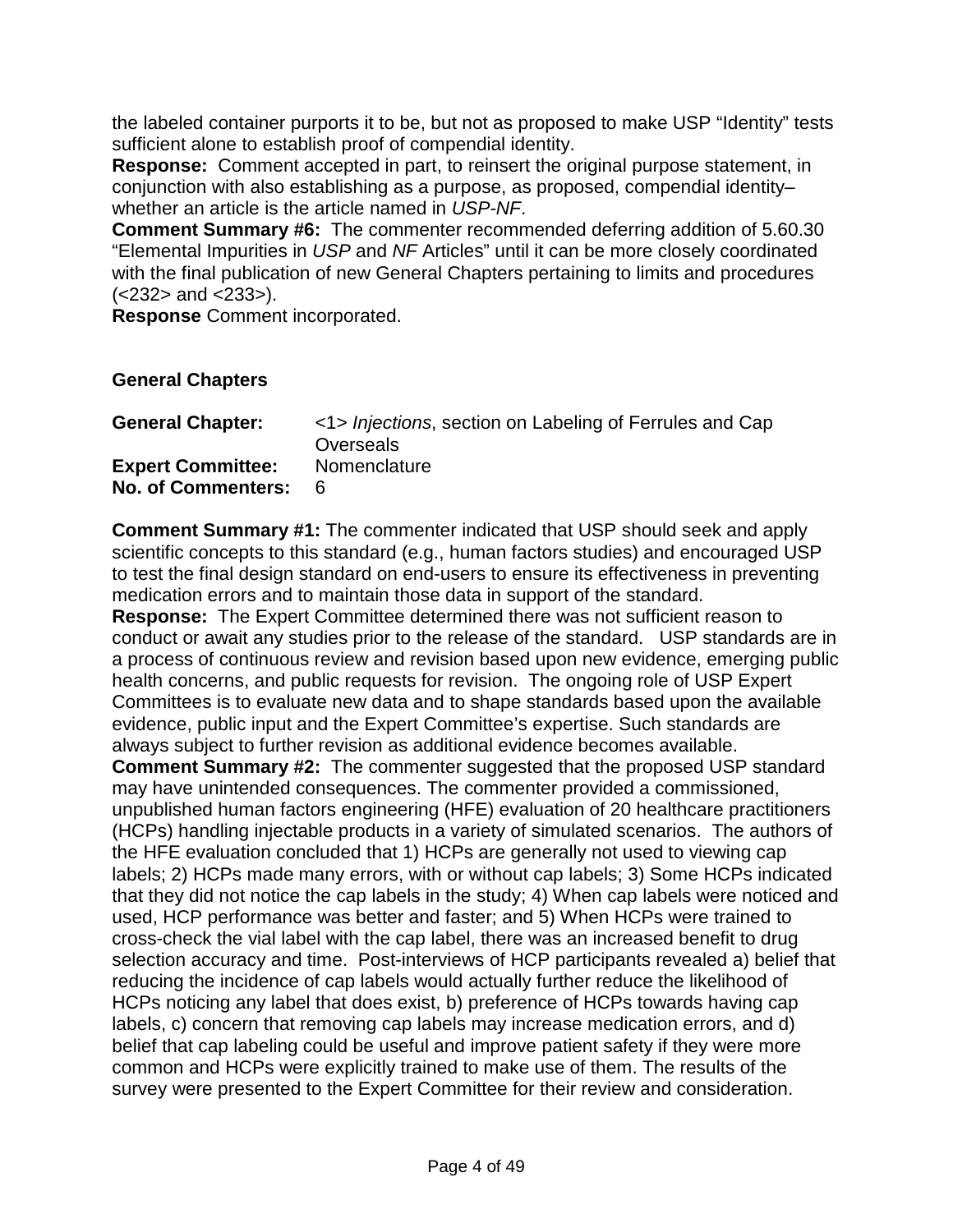**Response:** The Expert Committee was not persuaded that the results of the HFE evaluation were in opposition to the proposed standard, as the experimental scenarios did not test the proposed standard. The Expert Committee did not agree with the commenter's suggestion that the results of the HFE evaluation warranted changes to the standard.

**Comment Summary #3:** Several commenters indicated that the proposed revision would increase risk to patients by forbidding the use of anticounterfeiting measures on the cap.

**Response:** Comments not incorporated. The Expert Committee determined that the proposed standard does not forbid the use of anticounterfeiting measures from appearing on the vial skirt, label, or cap and ferrule as long as it does not appear on the top (circle) surface of the vial and does not interfere with the cautionary statement.

**Comment Summary #4:** The commenter suggested minor wording changes to clarify the intent of the proposed revision. The suggestion was to add "cautionary statements" in place of "such statement" and add "free of nonessential information" in place of "clearly differentiated."

**Response:** Comment incorporated.

**Comment Summary #5:** The commenter suggested that the phrase "busy" healthcare practitioners implied that such practitioners are too busy to read labels. The commenter suggested removing the term "busy."

**Response:** Comment incorporated.

**Comment Summary #6:** The commenter indicated that additional examples such as "Not for Lock Flush" should be added to this section of the general chapter.

**Response:** Comment not incorporated. The two cautionary statements indicated in the general chapter are examples only.

**General Chapter:** <90> Fetal Bovine Serum-Quality Attributes and Functionality **Tests** 

**Expert Committee(s):** Biologics and Biotechnology—Cell, Gene and Tissue Therapies **No. of Commenters:** 4

**Comment Summary #1:** In the section on *Processing*, several commenters suggested that the use of closed system for FBS collection using an aseptic technique is not practical because true aseptic is difficult to attain in an abattoir situation. **Response:** Comment incorporated.

**Comment Summary #2:** In the section on *Processing*, a commenter suggested revising the paragraph on mycoplasma testing, deleting the sentence "Large-volume sampling is important to detect low levels of mycoplasma" and provide clarification on how mycoplasma testing is performed on FBS samples.

**Response:** Comment incorporated. The whole paragraph describing mycoplasma testing was deleted and a reference was made to recently published chapter <63> *Mycoplasma Testing*, which provides detailed guidance on this type of testing.

**Comment Summary #3:** In Packaging and Storage, a commenter suggested that storage should not be temperature specific, as long as serum is frozen and propose changing "Store in sealed containers at a temperature of –10◦ or below." to "Store in sealed containers at frozen temperatures."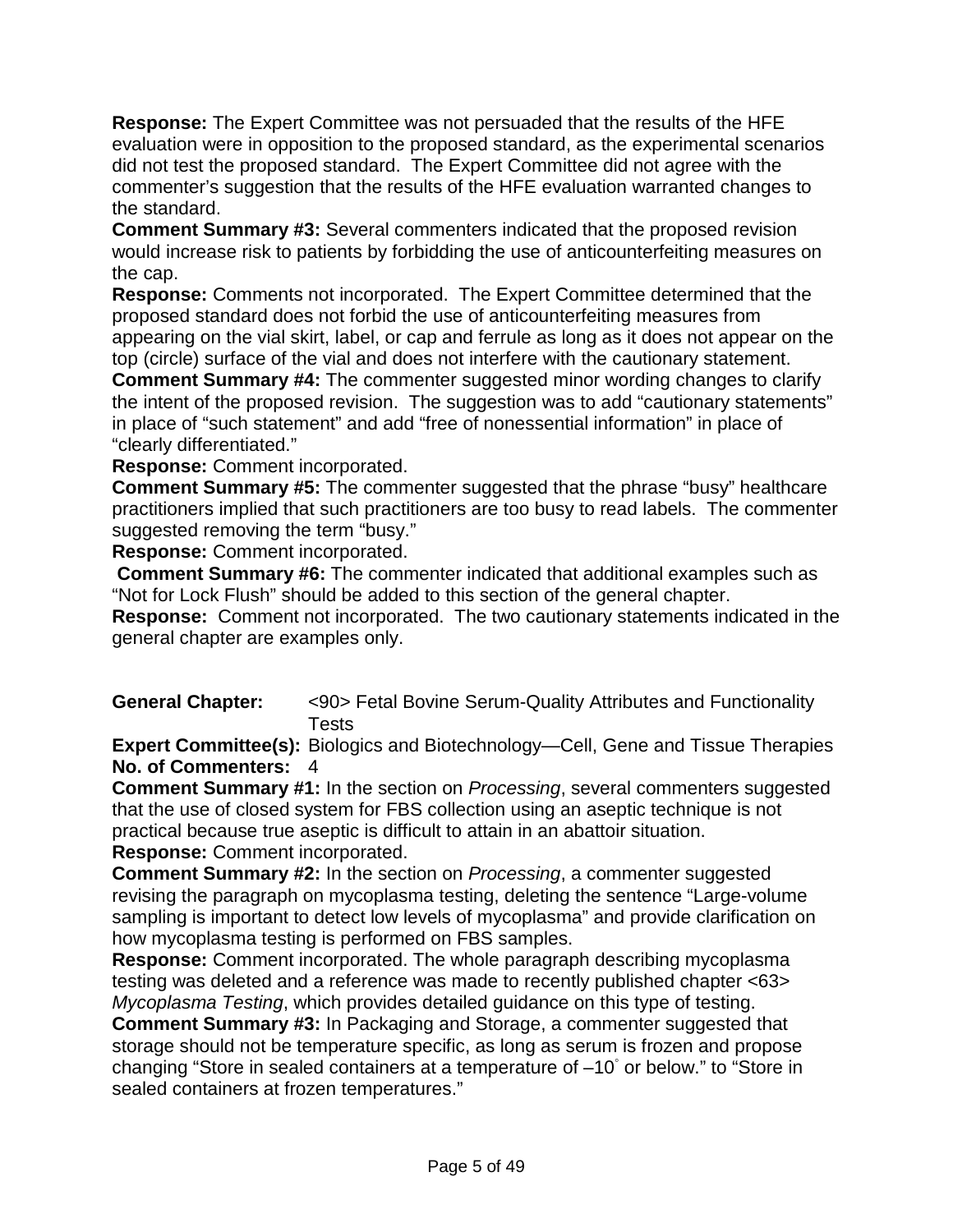**Response:** Comment not incorporated because storage at temperatures below  $-10^\circ$  is important for stability of FBS as stated on certificate of analysis provided by suppliers.

**Comment Summary #4**: On the USP FBS RS, a commenter suggested the possibility of using an in house RS in addition of the USP RS. Commenter is also asking if the RS will be irradiated.

**Response:** Comment not incorporated. If users want to use their in house RS, they can do so but they will not be able to claim compliance with tests with an official use of the RS. The USP RS will be irradiated and this information will be part of the CoA and RS package.

**Comment Summary #5**: A commenter suggested revising ranges for pH [from 7.00- 8.00 to 6.9-8.00] and Osmolality [280–360 to 270-330 mOsm/Kg] because some manufacturers supply serum outside the specified ranges.

**Response:** Comment not incorporated. The proposed ranges were based on survey of manufacturers and confirmed or adjusted based on a laboratory study conducted by USP.

**Comment Summary #6**: A commenter suggested changing the limits on endotoxin to "less than 25 EU/mL" instead of "less than 10 EU/mL." The rationale is to align with EP 2262. Some manufacturers have other specifications, and commenter proposes to extend the range to reflect field reality as this is a new chapter.

**Response:** Comment not incorporated. A limit of 25 EU is high because FBS is a product where endotoxin levels should be very low or absent. Besides the laboratory study on several lots of FBS showed that actual endoxin levels are always ≤1 EU/mL. **Comment Summary #7**: In the Identification test, a commenter suggested adding the following statement before the description of RID procedure: In the absence of a userdefined identification assay, the following test should be performed. Rationale is to leave it open for using other methods

**Response:** Comment not incorporated. The USP General Notices 6.30 states that alternative methods can be used provided these methods have been validated and found equivalent to the compendial procedure (although only those results obtained by the methods and procedures given in the compendium are conclusive).

**Comment Summary #8**: In Functionality Tests—Acceptance criteria, several comments suggested changing "The doubling time of the test sample should be no less than 90% of the doubling time of USP Fetal Bovine Serum RS." Instead a commenter suggests using the following "Compare results between lots of FBS, and select a serum lot that is good for various types of cells and optimal for a specific cell culture application."

**Response:** Comment not incorporated because the use of a USP FBS RS is prescribed as an official use in General Chapter <90>. Comparing FBS lots to be tested to other lots will not meet the requirement of official use.

**General Chapter/Section(s):** <621> Chromatography **Expert Committee(s):** General Chapters **No. of Commenters:** 8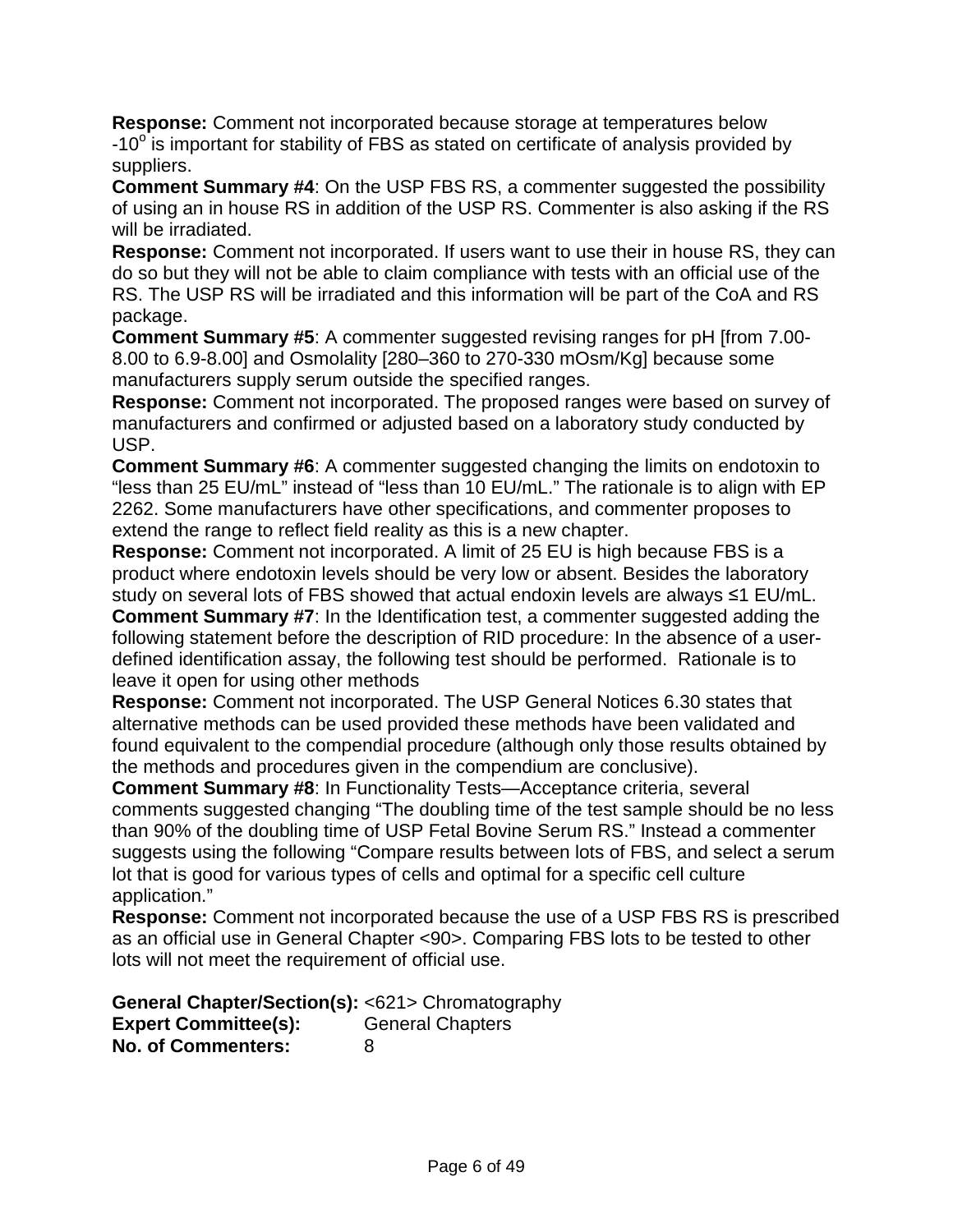**Comment Summary #1:** A commenter recommended including a short discussion on the importance of setting proper minimum acceptable plate number and corresponding minimum resolution requirements for critical peak pairs in a separation.

**Response:** Comment not incorporated because the Expert Committee does not consider it appropriate to include values for efficiency and resolution in the general chapter. Those values should be stated in the individual monograph and determined based on the intended use of the procedure and validation data.

**Comment Summary #2***:* A commenter suggested that detailed information about different chromatographic techniques would be best placed in a general chapter greater than <1000>, as supporting information for General Chapter <621> *Chromatography*. **Response:** Comment not incorporated. A greater number of commenters suggested *eliminating* this information from USP (see *Comment Summary #7*)

**Comment Summary #3:** A commenter suggested that the specific procedure for "spotting description" contains too much detail to be generally useful.

**Response***:* Comment not incorporated because the committee felt this level of detail was necessary to assure the standardization of a pharmacopeial procedure.

**Comment Summary #4:** A commenter suggested that it would be helpful to add a short description of UHPLC, in order to accommodate this new LC method within this revision to anticipate and avoid future revisions on this topic.

**Response***:* Comment not incorporated. The topic of UHPLC is discussed separately in a Stimuli article published in *PF* [see *Pharmacopeial Forum* 35(6), page 1622-1626, 2009].

**Comment Summary #5:** A commenter indicated that signal-to-noise ratio definition should be consistent with the European Pharmacopoeia *(PhEur*) and additional clarification for baseline drift and overlapping adjacent peaks could be added. **Response:** Comment not incorporated. The definition of this parameter is under discussion both in the US and Europe. Depending on the results of these discussions a future revision could be presented

**Comment Summary #6:** Several commenters indicated their concerns about adopting the repeatability requirements from *PhEur* 2.2.46. The repeatability requirements do not need to be as stringent as described in *PhEur* 2.246. Furthermore, laboratories in industry may have problems meeting the requirements of the European Pharmacopoeia, especially some quality control laboratories, where older instrumentation may still be utilized.

**Response:** Comment not incorporated. The proposed precision requirements will apply only to those drug substances and excipient monographs where the maximum %RSD is not specified. Introducing this requirement in this way will improve the quality of new monographs without materially affecting those already official. Assay specifications for Drug substances are typically in the range of 98.0 to 102.0%. The GC EC believes that the maximum permitted %RSD should be derived from the compendial specifications. %RSD NMT 2.0 for the injection repeatability, usually adopted in USP monographs, is inconsistent with the assay specifications.

**Comment Summary #7***:* Several commenters recommend that the information that is not critical or intended to be enforceable be removed from General Chapter <621> and from USP-NF altogether. This information is readily available in other sources outside compendia such as text books, training courses, and technical literature.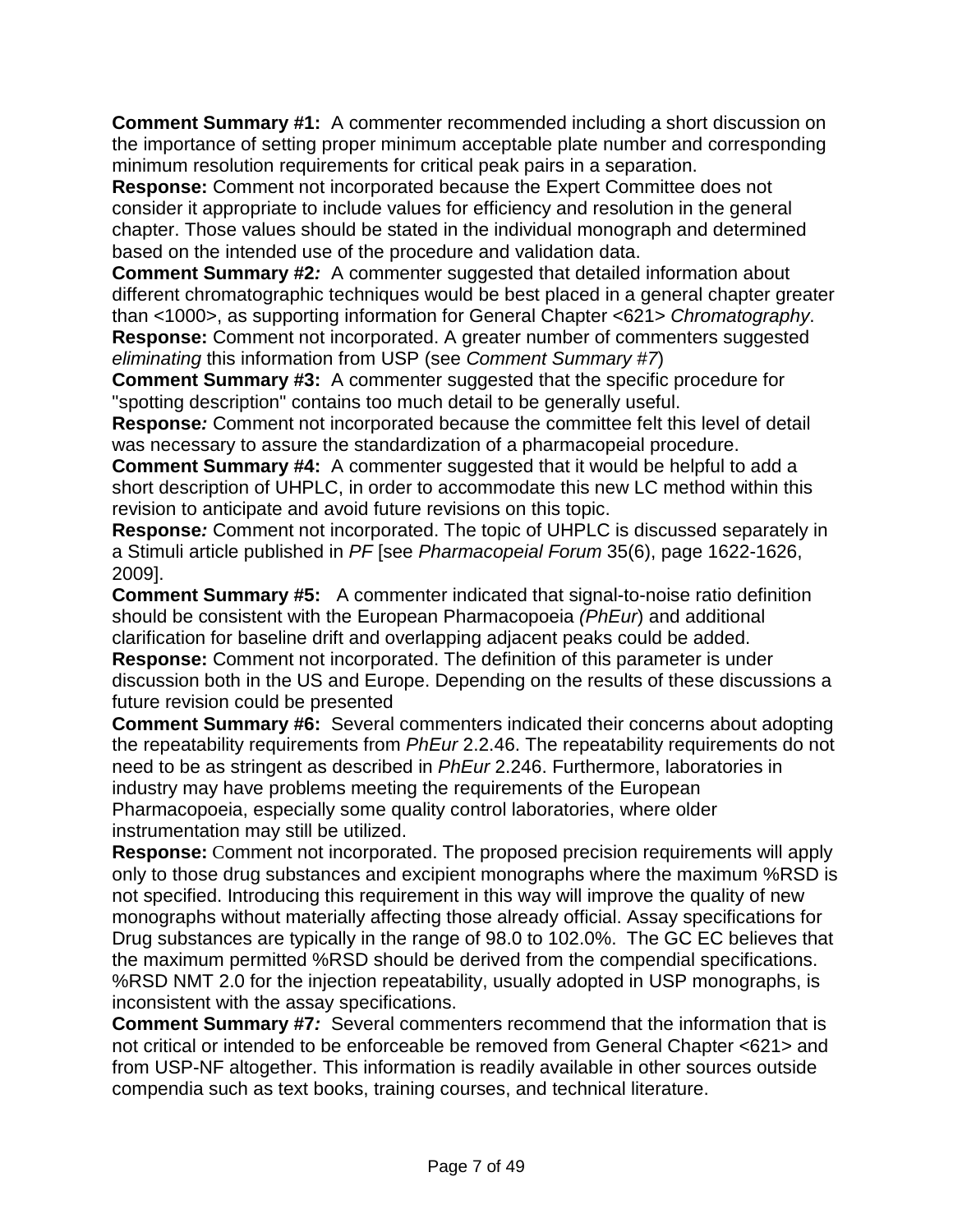#### **Response:** Comment incorporated

**Comment Summary #8:** A commenter suggested including definitions for the parameters used in the formula for calculating the symmetry factor.

#### *Response:* Comment incorporated

**Comment Summary #9:** A commenter suggested that the calculations for resolution and efficiency using the tangent method not to be removed from General Chapter <621>. From the practical viewpoint, most chromatographic software programs still use the tangent method as an option for calculating both parameters.

**Response:** Comment incorporated

**Comment Summary #10:** A commenter suggested incorporating definitions of correction factor and response factor using wording as in *PhEur* 2.2.46.

**Response***:* Comment not incorporated because adopting this approach will impact several existing monographs.

**Expert Committee-initiated Change #1:** The Expert Committee revised the definition of *Relative retention* and added a new entry for *Relative retention time* as this term is widely used in monographs.

**Expert Committee-initiated Change #***2:* Under System suitability, at the end of the paragraph starting with "The signal-to-noise ratio, the phrase "after the injection or application of a blank" was deleted. The statement was unintentionally introduced during the preparation of the revision. This change reestablishes the original text.

#### **General Chapter/Sections:** <795> Pharmaceutical Compounding—Nonsterile

**Expert Committee(s):** Compounding Pharmacy **No. of Commenters:** 22

Preparations/Multiple Sections

#### *Introduction*

**Comment Summary #1:** The commenter suggested that the last sentence in the *Introduction* should be clarified so that the health care professional engaged in the compounding of drug preparations will comply with applicable state and federal laws, regulations and guidelines.

**Response**: Comment incorporated.

# *Definitions*

**Comment Summary #1:** The commenter suggested that when referring to a "device," a more accurate description would be "medical device."

**Response**: Comment incorporated.

**Comment Summary #2:** The commenter indicated that the word "product" in the *Preparation* definition should be in quotation marks.

**Response**: Comment incorporated.

**Comment Summary #3:** The commenter suggested that under the examples of manufacturing, in the first example "for the promotion and marketing of such drugs or devices" be deleted.

**Response:** Comment incorporated.

**Comment Summary #4:** The commenter indicated that the fourth bullet under the definition of *Compounding* implies that preparing drugs for research purposes is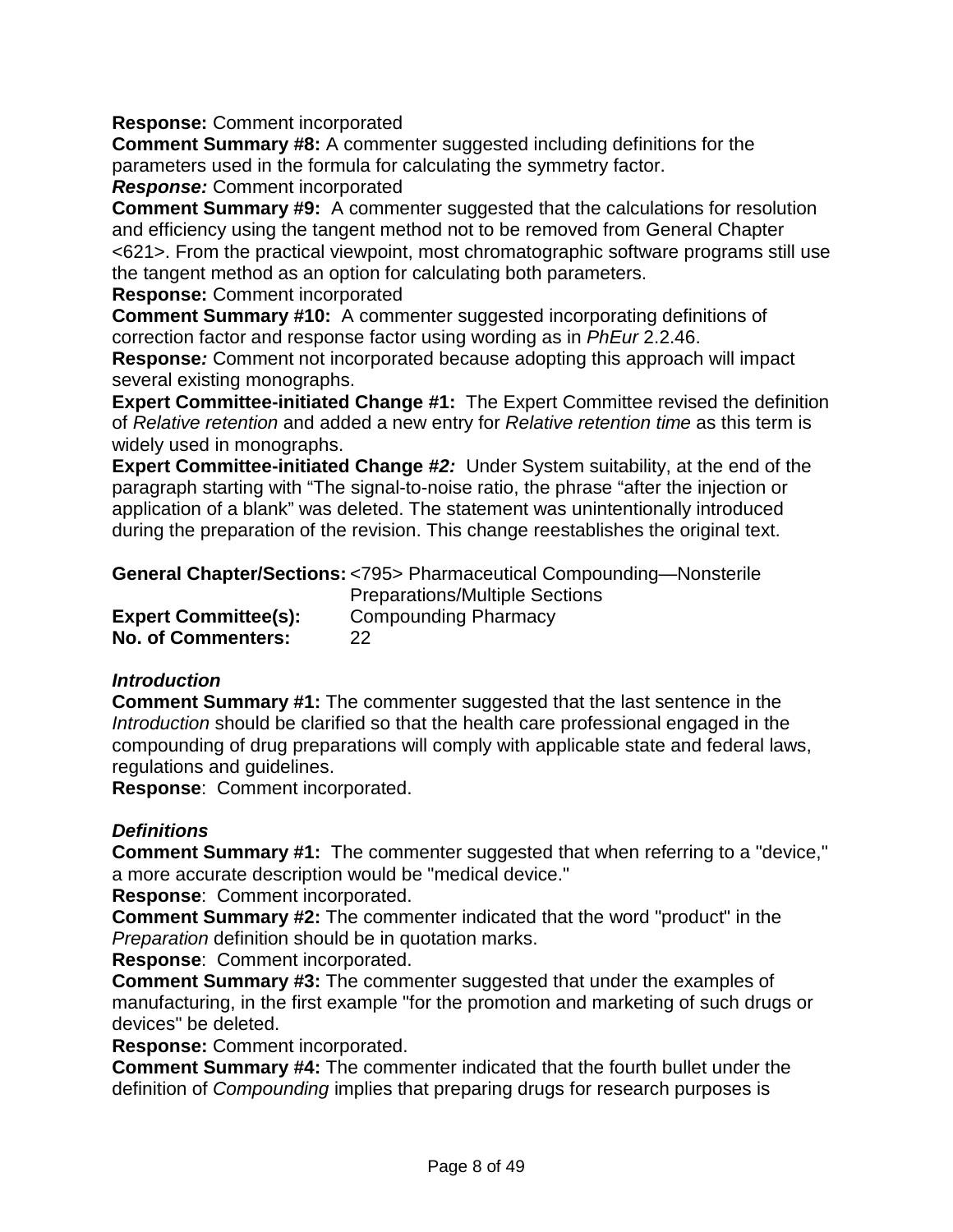considered to be compounding. They note that drugs prepared for research purposes, when conducted under an FDA-sanctioned IND, must be done within the requirements of the IND and current Good Manufacturing Practice standards. The commenter recommended this clarification be added to this statement.

**Response:** Comment not incorporated. Expanding on this topic in General Chapter <795> would be redundant, may not reflect a particular IND protocol, and is beyond the scope of this chapter.

**Comment Summary #5:** The commenter suggested that the second bullet under the definition of *Compounding* be clarified to include that the preparation of drugs should be in limited quantities.

**Response:** Comment not incorporated. The Expert Committee finds the word "limited" to be vague. The existing wording limits quantities based on the pragmatic basis of routine, regularly observed prescribing patterns.

**Comment Summary #6:** The commenter indicated that under the definition of *Stability*, there could be interpretation problems with the phrasing that a preparation retains the "same" properties and characteristics. A clarifying definition was suggested as follows: "The extent to which a preparation retains acceptable properties and characteristics, from the time of initial compounding through the beyond use date."

**Response:** Comment not incorporated. The definition as presented harmonizes with the definition of Stability in USP General Chapter *<1191> Stability Considerations in Dispensing.*

**Comment Summary #7:** The commenter suggested that under the definition of *Compounding*, the fourth bullet point that mentions "research" should be expanded to "research (clinical or academic)", since it is known that some Clinical Research Organizations reference General Chapter <795> as the standard by which they produce compounded drug products for clinical studies.

**Response:** Comment incorporated.

**Comment Summary #8:** The commenter suggested that under the definition of *Manufacturing*, the statement "Given or sold for resale" is very broad and may indicate that some compounded items may be manufactured if a patient is billed for them after an office procedure or incidental to an office visit. Perhaps a better term might be "retailed" which contains the connotation of being placed on a wholesale shelf for purchase. This line may effectively eliminate office compounding without adjustment in the language.

**Response:** Comment incorporated.

**Comment Summary #9**: The commenter suggested that the NIOSH list mentioned in *Hazardous Drug* definition should be a suggested list and not all inclusive.

**Response:** Comment incorporated. Line now reads - "• New drugs that mimic existing hazardous drugs in structure or toxicity [for examples, see current National Institute for Occupational Safety and Health (NIOSH) publications]."

**Comment Summary #10:** The commenter asked if there was a need to specifically distinguish the definition of "Compounding" from prepacking definition.

**Response**: Comment not incorporated. Definition in General Chapter <795> parallels NABP Model Rules for Pharmaceutical Care.

**Comment Summary #11:** The commenter suggested coordinating the BUD definition with the definition that appears in General Chapter <797>.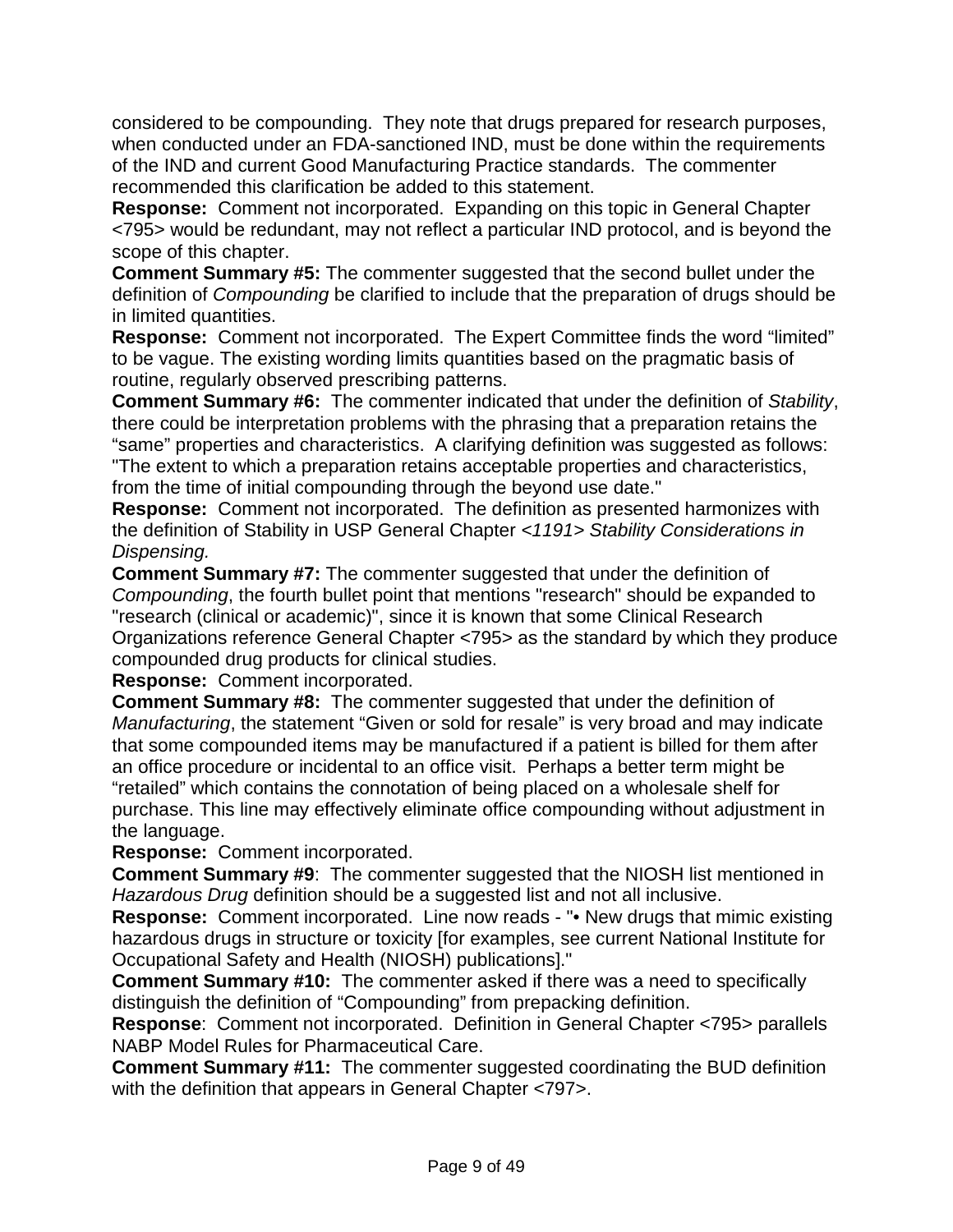**Response:** Comment not incorporated. In actuality General Chapter <797> harmonized with General Chapter <795>. The definition in General Chapter <797> has language specific to CSPs.

# *Categories of Compounding*

**Comment Summary #1:** The commenter suggested that while they agreed that the preparation and use of a compounded preparation in which stability is unknown is a major concern, unknown stability is not an issue of preparation complexity. Therefore it was suggested that any references to "unknown stability" be removed from the *Categories* subsection and a discussion on the safety risk of the assignment of a BUD without adequate stability data be added to the section *"Stability Criteria and Beyond-Use Dating."*

**Response:** Comment not incorporated. The committee intentionally included knowledge-based components of compounding, which includes evaluation and judgment of stability and assigning beyond-use dates, not just the complexity and difficulty of the physical act of compounding, and the equipment and physical facilities needed.

**Comment Summary #2:** The commenter suggested that the first bullet under "*Categories of Compounding* be revised to include "complexity" in the description. The statement would read, "degree of difficulty and complexity of the compounding process." **Response:** Comment incorporated.

# *Categories*

**Comment Summary #1:** The commenter suggested that the first sentence in the "Simple" category be revised as follows, "…compounding procedure and equipment, and stability data for that formulation with appropriate BUDs; reconstitution or manipulation of commercial products that may require the addition of one or more ingredients."

**Response:** Comment incorporated with edits to read "… compounding procedure and equipment, and stability data for that formulation with appropriate BUDs; or reconstituting or manipulating of commercial products that may require the addition of one or more ingredients as directed by the manufacturer."

**Comment Summary #2:** The commenter suggested considering adding stability indicating assay with potency testing to the "Simple" category. It would help define that potency testing is not stability testing.

**Response:** Comment not incorporated. In this definition, by using the words "USP compounding monograph" and "peer-reviewed journal article," it indicates that there has been stability-indicating testing done. Potency testing is beyond the scope of this chapter at this time.

**Comment Summary #3:** The commenter indicated that Simple preparations should be limited to noncomplicated procedures. The examples listed have several multi-step processes that could easily be performed incorrectly. The commenter suggested that Simple preparations be limited to less than 5 ingredients or manipulators.

**Response:** Comment not incorporated. The examples provided are simple preparations to compound if monographs or articles are followed as written**.**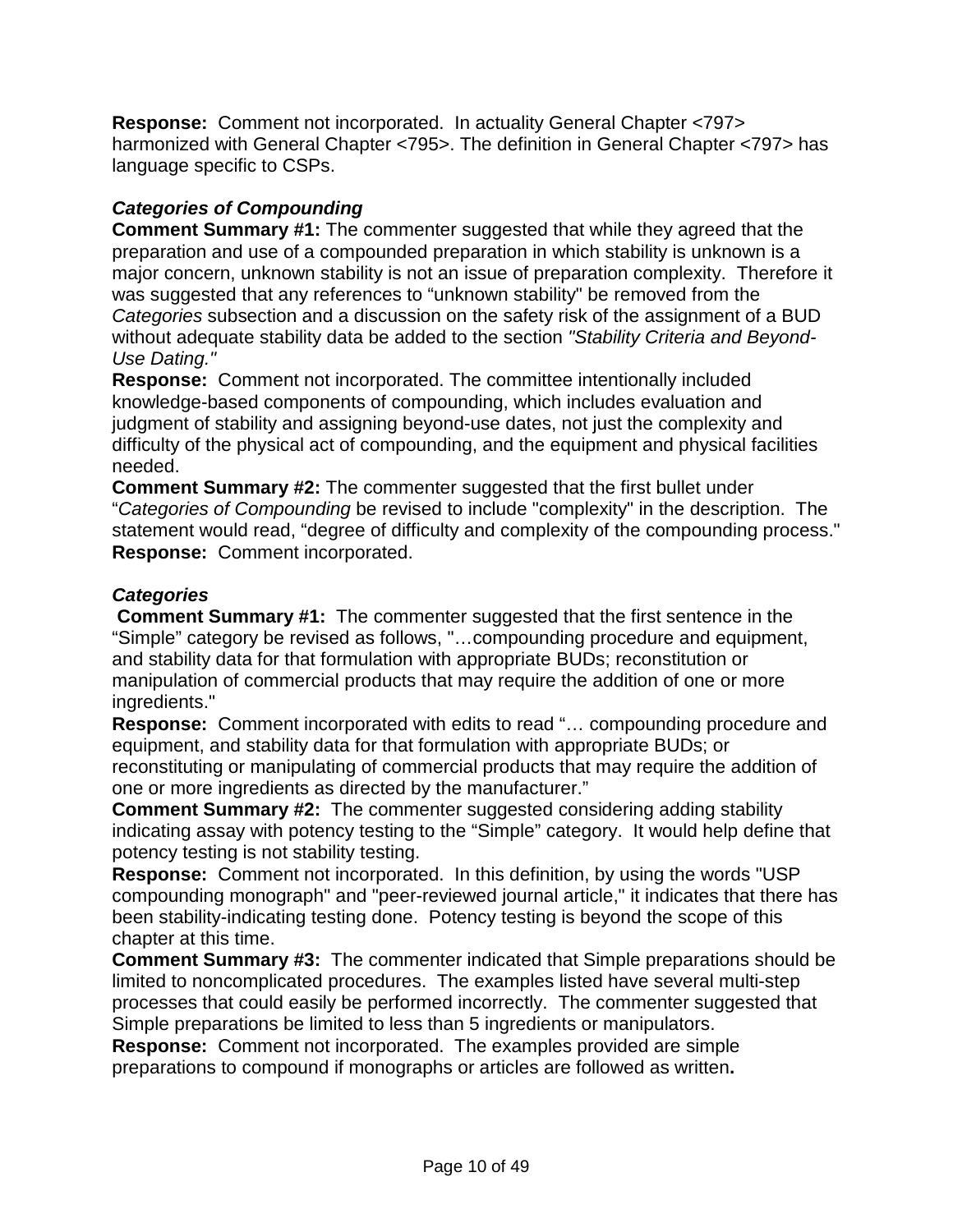**Comment Summary #4:** The commenter indicated that they would not consider the mixing together of commercial creams or ointments as moderate level compounding because it doesn't take special training or skill. It is true that you probably will not find stability information, but that is why you would follow the USP BUD standards. The commenter indicated that the indomethacin topical gel may be a Moderate compound instead of Simple because it may require preparing the base before incorporating the API. This type of compounding requires more training/education.

**Response:** Comment not incorporated; however, the "Moderate" category wording was changed by removing the words "including but not limited to those with a USP monograph or with a peer-reviewed journal article."

**Comment Summary #5:** The commenter indicated that in the description for the "Moderate" category the statement"…or making a preparation for which stability data for that specific formulation is not available" should be removed.

**Response:** Comment not incorporated. The committee intentionally included in the criteria for classification, not just the complexity and difficulty of the physical act of compounding, and the equipment and physical facilities needed, but also the knowledge-based components of compounding, which includes evaluation and judgment of stability and assigning beyond-use dates.

**Comment Summary #6:** The commenter suggested that it was not clear why there is a distinction between simple, moderate, and complex preparations. For example, the Complex preparation requires "special training, environment, facilities, equipment, and procedures" yet these requirements are not differentiated from the typical requirements outlined within the chapter. If the sections are retained the "Simple" category should include the words "including but not limited to" as written in the "Moderate" category. **Response:** Comment not incorporated; however, the "Moderate" category wording was changed. See Comment Summary #6.

#### *Responsibilities of the Compounder*

**Comment Summary #1:** The commenter indicated that the second sentence of this section should be clarified to mention federal law and regulations.

**Response:** Comment incorporated as follows "…and in compliance with the requirements established by the applicable State Board of Pharmacy, federal law, and other regulatory agencies where appropriate."

**Comment Summary #2:** The commenter suggested removing, in the first sentence, the "and" before "in accordance", as it is not necessary.

**Response:** Comment incorporated.

**Comment Summary #3:** The commenter suggested adding USP General Chapter <1265> *Written Prescription Drug Information* to the list of other General Chapters. This chapter is extremely useful for constructing patient information. **Response:**Comment incorporated.

#### *General Principles of Compounding*

**Comment Summary #1:** The commenter suggested that statement #1should include the sentence, "Such training should be documented" adding more emphasis on retraining personnel and documenting such training.

**Response:** Comment incorporated.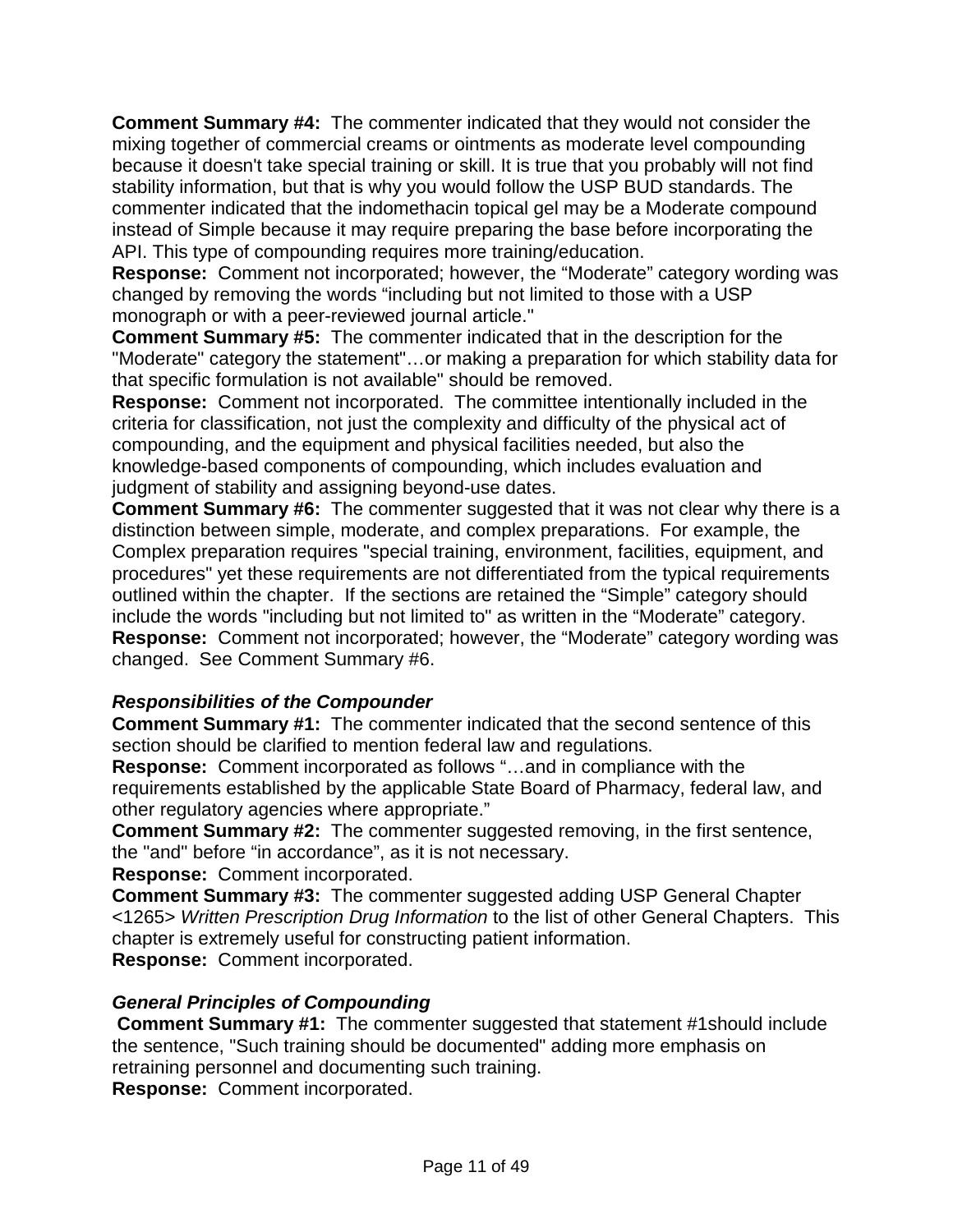**Comment Summary #2:** The commenter suggested that statement #2 be revised to read, "Compounding ingredients of the appropriate identity, purity, and quality are purchased from reliable sources. These sources are able to provide documentation that the ingredients trace back to FDA-registered facilities that have been recently to reflect their current operations. Ingredients are also properly stored according to manufacturer or USP specification."

**Response:** Comments incorporated as follows: First and third sentences accepted with edits. Second sentence not incorporated due to confusion and vagueness as to time frames, and would be difficult to implement.

**Comment Summary #3:** The commenter indicated that this subsection should be rewritten for clarity

**Response:** Comment not incorporated. The section as written is clear in its intent **Comment Summary #4:** The commenter indicated that statement #7 should add examples such as process should be reproducible and meet minimum standards). **Response:** Comment incorporated by adding the word "reproducible."

**Comment Summary #5:** The commenter suggested that statement #10 would benefit by adding the word "preventing "to the sentence so it would read, "Adequate procedures and records exists for investigating, correcting, and preventing failures…"

**Response:** Comment not incorporated. This is addressed in general principle #8. **Comment Summary #6:** The commenter recommends an additional statement #11 to address appropriate documentation

**Response:** Comment not incorporated. This is addressed in general principle #9. **Comment Summary #7:** The commenter suggested that an additional statement #12 should be added to prevent failures.

**Response:** Comment not incorporated (see comment #5).

**Comment Summary #8:** The commenter indicated that if statement #3 refers to a specific label then details should be provided.

**Response:** Comment incorporated as a reference because OSHA.gov describes the hazard labels, which are proprietary.

**Comment Summary #9:** The commenter made an inquiry about accomplishing General Principle #1 which states that "Personnel are appropriately trained, and are capable and qualified to perform their assigned duties?"

**Response:** USP will respond to this inquiry.

**Comment Summary #10:** The commenter asked what is the intention for "Only authorized personnel" ... in "immediate vicinity" in # 6. Most pharmacies are relatively short of space and must have all sorts of people in and about the non-sterile compounding areas from delivery to cleaning to visitors for meetings. This is not needed.

**Response:** Comment not incorporated. Wording is consistent with all accreditation standards and harmonizes with PCAB standards.

**Comment Summary # 11:** The commenter asked for specific examples on what must be documented in #9

**Response:** Comment incorporated in Section *Compounding Documentation* which defines the elements of the Master Formulation Record and Compounding Record.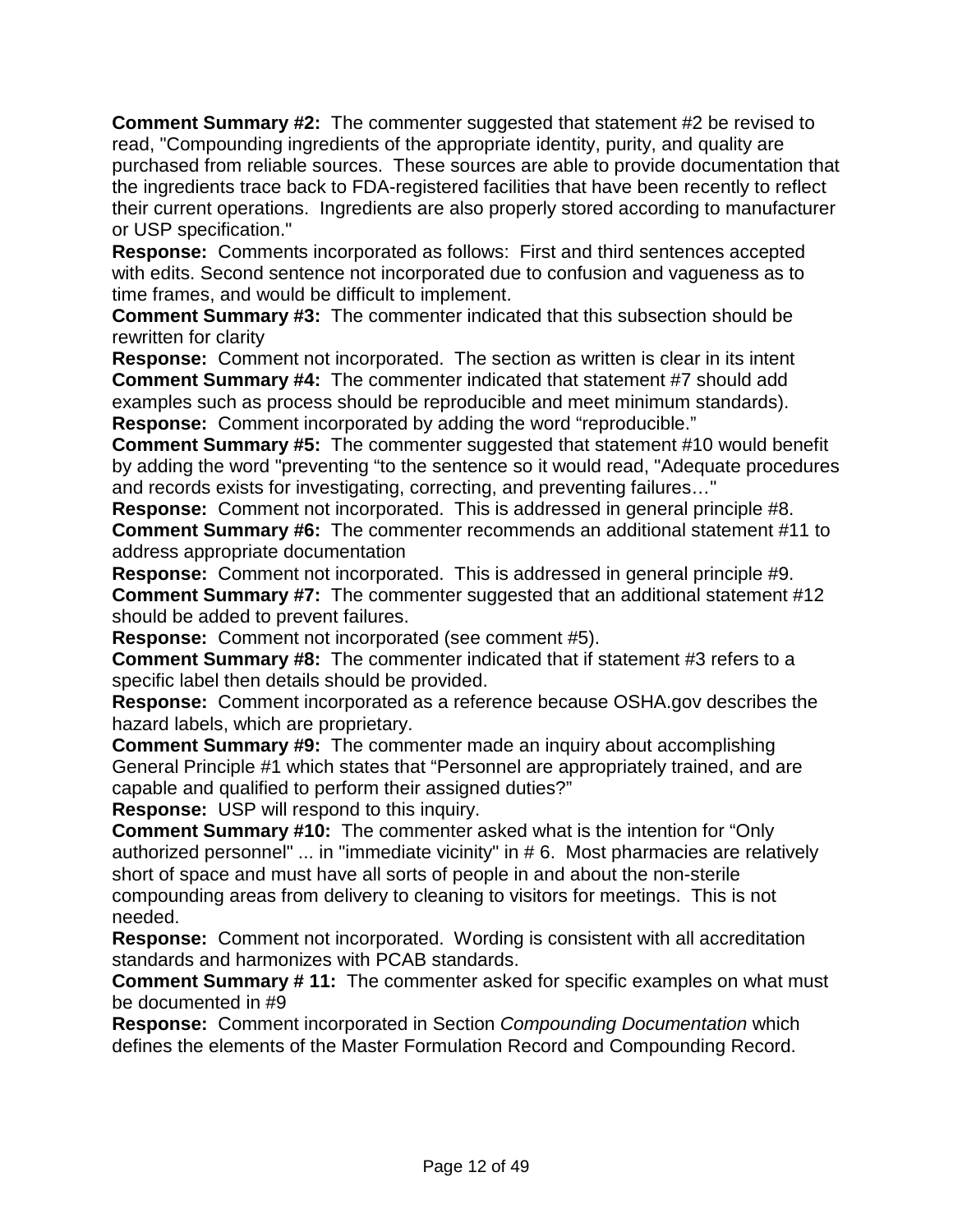# *Compounding Process*

**Comment Summary #1:** The commenter suggested that USP define critical processes by providing examples such as weighing, mixing, etc

**Response:** Comment incorporated.

**Comment Summary #2:** The commenter suggested that the labeling requirements according to all applicable state and federal laws, including the BUD and storage and handling information as well as a statement that "this is a compounded preparation" be clearly stated.

**Response**: Comment incorporated to indicate that the label *shall* include the BUD and storage and handling information and *should* include a statement that "this is a **compounded** preparation."

**Comment Summary #3:** The commenter indicated that the term "evaluated" needed a definition

**Response:** Comment not incorporated. The Expert Committee views the word "evaluated" as an inclusive term.

#### *Criteria When Compounding Each Drug Preparation*

**Comment Summary #1:** The commenter suggests providing a link to "list of federally recognized drugs that have been withdrawn or removed from the market for safety reasons."

**Response:** Comment incorporated. Specific links are not included because they are subject to change.

**Comment Summary #2:** The commenter suggested that the Joint Commission term "clean, uncluttered and functionally separate" be used in number 3 for clarity. **Response:** Comment incorporated.

**Comment Summary #3:** The commenter suggested adding a compounding template to an appendix.

**Response:** Comment not incorporated. The Expert Committee decided not to add templates for Compounding Records or Master Formulation Records because there are many possible variations of these records.

**Comment Summary #4:** The commenter suggested that number 12 in this section should be changed because there is not enough room on the prescription label for all the information indicated. Commenter also questioned the second use of the word "label" as to determine if it refers to documents that accompany the prescription as well as the prescription label on the container.

**Response:** Comment incorporated and revised to read: The labeling *shall* include the BUD and storage and handling information. The labeling *should* indicate that this is a compounded preparation.

**Comment Summary #5:** The commenter indicated that # 2 in this section should be changed to "must be readily available" because it is not realistic in a typical pharmacy setting to read the MSDS/Certificates of Analysis each time the compound is made. **Response:** Comment not incorporated. The Expert Committee determined that number 2 does not imply each time.

**Comment Summary #6**: The commenter indicated that most pharmacies do not compound huge amounts at one time for resale, but one-off-batches to fill specific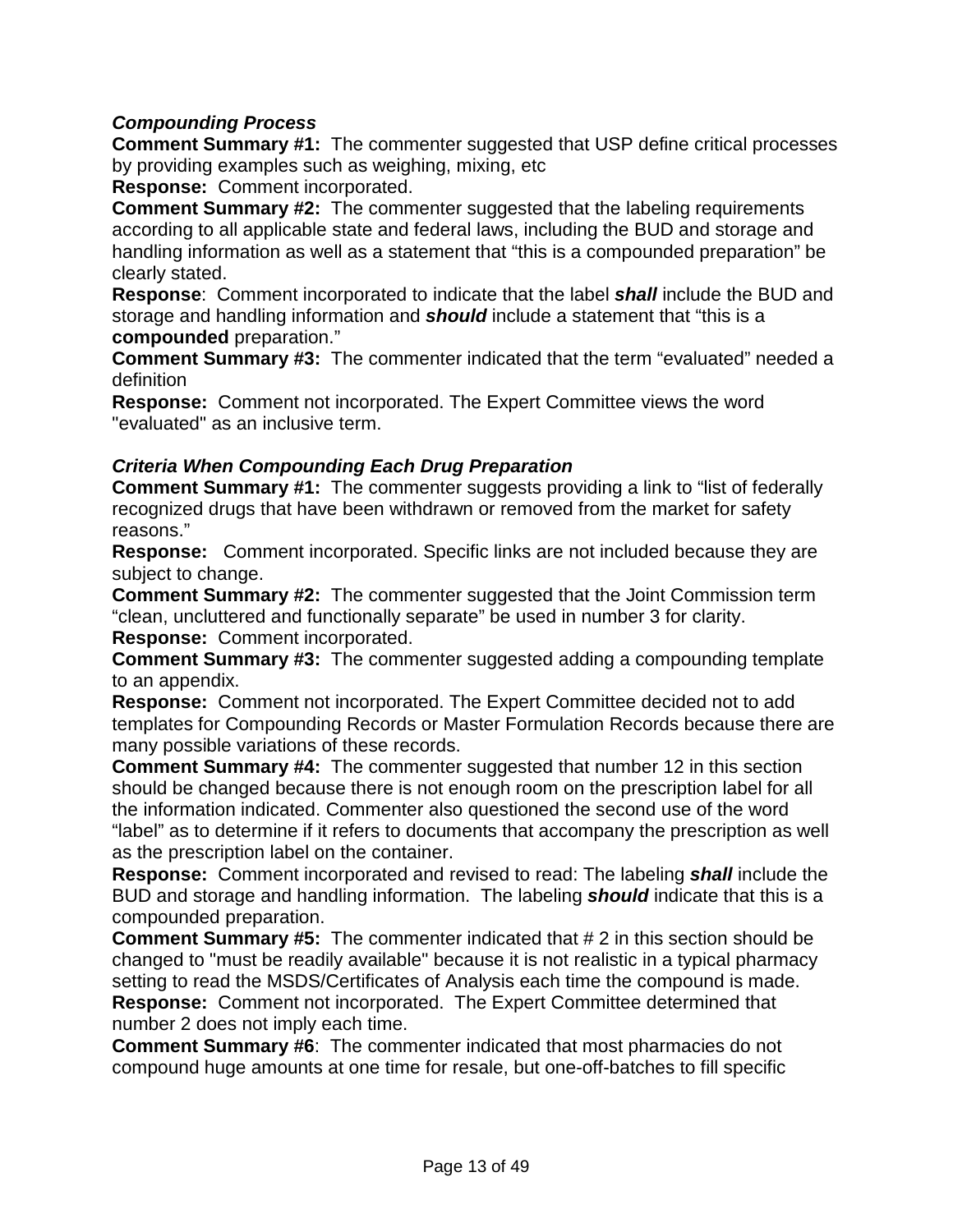order/prescription requirements. Item number 10 describing how the final preparation should be assessed will add unneeded burden to the compounding practice.

**Response:** Comment not incorporated. This item is part of accepted good compounding practices.

**Comment Summary #7:** The commenter indicated that there was no benefit in adding the statement "this is a compounded preparation." This would be another specialized sticker on a product that probably has 2-3 stickers already applied to the container. The addition of this erroneous information just means that the patient is more likely not to read ANY of the information applied to the container.

**Response:** Comment addressed by changing "shall" to "should*"* indicate that this is a compounded preparation.

**Comment Summary #8:** The commenter suggested removing "when available" in reference to Certificate of Analysis. A Certificate of Analysis should always be available for bulk chemicals.

**Response:** Comment incorporated.

**Comment Summary #9:** The commenter suggested adding potency either within monograph limits or =/- 10%.

**Response:** Comment incorporated by changing "expected" to "accepted" so sentence now reads …..the finished preparation has its accepted potency, purity, quality….. Specific ranges vary with the monograph.

**Comment Summary #10:** The commenter suggested incorporating the information that should be on all prescription labels as well as preparations made for anticipatory orders.

**Response:** Comment not incorporated as regulations vary by state.

**Comment Summary #11:** The commenter suggested that this section should note that the Master Formulation record should be created prior to compounding, and that the Compounding Record be utilized for the preparation of the compounded drug. Also, the review of the Master Formulation Record and the Compounding Record in step 13 should be revised to add to the end of the sentence "...and the preparation is suitable for use."

**Response:** Comment "and the preparation is suitable for use" incorporated. **Comment Summary #12:** The commenter suggested that statement # 1 should be amended to read, "The dose, safety, and intended use of the preparation or drug delivery device, or device has been evaluated… of the components, dosage form, *therapeutic effectiveness*, and route of administration…"

**Response:** Comment incorporated by adding the words "therapeutic appropriateness" as manufacturers test for therapeutic effectiveness, not pharmacists. Comment on the term "device" was not incorporated since our use of this term is consistent with that used in the NABP *Model State Pharmacy Act and Model Rules of the National Association of Boards of Pharmacy (Model Act)*.

**Comment Summary #13:** The commenter suggested that statement #3 should be amended to read, "Compounding is done in an appropriately clean and sanitized area dedicated to this activity."

**Response:** Comment incorporated.

**Comment Summary #14:** The commenter suggested that statement #7 needs clarification and should read, "Personnel engaged in compounding maintain good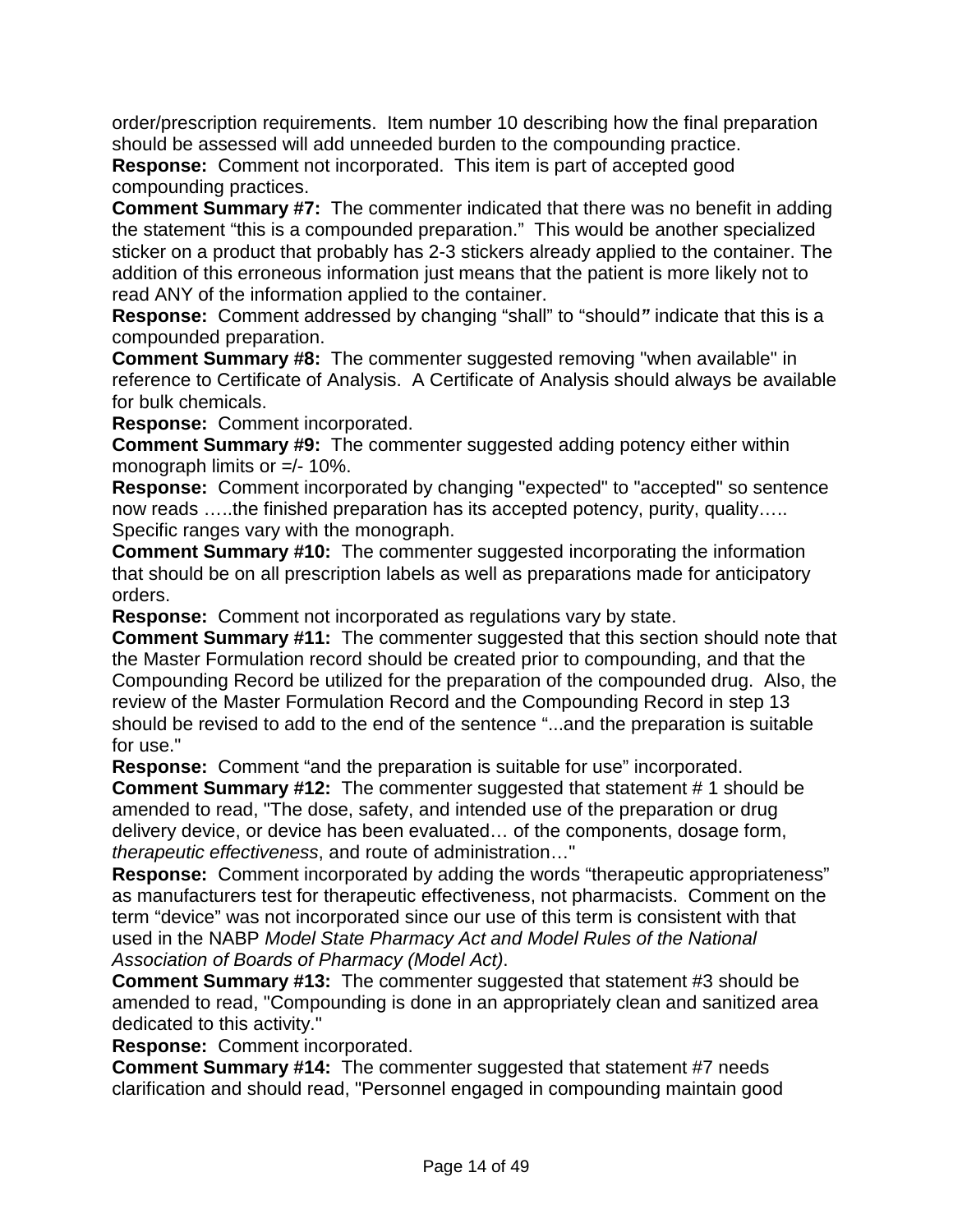sanitation habits, and wear clean clothing…for prevention of drug contamination and minimization of burden of the preparation."

**Response:** Comment incorporated by changing the wording to harmonize with USP General Chapter <797>.

**Comment Summary #15:** The commenter suggested clarifying statement #10 so that the sentence would read, "…odor, color, consistency, pH and analytical testing, as appropriate…"

**Response:** Comment incorporated.

#### *Compounding Facilities*

**Comment Summary #1:** The commenter suggested adding "and updates" to the NIOSH Alert publication to be sure current information is included.

**Response:** Comment incorporated.

**Comment Summary #2:** The commenter indicated adding a note about checking Pyrogen levels in the section describing different types of water.

**Response**: Comment not incorporated. This is addressed it the applicable water monographs and in General Chapter <797>.

**Comment Summary #3:** The commenter indicated that they were unclear about how separate storage of hazardous drugs offers prevention from contamination and exposure for personnel. All drugs must be handled to prevent contamination and exposure.

**Response:** Comment incorporated. Sentence now reads "Hazardous drugs shall be stored, prepared, and handled by appropriately trained personnel under conditions that protect the healthcare workers and other personnel.

**Comment Summary #4:** The commenter asked what is USP's definition of "Purified Water." The commenter stated that most pharmacies use distilled water, but purified could have many meanings. The commenter questioned why the sudden need to wash equipment/rinse with purified water? The commenter asked if there is evidence that trace amounts of minerals, biologicals, etc. that remain on the surface interact in a meaningful way with the compounded drugs. They see this as an unnecessary expense to the pharmacy and patient. The commenter asked that the USP rephrase the sentence from "*Purified Water* must be…" to "*Purified Water* should be…."

**Response:** Comment incorporated

**Comment Summary #5:** The commenter suggested defining purified water. **Response:** Comment incorporated by reference to *Purified Water* Monograph and Chapter <1231> *Water for Pharmaceutical Purposes.*

**Comment Summary #6:** The commenter suggested adding the need to record temperature and humidity daily.

**Response:** Comment incorporated.

**Comment Summary #7:** The commenter suggested that hazardous drug is too broad and should be changed to read cytotoxic drugs should be stored separately. There is no risk for poisonous, irritating and reproductive chemicals to be stored in a separate location as long as the chemical is in sealed containers. These types of chemicals are only hazardous upon opening the container and should be opened in powder containment areas.

**Response:** Comment incorporated.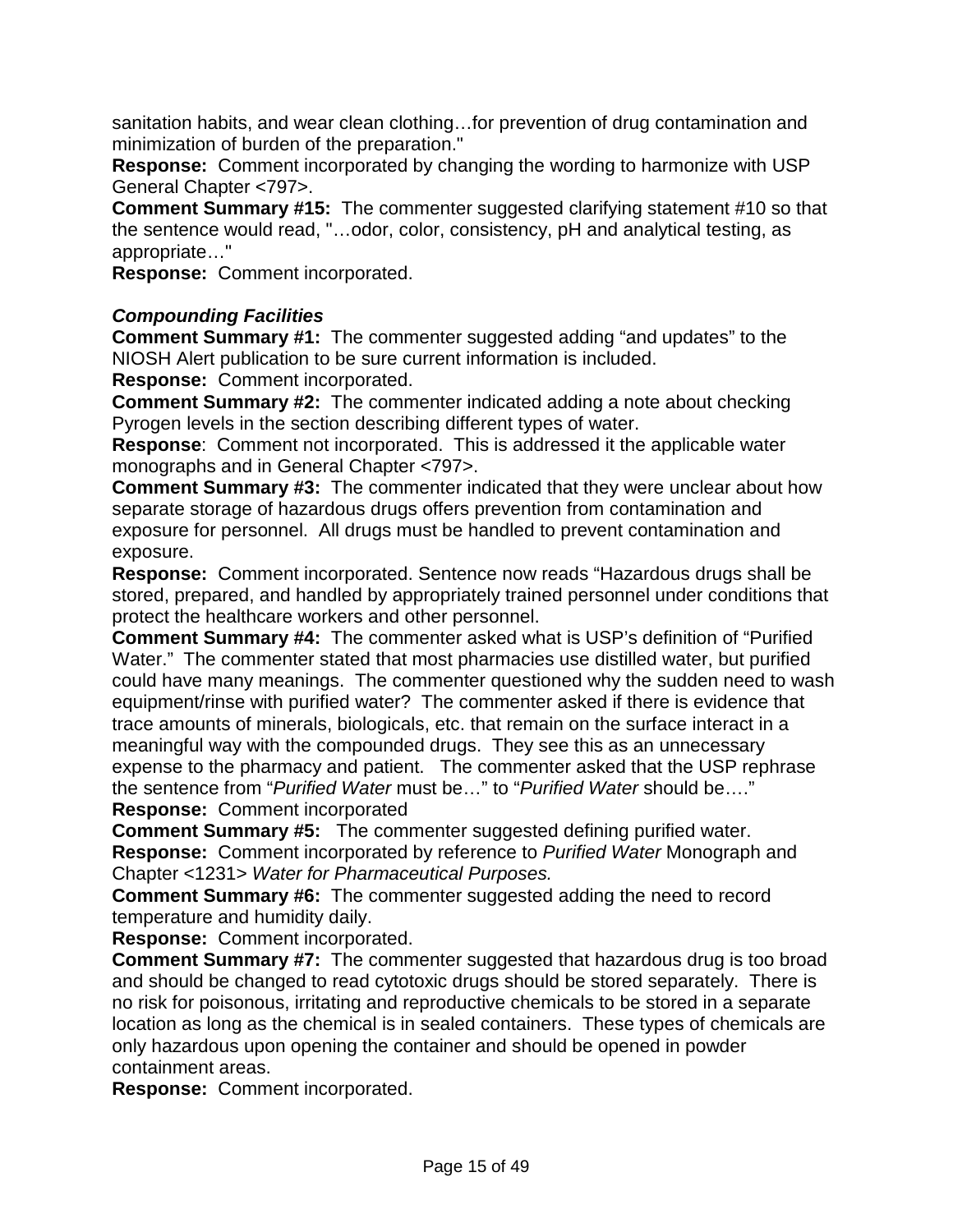**Comment Summary #8:** The commenter indicated that ASHP has a very clear and precise published guideline for hazardous (sterile and nonsterile) compounding and should be cited as a reference for hazardous compounding because it is specifically for pharmacy practice settings.

**Response:** Comment not incorporated as general chapter references both the OSHA Technical Manual and the NIOSH Alert.

**Comment Summary #9:** The commenter suggested that in this section, there appears to be no mention of the documentation or record keeping that needs to accompany the various operations. The commenter suggested adding recommendations for maintaining records of facility design (i.e., blueprints or other documents showing location of plumbing, electrical, air-handling and other utility systems), qualification and maintenance of the facility ventilation and cooling system. Maintaining and referring to facility blueprints would assist in the cleaning and maintenance of the utility system within a pharmacy and aid in any investigation of the cause of compounding failures that might be due to environmental contamination. In addition, SOPs should be required that define the requirements and procedures to adequately address contamination of compounded preparations by dust and other particles.

**Response:** Comment not incorporated. This is beyond the scope of this general chapter.

**Comment Summary #10:** The commenters indicated that there is no direct statement that temperature and humidity controls are important for maintenance of drug product integrity and suggested adding a statement, "Appropriate temperature and humidity controls need to be maintained as required for certain compounded dosage forms." **Response:** Comment incorporated with edits and now reads as: "Appropriate temperature and humidity monitoring should be maintained as required for certain components and compounded dosage forms."

**Comment Summary #11:** The commenter suggested that the paragraph that begins, "Hazardous drugs …" be revised as follows; "Hazardous drugs shall be prepared and handled by appropriately trained personnel, for administration only under..."

**Response:** Comment incorporated and now reads: "Hazardous drugs shall be stored, prepared, and handled by appropriately trained personnel under conditions that protect the healthcare workers and other personnel."

**Comment Summary #12:** The commenter indicated that throughout this section, there is mention of cleaning compounding equipment, but it does not specify that the equipment should also be sanitized with an agent that will not leave a residue upon drying. They recommend reinforcing this concept where the cleaning of equipment is mentioned.

**Response:** Comment not incorporated. Sanitization with each use is not appropriate for all compounding equipment.

# *Compounding Equipment*

**Comment Summary #1:** The commenter suggested using NIOSH terms following antibiotics ….. cytotoxic and other hazardous drugs.

**Response:** Comment incorporated.

**Comment Summary #2:** The commenter suggested that a new paragraph be added when discussing compounding preparations that require special precaution and in the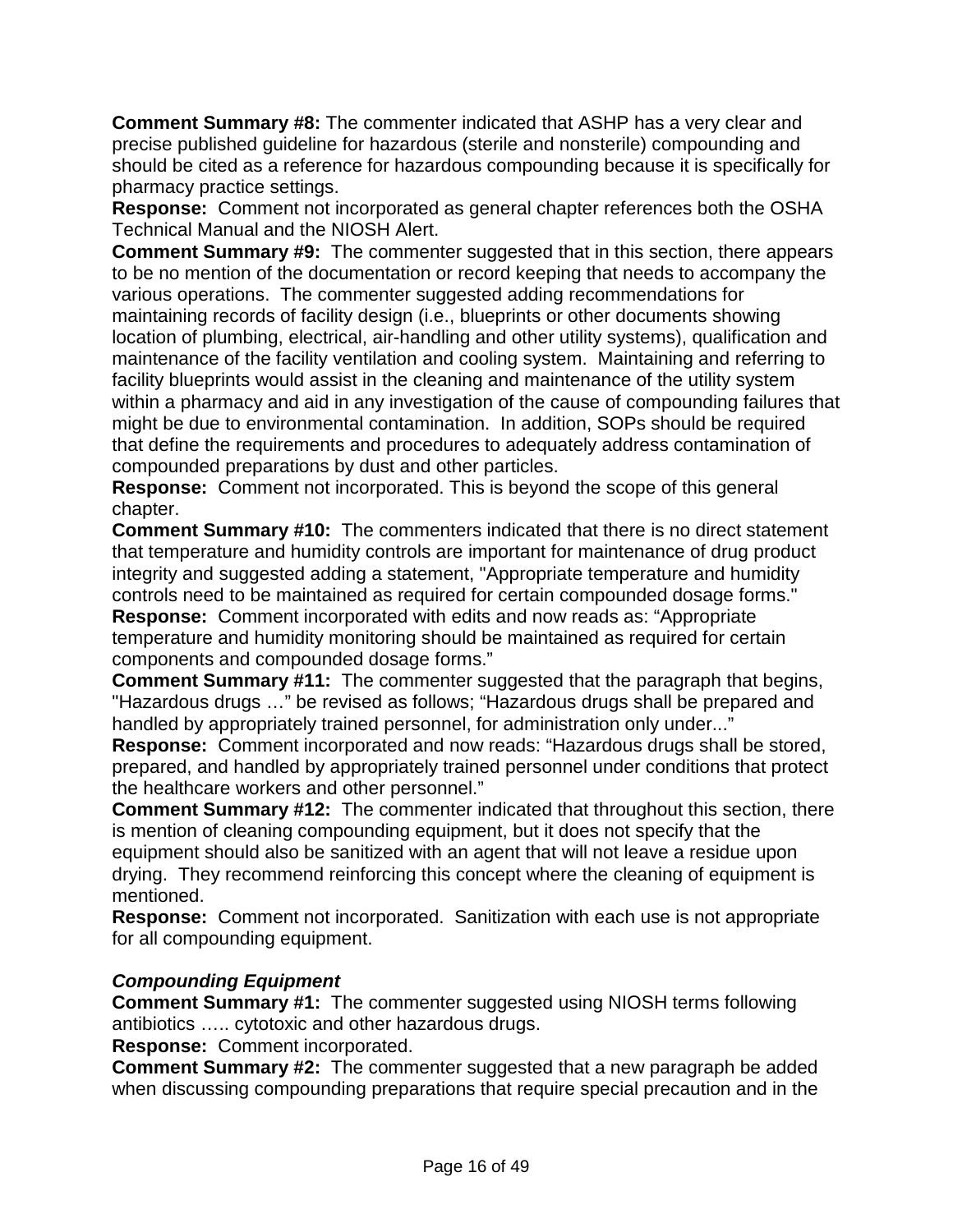last sentence revise the wording to read, "Special equipment should be dedicated for such use…" Additionally, a final sentence should be added, "If possible, the use of disposable equipment should be utilized to reduce chances of bioburden and crosscontamination."

**Response:** Comments incorporated.

#### *Component Selection, Handling, and Storage*

**Comment Summary #1:** The commenter suggested that FCC grade be defined. **Response:** Comment incorporated.

**Comment Summary #2:** The commenter indicated that a compounder may not know if an organization is an FDA-registered facility.

**Response:** Comment not incorporated because not content related to the chapter. **Comment Summary #3:** The commenter indicated that "expiration date" should be changed to "beyond-use date" when describing components in containers that are received from the manufacturer or distributor.

**Response:** Comment not incorporated. BUDs are for compounded preparations dispensed by a pharmacist based on the triad relationship. This statement describes components in containers that have an expiration date from the manufacturer or distributor.

**Comment Summary #4:** The commenter indicated that the word "future" in the following "… and a future expiration date to be acceptable" should be removed. **Response:** Comment incorporated. The word "future" was removed.

**Comment Summary #5:** The commenter indicated that cosmetic is mentioned for the first time in this section and questions if it should be listed prior to this.

**Response:** Comment incorporated.

**Comment Summary #6:** The commenter indicated that a link to the "list of federally recognized drugs that have been withdrawn or removed from the market for safety reasons" should be added.

**Response:** Comment not incorporated. General Chapter <795> does not include specific links because these are subject to change.

**Comment Summary #7:** The commenter suggested referencing the British Pharmacopeia

**Response:** Comment not incorporated. Referencing other pharmacopeias is not a USP policy.

**Comment Summary #8:** The commenter indicated that labeling a preparation "USP" would require that the preparation be tested according to the USP or NF as well, not just the individual ingredients.

**Response:** Comment not incorporated. Testing is not a requirement to label a product or preparation "USP."

**Comment Summary #9:** The commenter suggested adding a note about air oxidization, light sensitivity, and hygroscopy.

**Response:** Comment incorporated by adding reference to General Chapter <1191> *Stability Considerations in Dispensing Practice.*

**Comment Summary #10:** The commenter suggested adding a note about a chemical's retest or re-evaluation date as an acceptable expiration date. Also chemical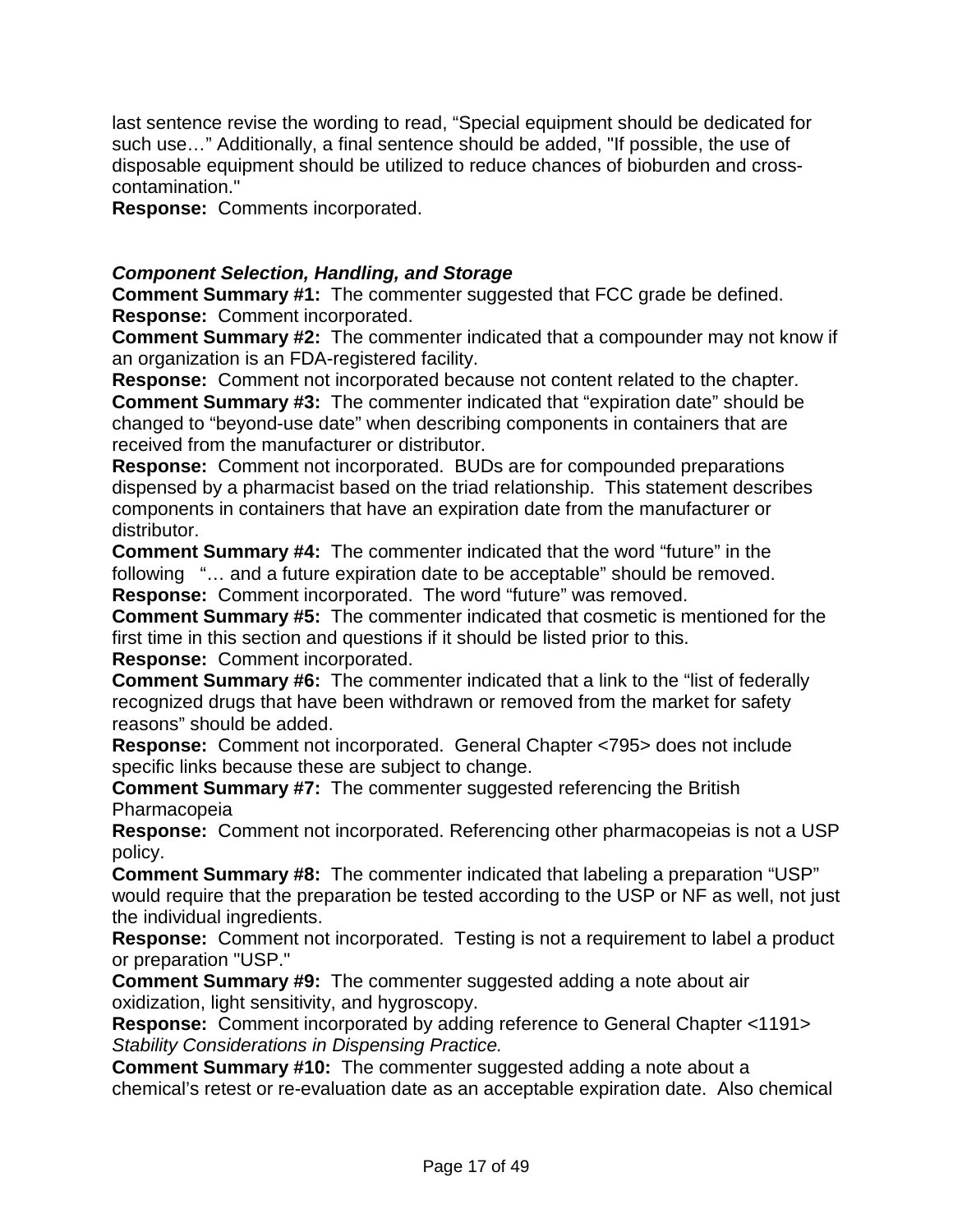company's expiration dates are for properly stored unopened containers so a note indicating that opening the chemical container requires a reevaluation of a company's labeled expiration date is needed. This could be further limited to chemicals that are sensitive to oxidation, hydrolysis, or light.

**Response:** Comments incorporated.

**Comment Summary #11:** The commenter indicated that the "transfer date" on a container has no benefit and the BUD date would be better.

**Response:** Comment not incorporated. BUD is not applicable in this case (BUDs are for dispensed compounded preparations).

**Comment Summary #12:** The commenter indicated a concern about the 3-year BUD for components that do not have expiration dates assigned by the manufacturer or supplier because many of these chemicals come in huge containers that are appropriately stored under light/tight conditions. For the small pharmacies that do limited compounding thus increases waste & expense. Manufacturers/distributors should be encouraged to sell these products in smaller amounts. Landfills are already being filled with drug waste products and this increases that type of expensive waste. **Response:** Comment not incorporated. This is consistent with information in the *Expiration and BUD* section of *USP General Notices*. Text edited to include this reference.

**Comment Summary #13:** The commenter suggested that a compounder may not have the expertise/equipment to assign an expiration date. As long as the container is of same or better quality the original manufactured expiration date should still apply. Expiration dates are assigned from defined stability studies produced by a manufacturer and therefore do not apply to a compounder."

**Response:** Comment incorporated.

**Comment Summary #14:** The commenter indicated that this section needed to be altered to read "API's that do not have expiration dates...not to exceed three years" "Excipients, dietary, and cosmeceuticals that do not have expiration dates...not to exceed five years." These changes would be consistent with typical pharmaceutical manufacturer expiration dates as most excipients contain an expiration date of 3-5 years.

**Response:** Comment not incorporated. Section consistent with information in the *Expiration and BUD* section of *USP General Notices*. Text edited to include this reference.

**Comment Summary #15:** The commenter indicated that cosmetics have defined requirements in the Food Drug and Cosmetic Act and should be subjected to USP General Chapter <795>.

**Response:** Comment not incorporated. The word "cosmetic" was removed from the chapter entirely.

**Comment Summary #16:** The commenter suggested extending the 3-year date for components delivered without an expiration date because there are numerous components that will be viable nearly forever. It would perhaps be better to require an analysis for extended use for expensive components thus clearing out inventory of old inexpensive viable items such as sodium chloride, and allowing the use of more costly ingredients that should not be casually disposed of.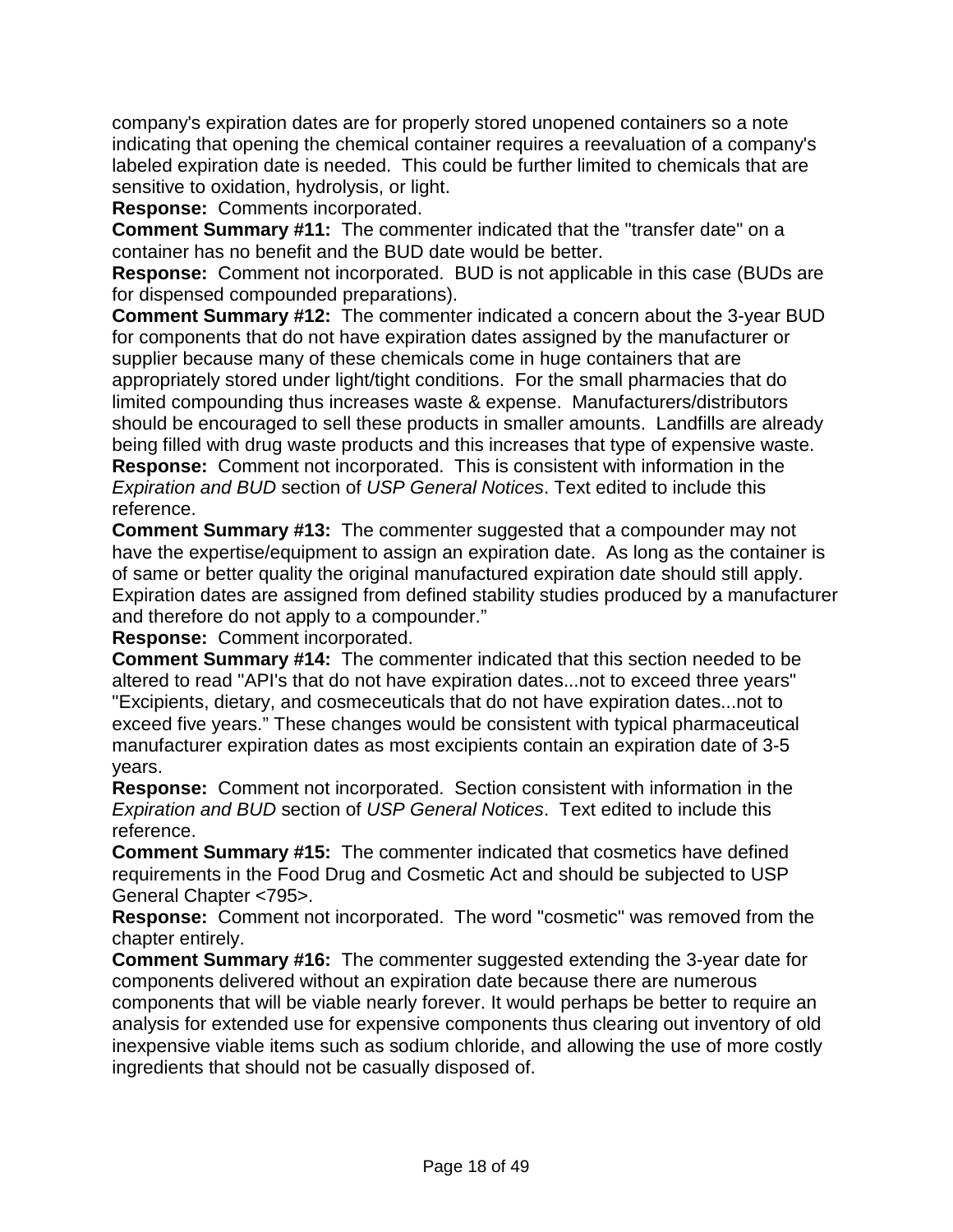**Response:** Comment not incorporated. This is consistent with information in the *Expiration and BUD* section of *USP General Notices*. Text edited to include this reference.

**Comment Summary #17:** The commenter indicated that a distinction needs to be made between "manufactured drug product that may be used in compounding and bulk chemicals.

**Response:** Comment not incorporated. This is covered under the use of the word "product" in preparations definition.

**Comment Summary #18:** The commenter suggested that the usage of the term "preferred" in statement #1 term "preferred" to describe the source of ingredients implies that other types of ingredients that are not USP, NF, or FCC grade are suitable for use and that it should be replaced with "recommended."

**Response:** Comment incorporated.

**Comment Summary #19:** The commenter indicated that in statement #2 the sentence beginning, "When components are not obtainable...," should be deleted and insert a requirement that the registered facility should be a facility that has recently been inspected by FDA. A firm that is not regularly inspected by FDA may not have adequate controls to ensure the quality of the drug components. Quality issues can have serious consequences for patient safety.

**Response:** Comment not incorporated. There are instances when components are not available from FDA-registered facilities. Note that this section addresses all components, not just APIs.

**Comment Summary #20:** The commenter indicated that the American Chemical Society (ACS) does not certify reagents; it develops general quality standards for chemicals. The chemical standards used for analytical and ACS-grade reagents are not designed to determine the suitability of a chemical for human or animal use, whether topically or by ingestion. Therefore, the use of ACS-grade reagents could have serious safety repercussions when the chemicals are used in humans.

**Response:** Comment incorporated.

**Comment Summary #21:** The commenter suggested that in statement #6, it is not clear what the rational is for the three year time frame for expiry.

**Response:** Comment incorporated by adding reference to the *Expiration Date and BUD* section of the *USP General Notices*.

**Comment Summary #22:** The commenter suggested that statement #7 should emphasize that an FDA-approved drug product must be used, and that the effect of manipulating a manufactured FDA-approved drug product on bioavailability and stability of the components needs to be considered when compounding.

**Response:** Comment incorporated.

**Comment Summary #23:** The commenter indicated that in statement #9, suppliers may have a difficult time providing written assurances that ruminant animals were certified free of BSE or TSE. Suppliers should, however, be able to provide assurances that material is either derived from a closed herd in which BSE is not known, or that the material has been sourced from geographical regions in which risk of BSE is considered either negligible or controlled. The U.S. is currently classified by the World Organization for Animal Health (OIE) as having the risk of BSE under control. Also, as there are other forms of TSE, the simple reference to BSE should be changed to BSE and other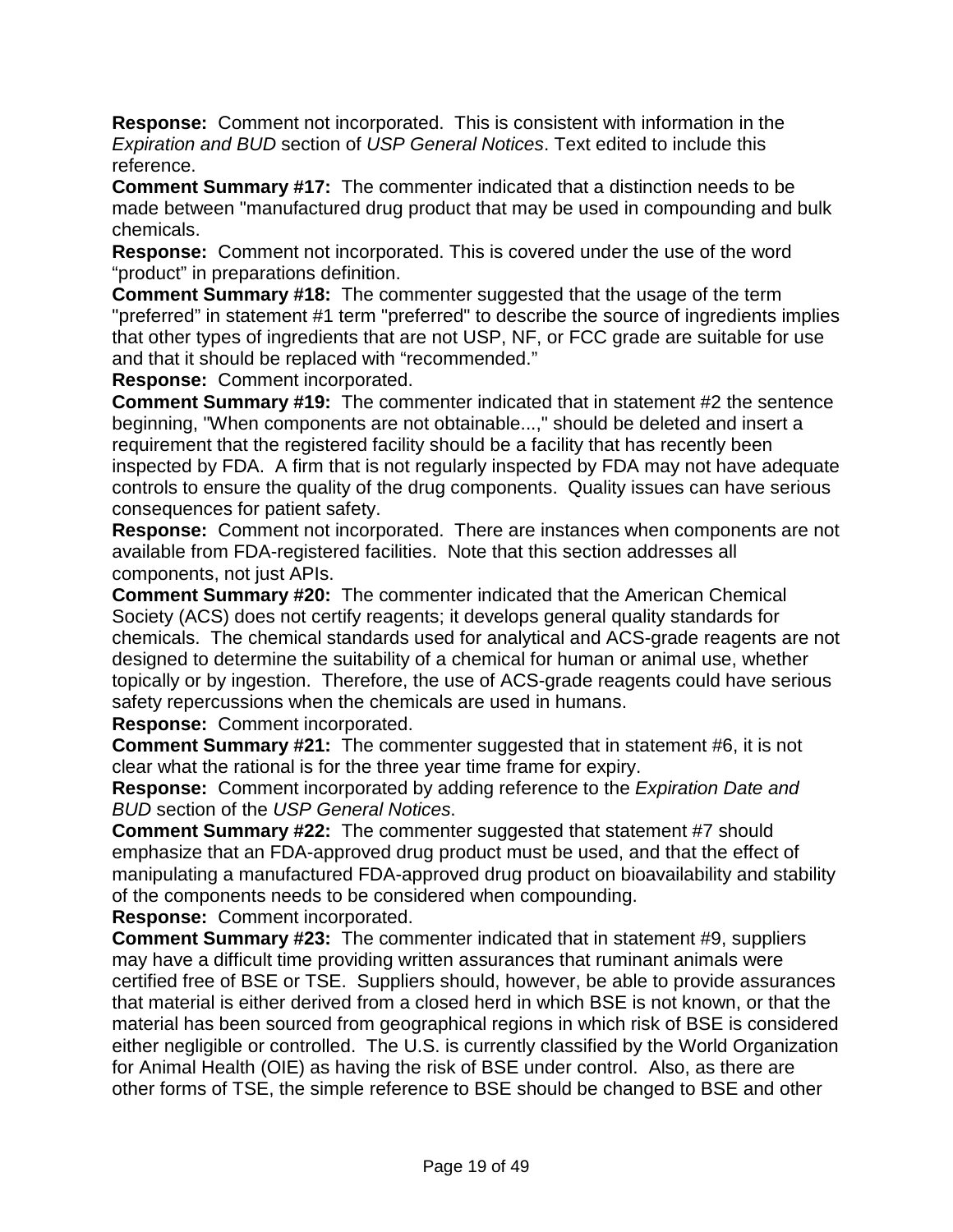TSE Supplier should be required to provide written assurance that the source animals were of a young age, overall health, found suitable for human consumption, and from countries that have a negligible or controlled risk of bovine or other transmissible spongiform encephalopathy as determined by OIE.

**Response:** Complete comment not incorporated. This suggestion is confusing and would be impossible to implement. As suggested, USP has edited the section to remove the word "certified."

**Comment Summary #24:** The commenter suggested that statement #10 should be clarified to include products that have been withdrawn or removed from the market for safety and effectiveness reasons by the FDA.

**Response:** Comment incorporated by adding the word "removed" but "effectiveness" not incorporated because this may depend on individual patient requirements and responses.

**Comment Summary #25:** The commenter suggested that statement #11 should be amended to include controlling humidity as a storage condition.

**Response:** Comment incorporated.

**Comment Summary #26:** The commenter indicated the need for an additional statement, as this section does not mention batch testing and qualification of active pharmaceutical ingredients (API). Verification of the quality of an API that will be used in a drug product should not be overlooked

**Response:** Comment not incorporated. While end-product testing is appropriate for high-risk sterile preparations, these are very special cases as indicated by the term "high-risk;" this sort of testing is not required for any other risk categories of sterile preparations and should not be required for non-sterile preparations. General Chapter <795> is a general chapter for all sizes of compounding facilities and many different types of non-sterile dosage forms, and designating parameters for end-product testing is beyond the scope of this chapter.

*Stability Criteria and Beyond-Use Dating* The commenter suggested harmonizing the BUD definition with that in General Chapter <797>.

**Response:** Comment not incorporated. In actuality, General Chapter <797> harmonized with General Chapter <795>. The definition in General Chapter <797> has language specific to CSPs.

**Comment Summary #2:** The commenter suggested clarifying the phrase "directly to assign a BUD" in …the product expiration date cannot be used directly to assign a BUD for the compounded preparation.

**Response:** Comment incorporated by changing the word "directly" to the word "solely." **Comment Summary #3:** The commenter suggested adding bioburden and long term stability as factors in the second sentence of the second paragraph.

**Response:** Comment incorporated by adding reference to General Chapter <1191> *Stability Considerations in Dispensing Practice*.

**Comment Summary #4:** The commenter suggested revising the second paragraph of this section because it does not mention the therapeutic principles that are the basis for the need for accurate beyond-use dating.

**Response:** Comment incorporated.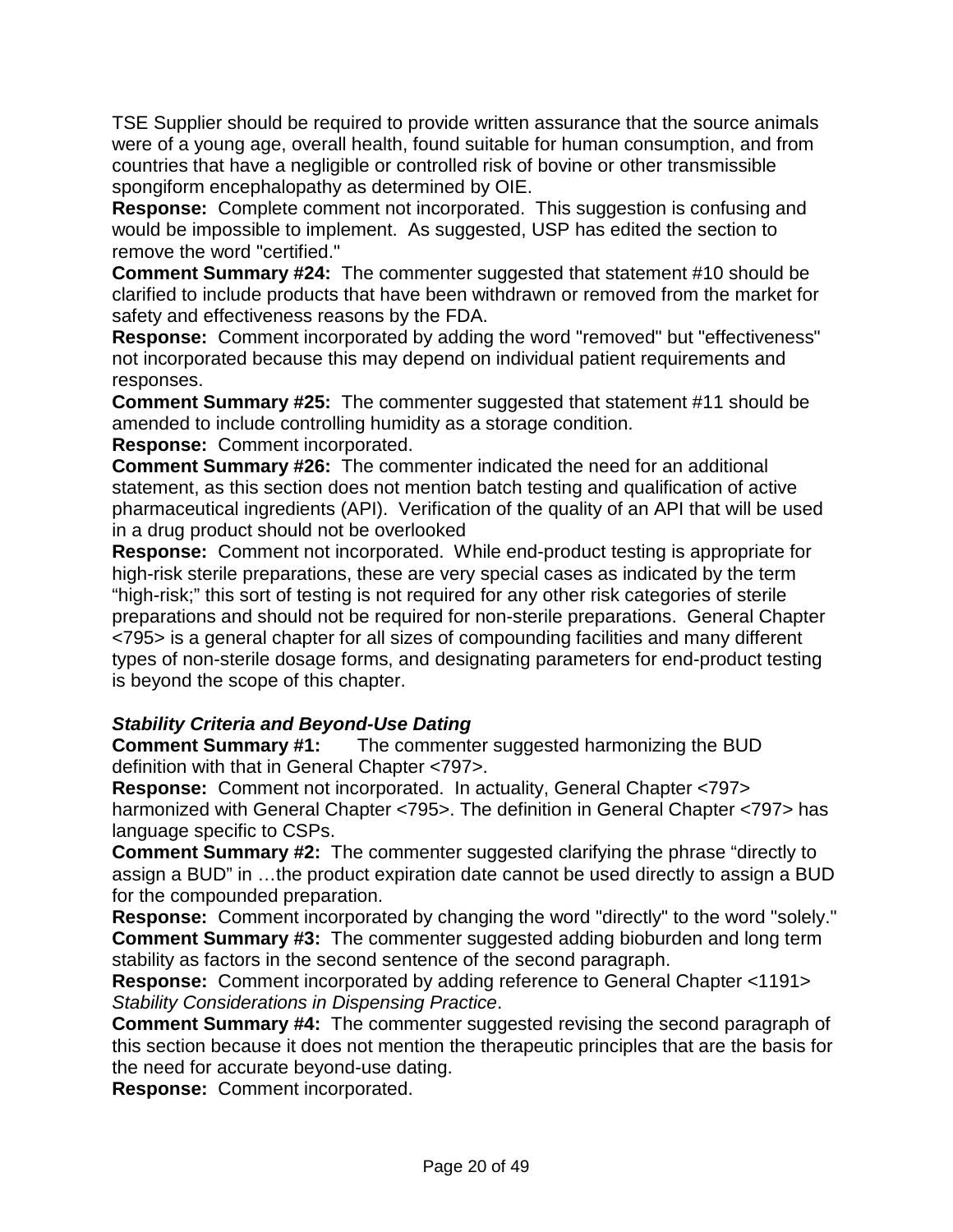**Comment Summary #5:** The commenter indicated that the statement "…the compounder is also to use his or her pharmaceutical education and experience" be changed to "that all beyond-use dates be derived directly from documented stability data for a particular drug."

**Response:** Comment not incorporated. This is not possible in many cases, especially with new drug products for which compounding is particularly needed because of the lack of variety of manufacturer dosage forms needed by geriatric, pediatric, and special needs patients.

# *General Guidelines for Assigning Beyond-Use Dates*

**Comment Summary #1:** The commenter suggested that since ophthalmics are listed, shouldn't all dosage forms listed in General Chapter <797> be listed.

**Response:** Comment not incorporated. Ophthalmics were added simply as a reminder that they are required to be sterile preparations. This information is intuitive for the various parenteral preparations listed in General Chapter <797>.

**Comment Summary #2:** The commenter suggested changing API to "any ingredient." This would match the rest of the document.

**Response:** Comment not incorporated. This is addressed by the sentence in the footnote that reads: "The BUD shall not be later than the expiration date on the container of any component."

**Comment Summary #3:** The commenter suggested adding concern about hydrolysis decomposition. It appears that not having a preservative is the only consideration for BUD determination.

**Response:** Comment incorporated.

**Comment Summary #4:** The commenter suggested changing the "controlled cold temperature" since many of today's newer reconstituted antibiotics are stored at controlled room temperature.

**Response:** Comment incorporated.

**Comment Summary #5:** The commenter suggested addressing aqueous internal-use preparations, e.g., vaginal creams/gels, nasal sprays, otics...etc

**Response:** Comment incorporated.

**Comment Summary #6:** The commenter suggested that the start of the second full paragraph be modified to read, "If there is not sufficient antimicrobial data available, water-containing preparations should contain suitable antimicrobial agents..." In some cases, there may be published data which negates the requirement for utilizing antimicrobial preservatives.

**Response:** Comment incorporated.

**Comment Summary #7:** Numerous commenters expressed concern that the restrictions on Beyond-Use Dates were too stringent and arbitrary.

**Response:** Comment incorporated for Nonaqueous Formulations. The "25% of the time remaining until the earliest expiration date of any API" restriction was eliminated. Comments not incorporated for other recommendations. The Expert Committee believes the dating, as listed, is reasonable based on their experience conducting and reviewing stability studies of a wide variety of compounded preparations.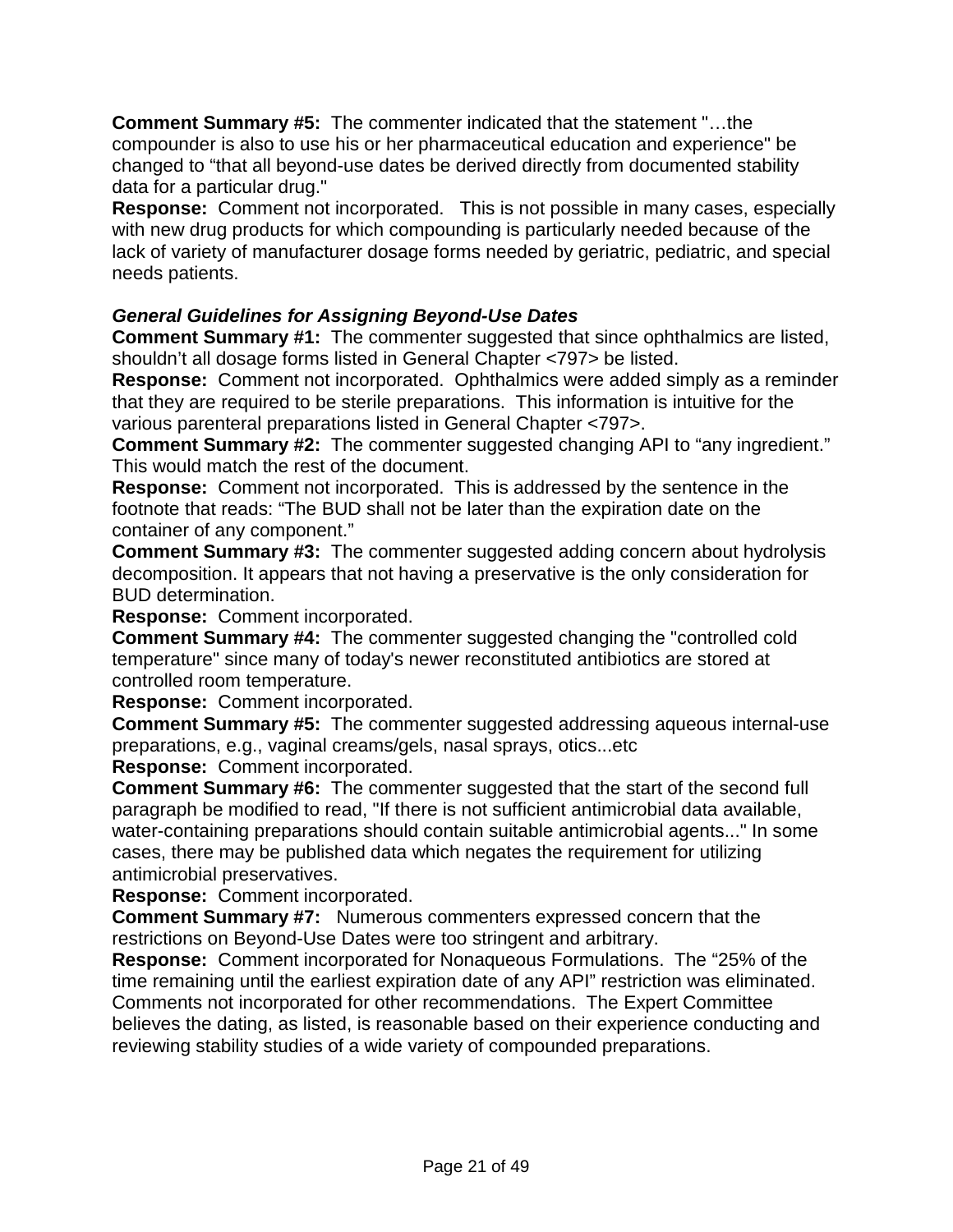# *Packaging and Drug Preparation* **Containers**

**Comment Summary #1:** The commenter suggested that the container supplier should provide verification of USP container compliance. Compounders are not going to do the necessary container testing in the detail outlined in USP.

**Response**: Comment incorporated with the addition of the following sentence "Compounders are not expected to perform the tests described in these chapters but should be knowledgeable about the standards described therein."

**Comment Summary #2:** The commenter indicated that General Chapters <661> and <671> should be removed from requirements that compounded preparations must meet. **Response:** Comment not incorporated. Theses are for reference purposes and the Expert Committee also provided packaging chapters that are targeted to compounders.

#### *Master Formulation Record*

**Comment Summary #1:** The commenter suggested including the assigned name in the Master Formulation Record, if the compounder has assigned a name. **Response:** Comment incorporated.

**Comment Summary #2:** The commenter suggested including references for the formulation.

**Response:** Comment already incorporated as references were included in the fourth bullet.

**Comment Summary #3:** The commenter suggested adding expected final appearance **Response:** Comment incorporated.

# *Compounding Record*

**Comment Summary #1:** The commenter suggested including the assigned name to the Compounding Record, if the compounder has assigned a name.

**Response**: Comment incorporated.

**Comment Summary #2:** The commenter suggested including who performed the test. **Response**: Comment incorporated.

**Comment Summary #3:** The commenter suggested that they hoped that this section was referring to large scale manufacturers. And that this is a little onerous to expect a pharmacy to check the pH of reconstituted liquids.

**Response:** Comment incorporated.

**Comment Summary #4:** The commenter indicated that the list of requirements under Compounding Record lacked a number of key elements necessary to adequately document the compounding process for a drug. Some of these elements include:(1) Including actual weights (or measures) of components used in a compounded drug, (2) Identification of major pieces of equipment used, (3) Documentation, including date and time, of the execution of each critical compounding step (e.g., time events occurred within specification, heating steps occurred at the specified temperature, etc.), (4) Labeling, including a description of the finish drug preparation container label and the outer container label, (5) Documented results of any investigation conducted regarding quality control and follow-up investigation. Inclusion of these statements will allow for a more complete record of the compounding process and facilitate the identification of potential issues of a root cause analysis is necessary due to product quality concern.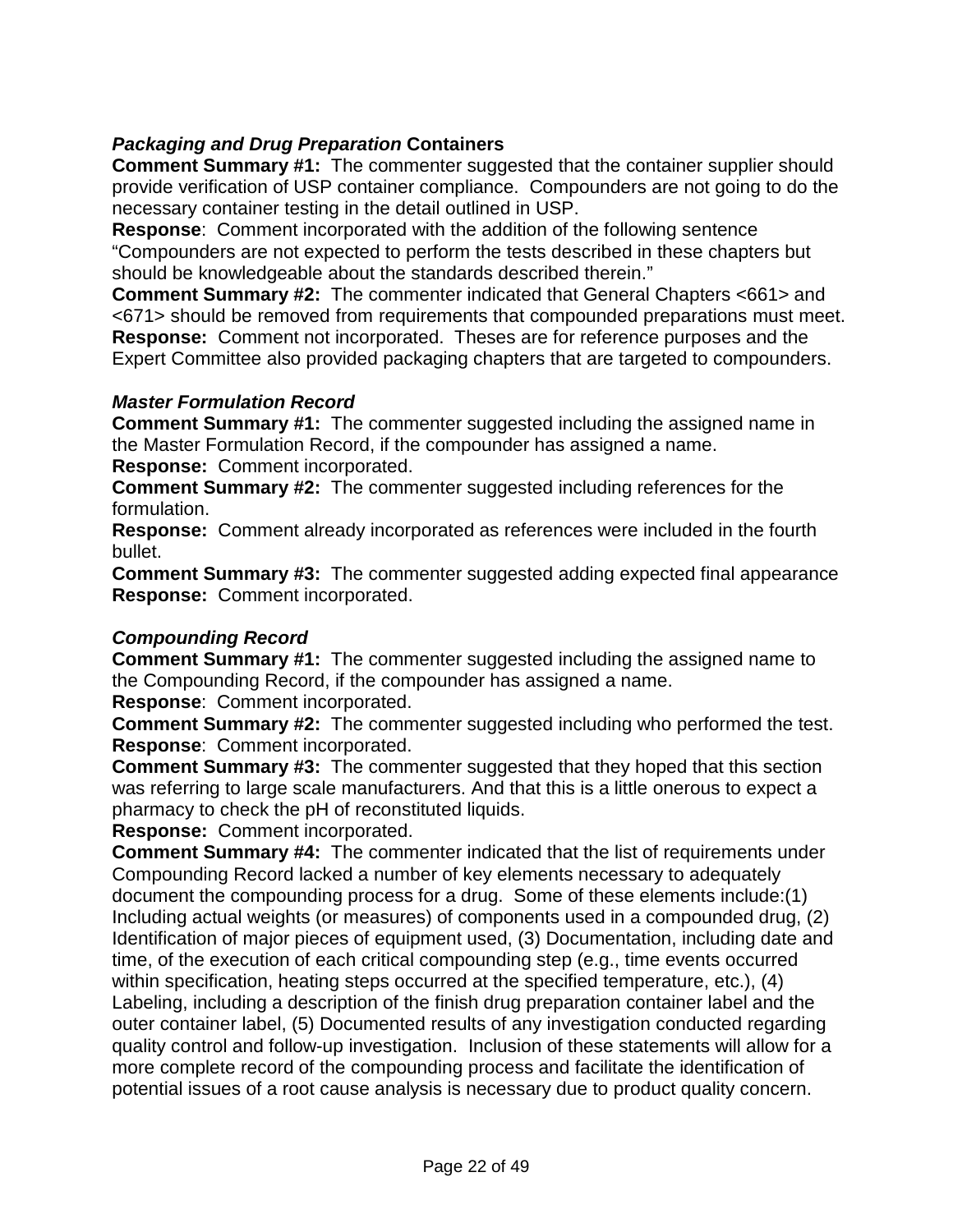**Response:** Comments incorporated.

**Comment Summary #5:** The commenter indicated that the Compounding Record subsection is inadequate. The development and documentation of SOPs is important to the implementation of every standard listed in the draft chapter. The need for SOP development and documentation should be emphasized throughout the chapter. **Response:** Comment not incorporated. General Chapter <795> is a general chapter for all compounding, not just large compounding operations. The Expert Committee added an additional item in the section Compounding Process, Criteria When Compounding Each Drug Preparation; this requires that a Master Formulation Record and a Compounding Record be completed before making a compounded preparation.

# *Standard Operating Procedures*

**Comment Summary #1:** The commenter suggested that this section does not mention whether SOP's should be written as later parts of the document do. **Response:** Comment incorporated.

#### *Compounding Controls*

**Comment Summary #1:** The commenter indicated that in the Compounding Control subsection the document fails to mention the importance of doing checks and rechecks at each stage of the process to assure a positive therapeutic outcome by ensuring that each compounded product contains an appropriate concentration of the active ingredient.

**Response:** Comment not incorporated. This chapter sets standards for quality compounded preparations. It is beyond the scope of the chapter to define therapeutic outcomes.

**Comment Summary #2:** The commenter suggested a rewording to … shall incorporate an independent double check …

**Response:** Comment incorporated with addition of the following second sentence: "If possible, a trained second person should verify each critical step in the compounding process."

**Comment Summary #3:** The commenter recommended verification by a second trained person when possible, and indicated that it was not clear if compounder equaled R.Ph. and if the intent is to have two checks for each stage.

**Response**: Comments incorporated

**Comment Summary #4:** The commenter suggested that "validate" should be "verify" in #5.

**Response:** Comment incorporated.

**Comment Summary #5:** The commenter suggested that in step 2, the sentence, "The written procedures shall be followed in execution of the compounding process" should be clarified to indicate related documentation

**Response:** Comment incorporated.

**Comment Summary #6:** The commenter suggested that in step 3, the sentence "The compounder shall check and recheck each procedure at each stage of the process" should clarified to refer to a second person verifier. Suggested wording: "A trained second person shall verify each critical step within Compounding Record at each stage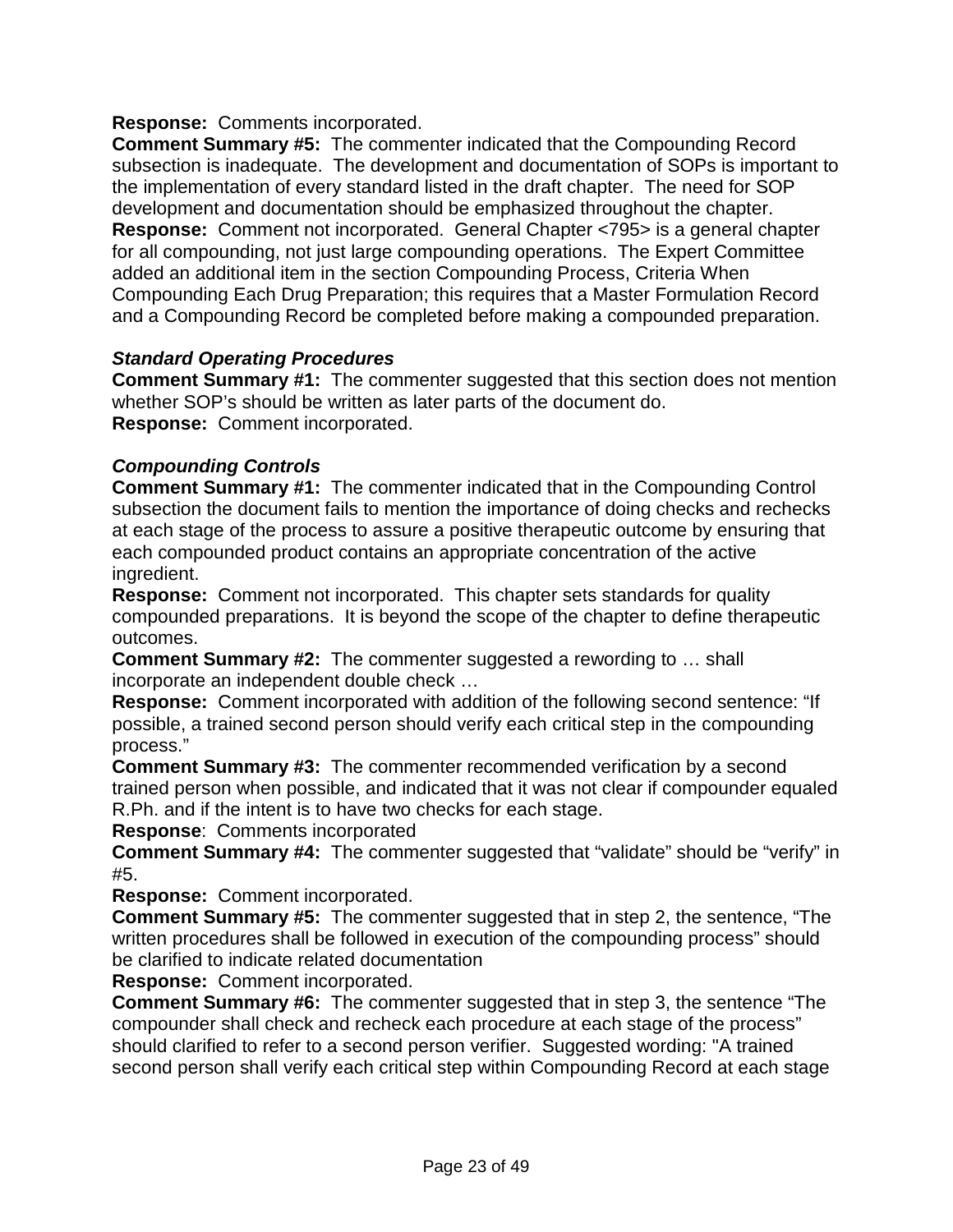of the process." This would be consistent with the requirements outlined in the TRAINING section.

**Response:** Comment incorporated with edits. Second sentence now reads "If possible, a trained second person should verify each critical step in the compounding process."

# *Patient Counseling*

**Comment Summary #1:** The commenter suggested adding: "At the time of dispensing a prescription…" to distinguish it from an order for a bed patient in an institution. In the situation of an order, it is often the person administering the medication (who is not the patient's agent) who needs to be aware of the issues.

**Response:** Comment incorporated.

**Comment Summary #2:** The commenter suggested adding a statement that adverse events be documented, as well as documenting any investigation and corrective action taken as a result of an adverse event. These documents should be retained for a time period equal to that required by state law for prescriptions.

**Response:** Comment incorporated.

#### *Training*

**Comment Summary #1:** The commenter suggested adding a statement that staff be trained at least annually, and that all training should be documented.

**Response**: Comment incorporated. The requirement for documentation is included in the fourth bullet point.

**Comment Summary #2:** The commenter indicated that this is excessive for training a technician to compound "magic mouthwash," but might be advisable for a manufacturer. Pharmacies already have a lot of training to accomplish to get their employees up and running. This adds extra time/steps without any real benefit. Change "shall" to

"should" throughout the section to place proper emphasis without providing an unfunded mandate ... it is difficult enough to get all the training done while ensuring the patient's needs are met.

**Response:** Comment not incorporated. The committee gave careful consideration of each "should" and "shall" and believes the wording is appropriate.

**Comment Summary #3:** The commenter suggested rewording to incorporate newer technology for oversight – cameras, etc.

**Response:** Comment not incorporated. The Expert Committee determined that a pharmacist needs to be present.

**Comment Summary #4:** The commenter indicated that it was not clear if compounder equaled R.Ph.

**Response:** USP defines compounder as a professional authorized by the appropriated jurisdiction to perform compounding pursuant to a prescription or medication order by a licensed prescriber.

#### *Compounding for Animal Patients*

**Comment Summary#1:** Section needs more details to clarify.

**Response:** Comment not incorporated. Additional coverage of this topic is beyond the scope of this chapter.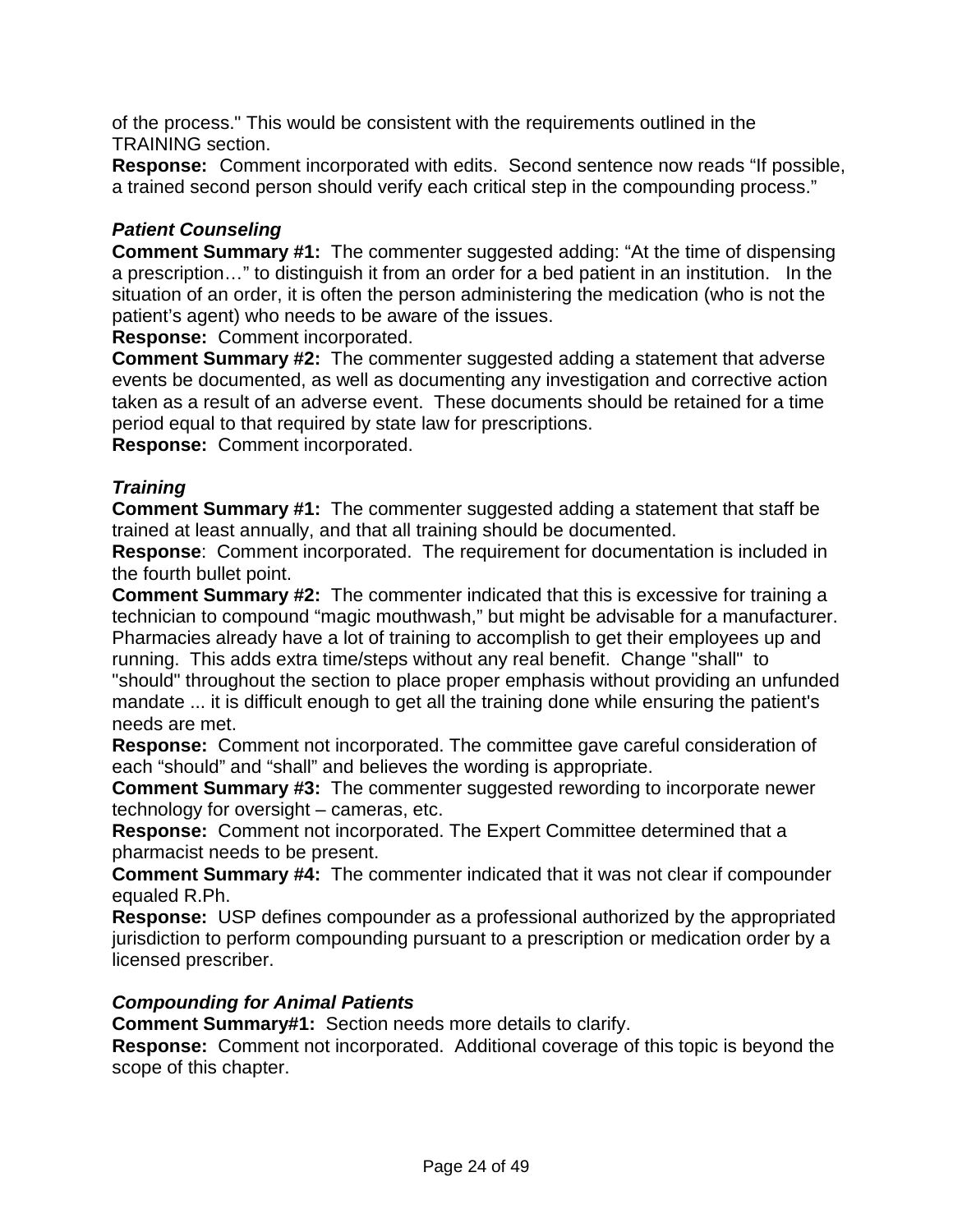|                             | <b>General Chapter/Section:</b> <1163> Quality Assurance in Pharmaceutical |
|-----------------------------|----------------------------------------------------------------------------|
|                             | <b>Compounding/Multiple Sections</b>                                       |
| <b>Expert Committee(s):</b> | Compounding Pharmacy                                                       |
| <b>No. of Commenters:</b>   |                                                                            |

# *Introduction*

**Comment Summary #1:** The commenter suggested that it would be helpful to convey that pharmacy compounding is an acceptable approach (perhaps under an IND, exploratory IND, or as an investigator-initiated study), to perform compounding as a means to prepare small quantities of clinical trial materials. It is suggested to add that compounding can be performed "…as an incident to, research (clinical or academia), teaching, or chemical analysis."

**Response:** Comments incorporated with edits. Harmonized with responsibilities of the compounder and compounding personnel in General Chapters <795> and <797> by referencing those general chapters.

**Comment Summary #2:** The commenter suggested that although radiopharmaceuticals are mentioned as a potential application for performing compounding, it would be helpful to also indicate that compounding is an approach that is appropriate for the preparation of radiolabeled materials, as well (which are commonly used in early clinical trials – e.g., for ADME studies). As defined by the FDA, radiopharmaceuticals do not encompass radiolabeled materials. It is suggested to add the preparation of radiolabeled materials as a potential application for compounding **Response:** Comments incorporated with edits. Sentence now includes radiolabeled materials

**Comment Summary #3:** The commenter indicated that General Chapter <795> should be mentioned in the introduction as a reference.

**Response:**Comment not incorporated as General Chapter <795> was already referenced in the first paragraph of the *Introduction* section.

**Comment Summary #4:** The commenter suggested adding the following sentence: "The authority and responsibility for the Quality Assurance program should be clearly defined and implemented."

**Response:** Comments incorporated.

**Comment Summary #5:** The commenter suggested that the first sentence does not clearly address the intent of a quality assurance program and there appears to be an overemphasis on *scientific measurements* (e.g., 'testing in quality'), and on *maintenance* of safe preparations as opposed to proactively creating a system to ensure consistent and safe preparations.

**Response:** Comments incorporated.

**Comment Summary #6:** The commenter suggested revising the numerical list on page 250 for clarification as follows: I. "(1) training" should read "(1) training in QA functions and responsibilities." ii. "(6) cleaning and disinfecting" should be revised to include safety as a component, e.g. "(6) cleaning, disinfecting, and safety," iii. Item 7 should include the term "labeling." iv. A new component number 8 should be added as follows, "... (8) responsible personnel; and (9) outsourcing."

**Response:** Comments incorporated except # 1 as it is already addressed in the section titled training; ii) incorporated; iii) incorporated; iv) incorporated.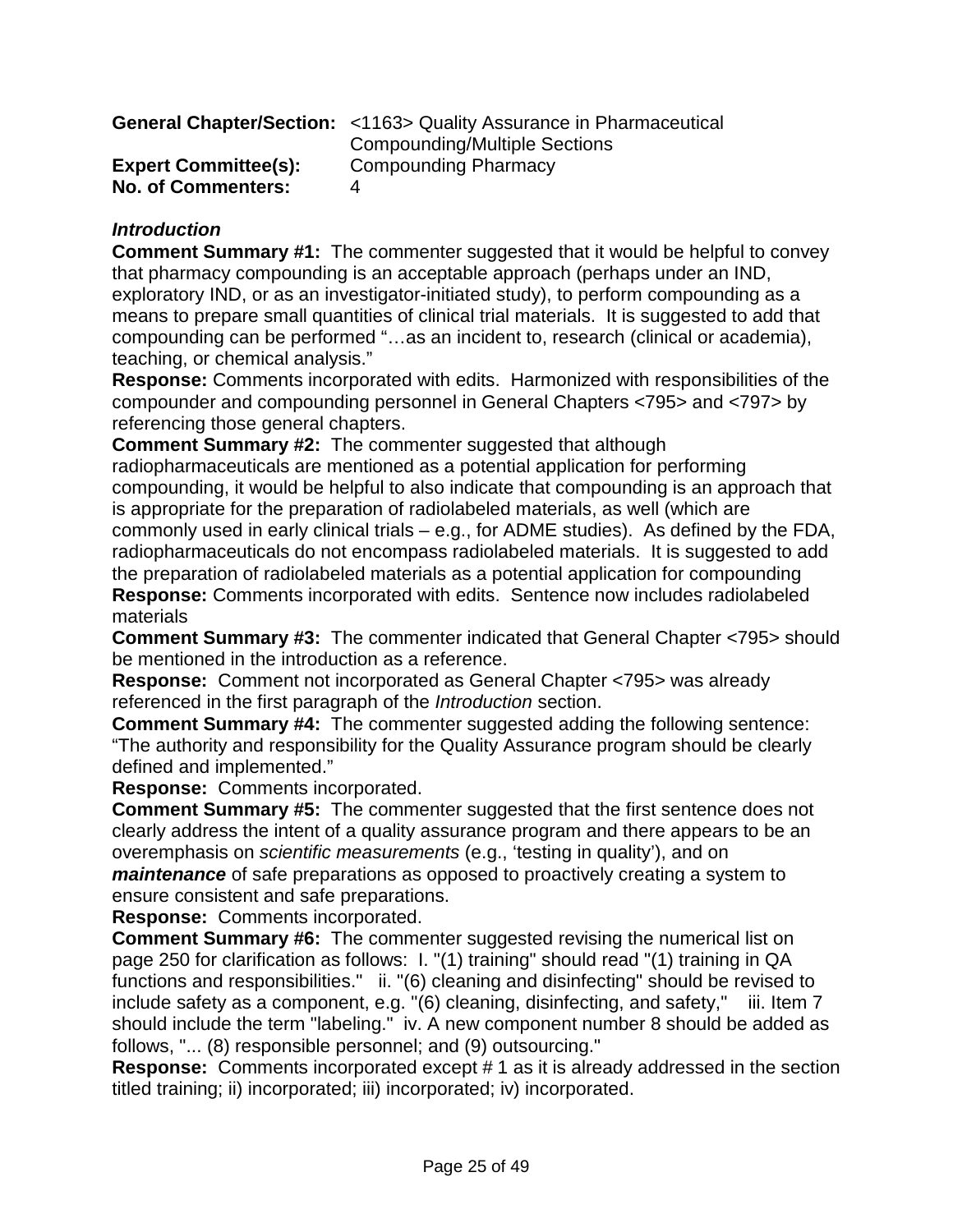**Comment Summary #7:** The commenter suggested that since many sites don't use outsourcing this term should be included.

**Response:** Comment incorporated.

**Comment Summary #8:** The commenter suggested that the chapter should specify for whom the prescription or medication is specifically intended.

**Response:** Comment incorporated by reference to the definition of compounding in General Chapter <795>.

**Comment Summary #9:** The commenter indicated that the QA program should include appropriate *facilities and equipment*, *defined responsibilities*, and appropriate *materials.* "Cleaning and disinfecting" could be replaced with "facilities and equipment." Sections on "materials" and "responsibilities" should be added.

**Response:** Comments not incorporated. Comments do not match with suggestions. **Comment Summary #10:** The commenter suggested removing the word "conditions" from the sentence …..appropriate formulation, conditions, and procedures….because it appears vague and unclear.

**Response:** Comment incorporated.

**Comment Summary #11:** The commenter suggested removing or clarifying the sentence "The water used in all aspects of compounding should meet the requirements of <1231> *Waters for Pharmaceutical Purposes"* as the phrase "all aspects" is too broad for the application being presented.

**Response:** Comment not incorporated. Filtration systems are readily available, easy to install, and relatively inexpensive.

# *Training*

**Comment Summary #1:** The commenter suggested that organizational responsibilities should be mentioned prior to discussing an individual's training requirements. Move the "Responsibilities of the Compounder" section from General Chapter <1075> to the section *prior to* Training" since clear responsibilities is an important part of a modern quality system.

**Response:** Comment incorporated.

**Comment Summary #2:** The commenter indicated that the first sentence of this section should reflect the appropriate staffing level for the complexity of compounding. The commenter also suggested an additional statement should be added after the second sentence as follows: "In addition, the authority and responsibility for the QA program should be clearly defined as implemented.

**Response:** The first comment not incorporated as it is not within USP's scope to suggest staffing levels which can be regulated by State Boards of Pharmacy. Second comment incorporated.

#### *Standard Operating Procedures*

**Comment Summary #1:** The commenter indicated that it is not clear how the SOPs on Patient monitoring, complaints, and adverse events, Patient or caregiver education and training, and Purchasing are pertinent for pharmaceutical compounding as they do not describe how to perform routine and expected tasks in the compounding environment: •.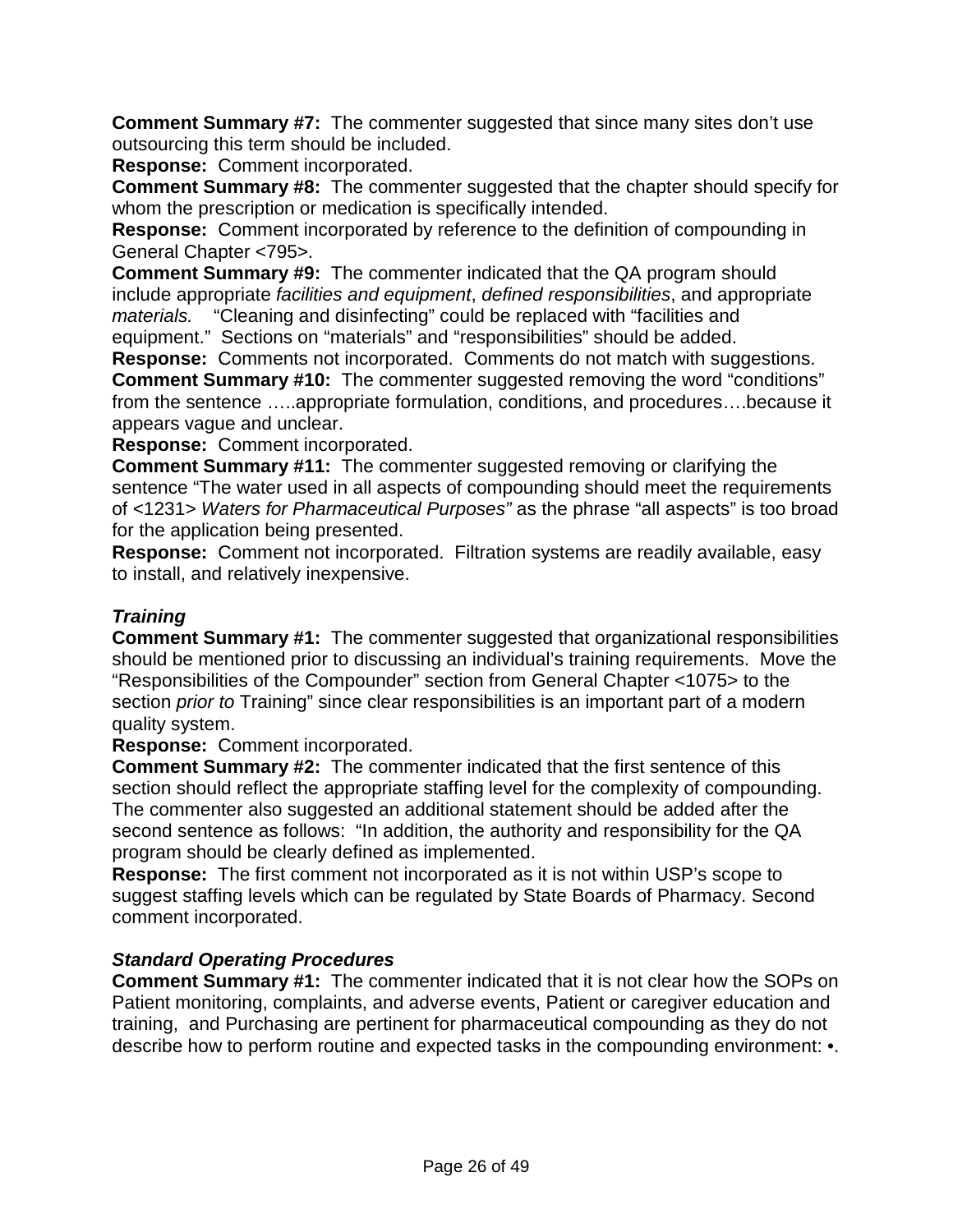**Response:** Comment not incorporated. The Expert Committee feels that SOPs are needed for all areas listed.

**Comment Summary #2:** The commenter suggested that the "Quality assurance" bullet point it is not clear and suggested changing the "Quality assurance" bullet point to "Documentation."

**Response:** Comment incorporated by adding "Continuous Quality and Monitoring" to quality assurance and documentation bullet.

**Comment Summary #3:** The commenter suggested that an additional item be added to the bulleted list to reflect component quality evaluation.

**Response:** Comment incorporated.

**Comment Summary #4:** The commenter suggested removing "Chemical and physical stability" from the bulleted list of SOPs.

**Response:** Comment not incorporated as it would be out of harmonization with other standards.

**Comment Summary #5:** The commenter indicated that the description of the task should only be included in the SOP if something about that SOP were unusual or unique.

**Response:** Comment not incorporated. Even routine tasks should be in SOPs for consistency and accuracy.

**Comment Summary #6:** The commenter suggested that the first sentence of the second paragraph should be expanded for clarity and read, "SOPs must be reviewed regularly and updated as necessary. Auditing and verifying compliance with established SOPs should be performed periodically."

**Response:** Comment incorporated.

**Comment Summary #7:** The commenter suggested that the statement "The SOP should be specific to each device, process, and decision used in compounding" is too restrictive. An SOP for each balance, hood, pH meter, etc is not practical or required. Thousands of different formulas are compounded and SOP for each "process" is not necessary. That is why instructions are included in each formula. The commenter also suggested removing the word "decision" as these are often made on an individual basis using "professional judgment."

**Response:** Comment to remove the word "decision" incorporated.

#### *Documentation*

**Comment Summary #1:** The commenter indicated that to enter information on the compounding record as specific tasks are being performed is an interruption in the process causing potential errors.

**Response:** Comment incorporated by adding the word "ideally" to the sentence so it states that "Information on the compounding record should ideally be entered…"

**Comment Summary #2:** The commenter indicated that the wording "permanent record" means to never discard the record and suggested rewording to reflect compliance with acceptable record retention policy (or other defined date).

**Response:** Comment incorporated with edits by deleting the word "permanent."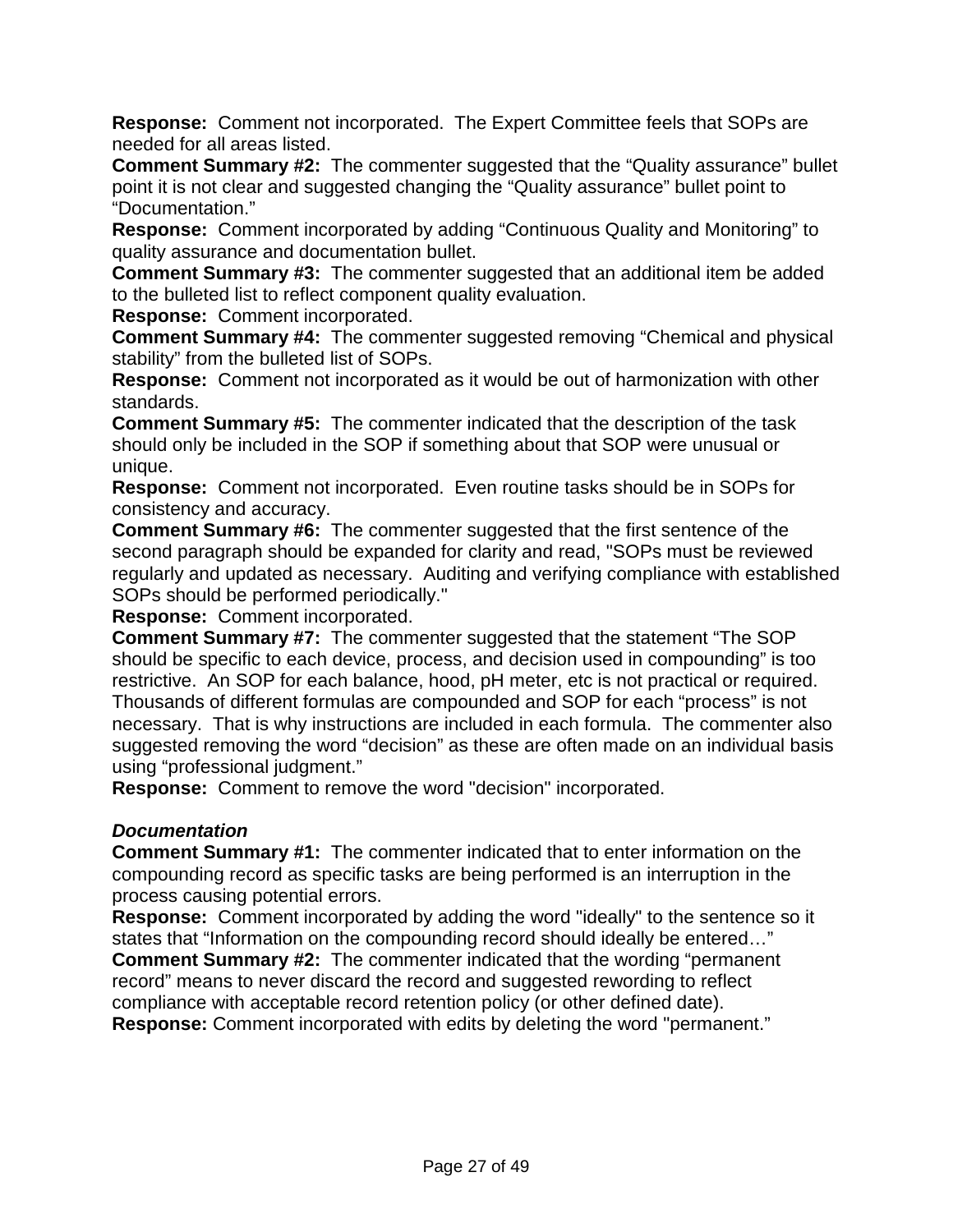**Comment Summary #3:** The commenter indicated that the phrase "all aspects" is too broad and suggested using a phrase such as "significant steps in the compounding process."

**Response:** Comment not incorporated because the Expert committee determined that all components of the compounding procedure require documentation.

**Comment Summary #4:** The commenter suggested adding a procedural statement after the second sentence of this section as follows, "…entered as the tasks are performed. Compounding records should be reviewed for accuracy and completeness and approved by QA personnel, prior to dispensing. Additionally, beyond-use dating..." **Response:** Comment incorporated.

**Comment Summary #5:** The commenter indicated that the establishment of BUD should be based on empirical studies without extrapolation, so the last bulleted statement from this section should be removed.

**Response:** Comment not incorporated. The Expert Committee determined that pharmacists are trained to evaluate science and chemistry in order to make professional judgments.

**Comment Summary #2:**The commenter suggested clarifying that only one of the items listed as bullet points would be sufficient to support beyond-use dating thus suggested rewording the sentence to add *one or more of the following*: **Response:** Comments incorporated with edits to read: "…..at least one of the following:"

# *Verification*

**Comment Summary #1:**The commenter indicated that this section is confusing in that it is addressing two different aspects of verification  $-$  (1) verifying another person's work and (2) verification that equipment is performing properly and suggested creating separate sections (paragraphs) to discuss these two different verification concepts. **Response:** Comment incorporated.

**Comment Summary #2:** The commenter suggested moving the sentence "The compounding facilities and equipment should be of appropriate capacity and should be designed for the compounding being performed to the equipment/facility section. **Response:** Comment incorporated with statement added to Cleaning, Disinfecting and Safety section stating "This section applies to both equipment and facilities….."

**Comment Summary #3:** The commenter suggested clarification on "the quality of ingredients should be verified prior to each use." Currently, if a bulk powder or liquid is stored according to USP guidelines and the expiration date is adhered to, the quality does not have to be tested before use.

**Response:** Comment incorporated by deleting "…verified prior to each use" and adding "verified upon receipt (e.g. Certificate of Analysis, manufacturer's label on commercial products, etc.).

# *Testing*

**Comment Summary #1:** The commenter indicated that periodic weight, volume, and color testing seemed reasonable during the compounding process but anything beyond that seemed impractical and unnecessary.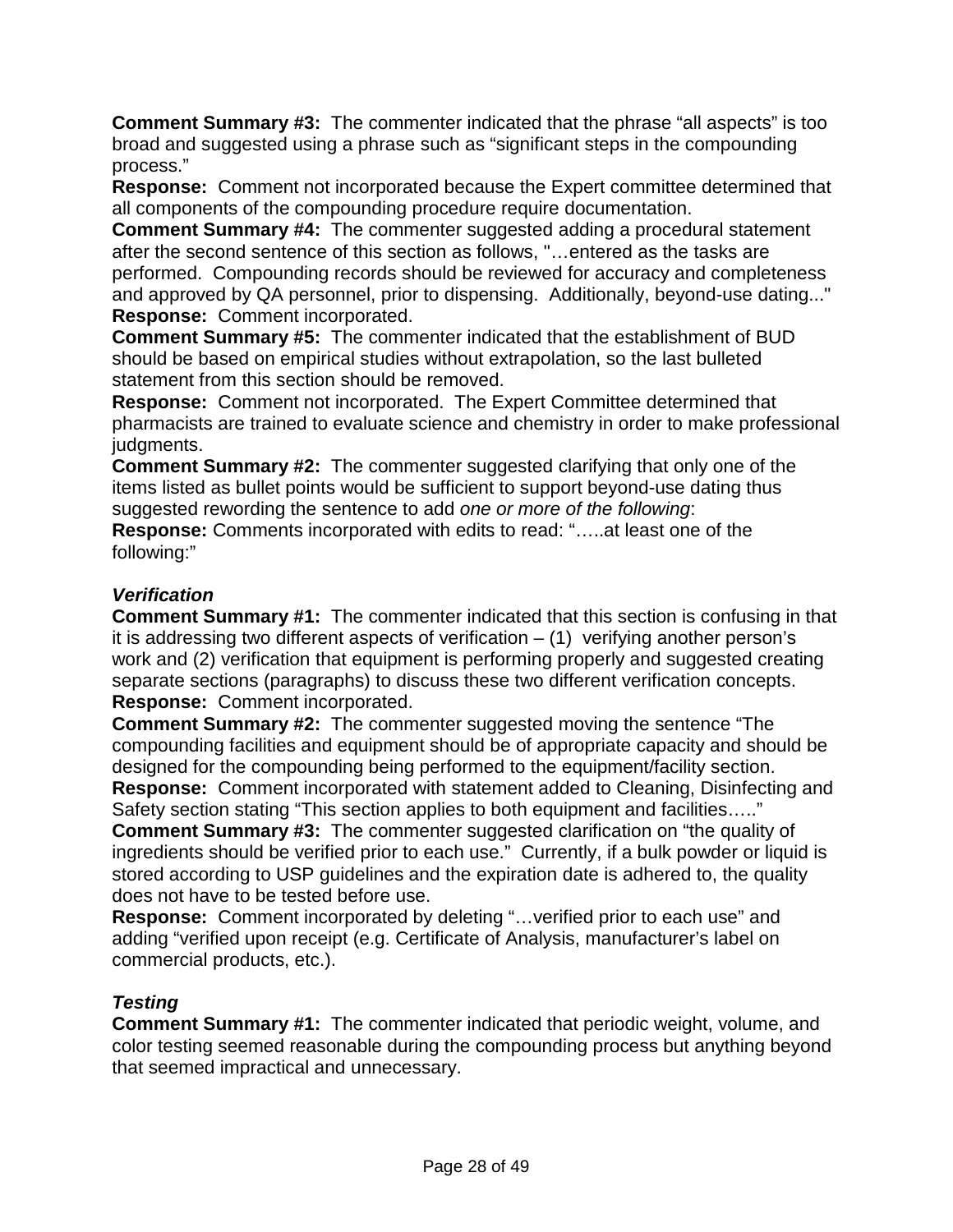**Response:** Comments already addressed in first paragraph of the Testing section by stating that compounded preparations should include testing as described in chapters <795> and <797>.

**Comment Summary #2:** The commenter suggested that this section include documenting prior to performing the testing and clarifying that specifications (acceptance criteria) must be documented (prior to testing).

**Response:** Comment incorporated.

**Comment Summary #3:** The commenter indicated that the list of 1-7 items was unnecessary and did not add any value with the reference to <795> and <797> already present thus suggested replacing with "…and know the applications of testing in the overall quality program in the compounding facility."

**Response:** Comment not incorporated. Emphasizing components, as listed, is designed to strengthen a testing program.

**Comment Summary #4:** The commenter suggested with regard to in-house testing, that the sentence be revised to, "Some testing can be conducted in-house by an expert with a good understanding of pharmaceutical analysis, with proper training..." **Response:** Comment incorporated.

**Comment Summary #5:** The commenter suggested that this section should indicate that glassware of appropriate accuracy should be utilized when performing testing and refer to the USP chapter on glassware (chapter <660>).

**Response:** Comment incorporated.

**Comment Summary #6:** The commenter suggested that one of the duplicate references to the need for contract laboratories registration with the FDA be deleted. **Response:** Comment incorporated.

**Comment Summary #7:** The commenter suggested eliminating the word "speed" as a testing procedure requirement.

**Response:** Comments incorporated.

**Comment Summary #8:** The commenter suggested that any testing method used should have accuracy, speed, reproducibility, and specificity.

**Response:** Comment incorporated.

**Comment Summary #9:** The commenter suggested that the word "and" was not needed in the sentence: "….and storage/shipping of the sample…"

**Response:** Comment incorporated.

**Comment Summary #10:** The commenter suggested revising the first bullet to simply state, "Quantity of preparation being compounded, for a specific prescription."

**Response:** Comment not incorporated as the Expert Committee determined that this was unrealistic and not possible in direct patient care.

**Comment Summary #11:** The commenter indicated that the decision to provide the complete formulation to the contract laboratory should be left up to the individual pharmacy and should not be mandated.

**Response:** Comment not incorporated. The Expert Committee determined that it is important for the testing laboratory to know the quantity of all ingredients in a preparation.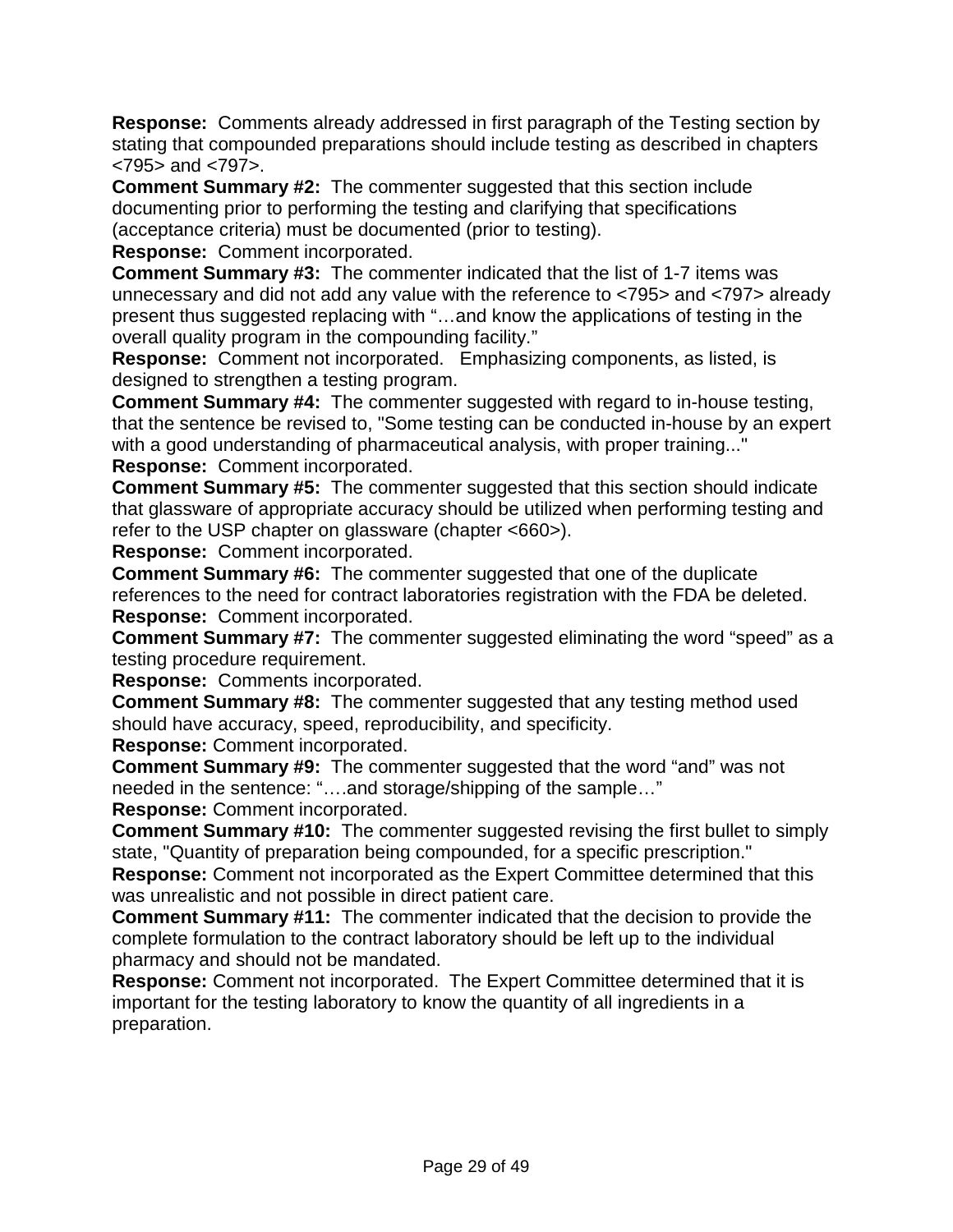**Comment Summary #12:** The commenter indicated that in Table 2 *Testing Method*, *Endotoxin Testing for Ophthalmics* should be changed from a "minus" to a "plus." **Response:** Comment not incorporated in order to maintain harmonization with <797>. **Comment Summary #13:** The commenter suggested that inTable 2 *Testing Method* it requires testing using gas chromatography and HPLC of small batches of compounded preparations, which is time consuming, impractical and expensive and does not distinguish between single or batch preparations.

**Response:** Comment incorporated.

# *Physical Testing of Dosage Units*

**Comment Summary #1:** The commenter indicated that this section should include discussion of "performance testing" such as dissolution or disintegration of solid oral dosage forms (USP General Chapters <711> or <701>), and deliverable volume (General Chapter <698>) for oral liquids. The text should include why these performance characteristics are important product quality attributes to achieve positive therapeutic outcomes.

**Response:** Comment not incorporated as this is beyond the scope of the chapter. **Comment Summary #2:** The commenter suggested changing "multidose" to "multipledose" as in other general chapters.

**Response:** Comment incorporated.

#### *Weight and Volume Assessment*

**Comment Summary #1:** The commenter indicated that this section is titled "Weight and Volume Assessment", yet the paragraph only refers to gravimetric verification. **Response:** Comment incorporated.

**Comment Summary #2:** The commenter suggested that the text does not require that samples that failed to meet the weight limits be segregated and discarded and this should be added.

**Response:** Comments not incorporated. Destroying the batch is already instructed, which is a tighter requirement than the manufacturing industry.

**Comment Summary #3:** The commenter suggested adding sections on Emulsions, Solutions, and Suspensions as well as Suppositories which are included in chapter <795>.

**Response:**Comments not incorporated. Suppositories have their own section. Emulsions, Solutions and Suspensions are in Table 2.

**Comment Summary #4:** The commenter suggested removing the sentence "First, zero or tare the balance."

**Response:** Comment not incorporated. The first sentence, "First, zero or tare the balance" applies to all the dosage forms that follow in this section and was added to eliminate repetition.

**Comment Summary #5:** The commenter indicated replacing the entire section on *Hard Capsules, Other Solids and Semi-Solids* with a reference to USP <905>, "Uniformity of Dosage Units."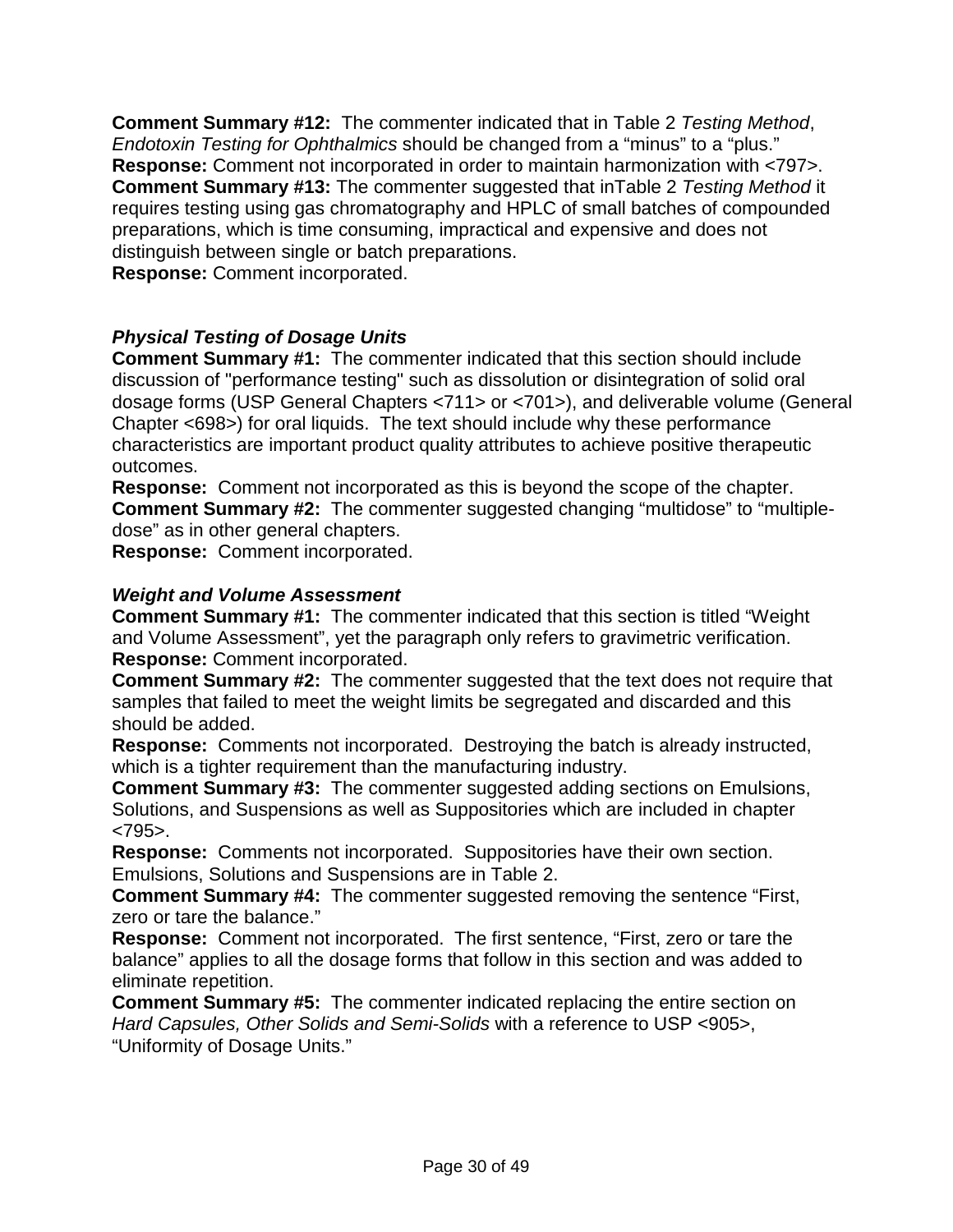**Response:** Comment not incorporated. General Chapter <905> was evaluated and found to primarily pertain to pharmaceutical manufacturers. Relevant sections that did pertain to General Chapter <1163> were extracted and used.

# *Microbiological Testing*

**Comment Summary #1:** The commenter indicated that this section should discuss the need for the microbial limit testing, either on the part of the component supplier, the pharmacy, or contract laboratory and include references to USP General Chapters <61> *Microbiological Examination of Nonsterile Products*: Microbial Enumeration Tests, and <62> *Microbiological Examination of Nonsterile Products*: Tests for Specified Microorganisms. In addition it should reference General Chapter <1111> *Microbiological Examination of Nonsterile Products*: Acceptance Criteria for Pharmaceutical Preparations and Substances for Pharmaceutical Use, to assist the pharmacists in setting meaningful microbial limits for nonsterile products.

**Response:** Comment not incorporated since the information appears in Table 1 with reference to General Chapters <61> and <62> and in Table 2 with reference to General Chapter <1111>.

**Comment Summary #2:**The commenter suggested that the Preservative Effectiveness Testing "must support a beyond-use date (BUD)." be changed to "must support the beyond-use date of the compounded preparation." **Response:** Comment incorporated.

# *Cleaning, Disinfecting, and Safety*

**Comment Summary #1:** The commenter suggested changing the title to Facilities and Equipment and refer to General Chapters <795> and <797> since there are additional requirements for equipment other than just cleaning and disinfecting. **Response:** Comment incorporated.

# **Containers, Packaging, Repackaging, and Storage**

**Comment Summary #1:** The commenter suggested adding references to General Chapter <1079> *Good Storage and Shipping Practices,* and General Chapter <1> *Injections*, to the bulleted list in this section on page 257.

**Response:** Comment not incorporated, as both chapters are already on the bulleted list.

# *Outsourcing*

**General Chapter/Section:** <1163> Quality Assurance in Pharmaceutical Compounding **Expert Committee(s):** Compounding Pharmacy

**No. of Commenters:** 1

**Comment Summary #1:** The commenter suggested that the term "suppliers" be replaced with "pharmacies that prepare."

**Response:** Comment incorporated.

*Comment Summary #2***:** The commenter suggested the term "purchasers" should be replaced with "facilities that receive."

**Response:** Comment incorporated.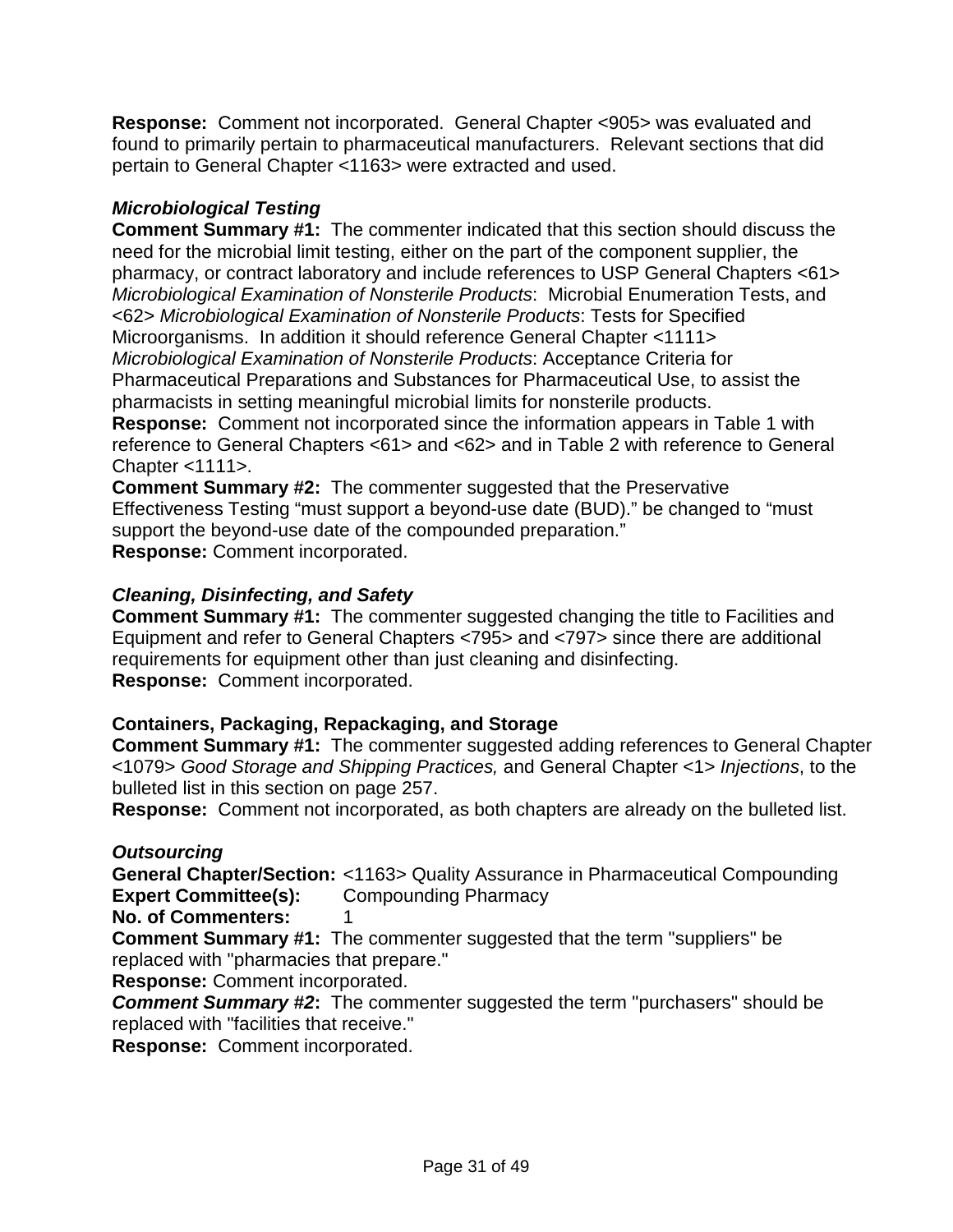**Comment Summary #3:** The commenter suggested that the users of this chapter would benefit from an additional section regarding "Responsible Personnel." The commenter recommended the following text be added to a newly proposed section that would follow the **OUTSOURCING** section:

The responsibility and authority for the quality assurance program should be clearly defined and implemented. Personnel responsible for the quality assurance program should have the education, training, an experience necessary to perform the assigned functions. Quality Assurance personnel should be independent of the compounding Personnel. Quality assurance personnel should assure that SOPs documentation, verification, and testing are performed in accordance with written policies and procedures. The commenter also suggested that if deviations from approved policies and procedures occur, it is the responsibility of the quality assurance personnel to investigate and to implement appropriate corrective action. Documentation of any investigations and corrective actions is the responsibility of the quality assurance personnel. The importance of having responsible personnel in the quality assurance program is to assure the safety, identify, strength, quality, and purity of compounded drug products before they are dispensed.

**Response:** Comment incorporated in a new section titled *Responsible Personnel.*

# *Responsible Personnel*

**Expert Committee-initiated Change #1:** See above Comment Summary #3 in *Outsourcing.*

#### *Summary*

**Comment Summary #1:** The commenter suggested that the second sentence of this section be edited for clarification as, "A sound quality assurance program includes detailed SOPs, documentation, verification, analytical and microbiological testing as appropriate to particular compounded preparations, and responsible quality assurance personnel."

**Response:** Comment incorporated.

**Comment Summary #2:** The commenter suggested changing the sentence "A sound quality assurance program includes…" by removing the word "sound" as it is vague. **Response:** Comment not incorporated. The word "sound" as used here is synonymous with "thorough" and "complete."

**Comment Summary #3:** The commenter suggested emphasizing that the types of testing and degree of testing should be documented by adding a statement similar to what is added to the Testing section.

**Response:** Comment incorporated by changing "decide" to "determine."

**General Chapter/Section(s):** <1788> Methods for the Determination of Particulates Matter in Parenteral Injections and Ophthalmic Solutions

Title/Introduction/LO Calculation/Enumeration of Particles/Test Procedure/Test Preparation/Dry or Lyophilized Preparation

**Expert Committee(s):** General Chapters–Pharmaceutical Dosage Forms **No. of Commenters: 5**

**Comment Summary #1:** The commenter suggested that the definition surrounding extrinsic and intrinsic material was confusing.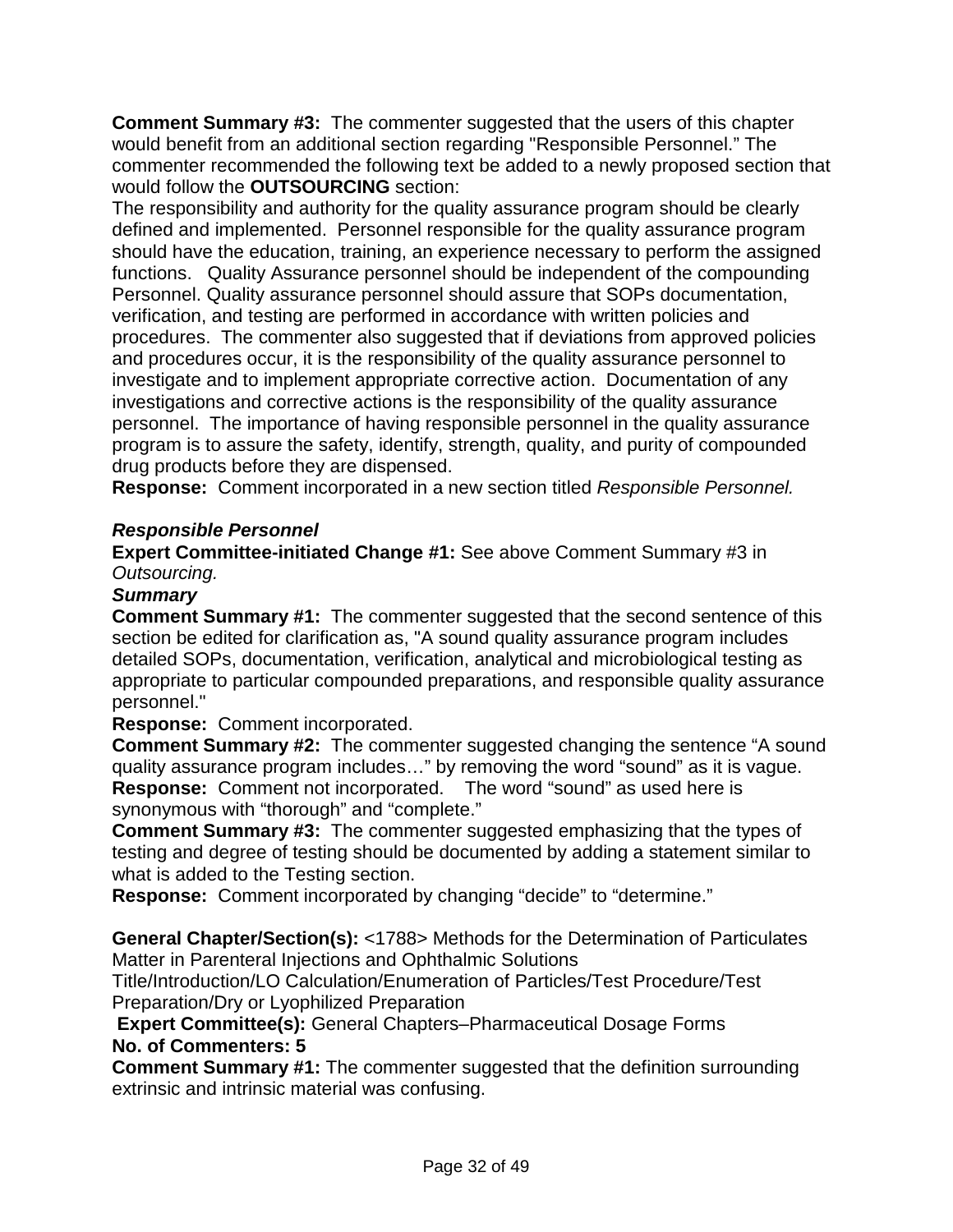**Response:** The Expert Committee agreed with the comment and revised to clarify intent.

**Comment Summary #2:** The commenter suggested that the calculation examples in the LO Calculation and Enumeration of Particles section be changed to represent only the USP size ranges applicable to this general chapter.

**Response:** The Expert Committee agreed with the comment and revised to clarify intent.

**Comment Summary #3:** The commenter felt that the general chapter only deals with subvisible particles, thus the title should be changed to reflect this.

**Response:** Comment not incorporated. The Expert Committee believes that here is not distinct size boundary between visible and sub-visible and thus the title is appropriate.

**Comment Summary #4:** The commenter suggested that the reference to the requirement in chapter <1> *Injections* for visible particles be removed because it confuses the purpose of the general chapter.

**Response:** Comment not incorporated. The Expert Committee believes there is crossover of General Chapters <1> and <788> size domains.

**Comment Summary #5:** The commenter suggested that instead of providing general instructions on how to prepare dry or lyophilized samples for testing, a reference to the drug product label is all that is needed.

**Response:** Comment incorporated.

**Comment Summary #6:** The commenter suggested that the information that currently resides in <788> should not be repeated in General Chapter <1788> and should be removed.

**Response:** Comment incorporated.

**Comment Summary #7:** The commenter suggested that the text in General Chapters <788> and <1788> on how dry or lyophilized preparations are prepared for testing is contradictory.

**Response:** Comment incorporated.

**Comment Summary #8:** The commenter suggested that it is not clear if the statement "nonshedding garments…are worn throughout the preparation of samples" is applicable to the preparation of all three steps and thus wanted clarification.

**Response:** Comment incorporated.

**Comment Summary #9:** The commenter suggested that clarification was needed on whether plastic, nonshredding labels are in included in the statement "remove or tap over label."

**Response:** Comment incorporated.

# **Monographs**

**Monograph/ Section(s):** Amifostine/Organic Impurities

**Expert Committee(s):** Monograph Development-Cardiovascular

#### **No. of Commenters:** 1

**Comment Summary #1:** The commenter requested revising the requirement for relative standard deviation from NMT 4.0% to NMT 15.0% to be consistent with their FDA-approved specifications.

**Response:** Comment incorporated.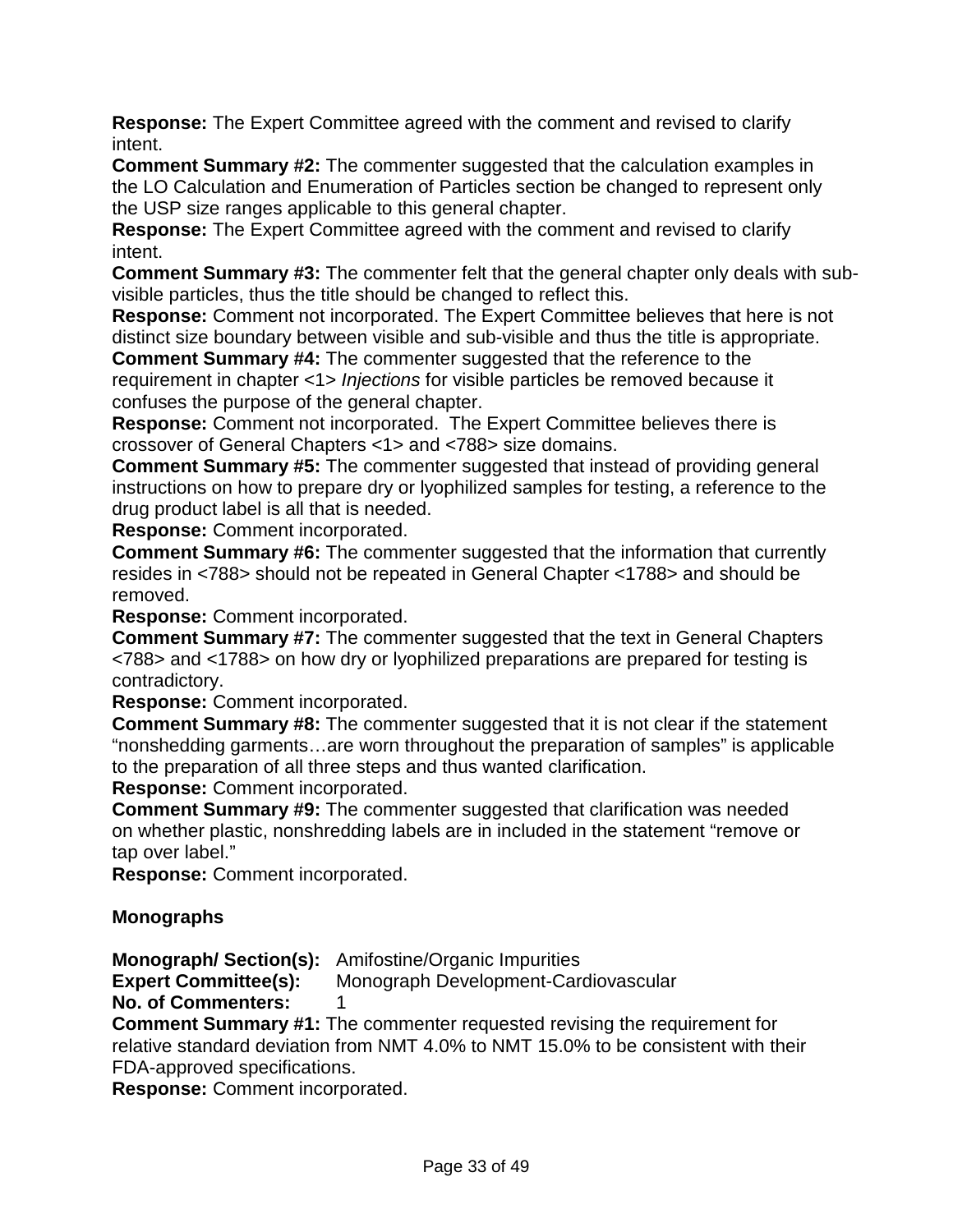**Monograph/Section(s):** Amoxicillin/Multiple Sections

**Expert Committee(s):** Monograph Development-Antibiotics

**No. of Commenters:** 2

**Comment Summary #1:** The commenter requested replacing the proposed *Organic impurities* procedure with a different FDA-approved procedure.

**Response:** Comment not incorporated. The Expert Committee considers the proposed procedure to be adequate for the public standard.

**Comment Summary #2:** The commenter requested including relative response factors in the proposed *Organic impurities* procedure.

**Response:** Comment not incorporated. The approved limits are based on calculations that do not include relative response factors.

**Expert Committee initiated change #1:** The *Assay* was revised to delete column efficiency and capacity factor as system suitability requirements. The remaining criteria are adequate for evaluating system suitability.

**Expert Committee initiated change #2:** A *Note* was added to the *Sample solution* in the *Organic impurities* procedure to indicate that the solution should be used within 4 hour if stored at 4°, based on the validation data for the procedure.

**Monograph/Section(s):** Azithromycin/Organic Impurities

**Expert Committee(s):** Monograph Development-Antibiotics

**No. of Commenters:** 4

**Comment Summary #1:** The commenter requested replacing the *Organic impurities* procedure with the commenter's FDA-approved procedure.

**Response:** Comment not incorporated. The proposed procedure is based on validation data from two FDA-approved sponsors and on the *European Pharmacopoeia* (*PhEur*) procedure. The Expert Committee considers the selectivity of the proposed procedure to be adequate for the public standard.

**Comment Summary #2:** The commenter requested not to delete the current *Procedure 1*, and to retain the flexible monograph approach in the *Organic impurities* procedure to allow for different analytical technologies.

**Response:** Comment incorporated as follows: The current *Procedure 1* was retained in the monograph; the limit for 'Any unspecified impurity' was deleted because it is not consistent with the sponsor's FDA-approved specifications. The proposed procedure was designated as *Procedure 2*, and the *Note* about the selection of the appropriate *Organic impurities* procedure was updated for clarity. The statement in the *Labeling* section about the *Organic impurities* procedure was retained.

**Comment Summary #3:** The commenter requested revising the relative response factors to be consistent with the values in the *PhEur* monograph. **Response:** Comment incorporated.

**Monograph/Section(s):** Benzalkonium Chloride/Multiple Sections **Expert Committee(s):** Excipient Monographs 2

**No. of Commenters:** 2

**Comment Summary #1:** In the *Assay, Procedure 1: Ratio of Alkyl Components*, the commenter observed *NF* and *PhEur* relative retention times (RRTs) for the  $C_{14}$  and  $C_{16}$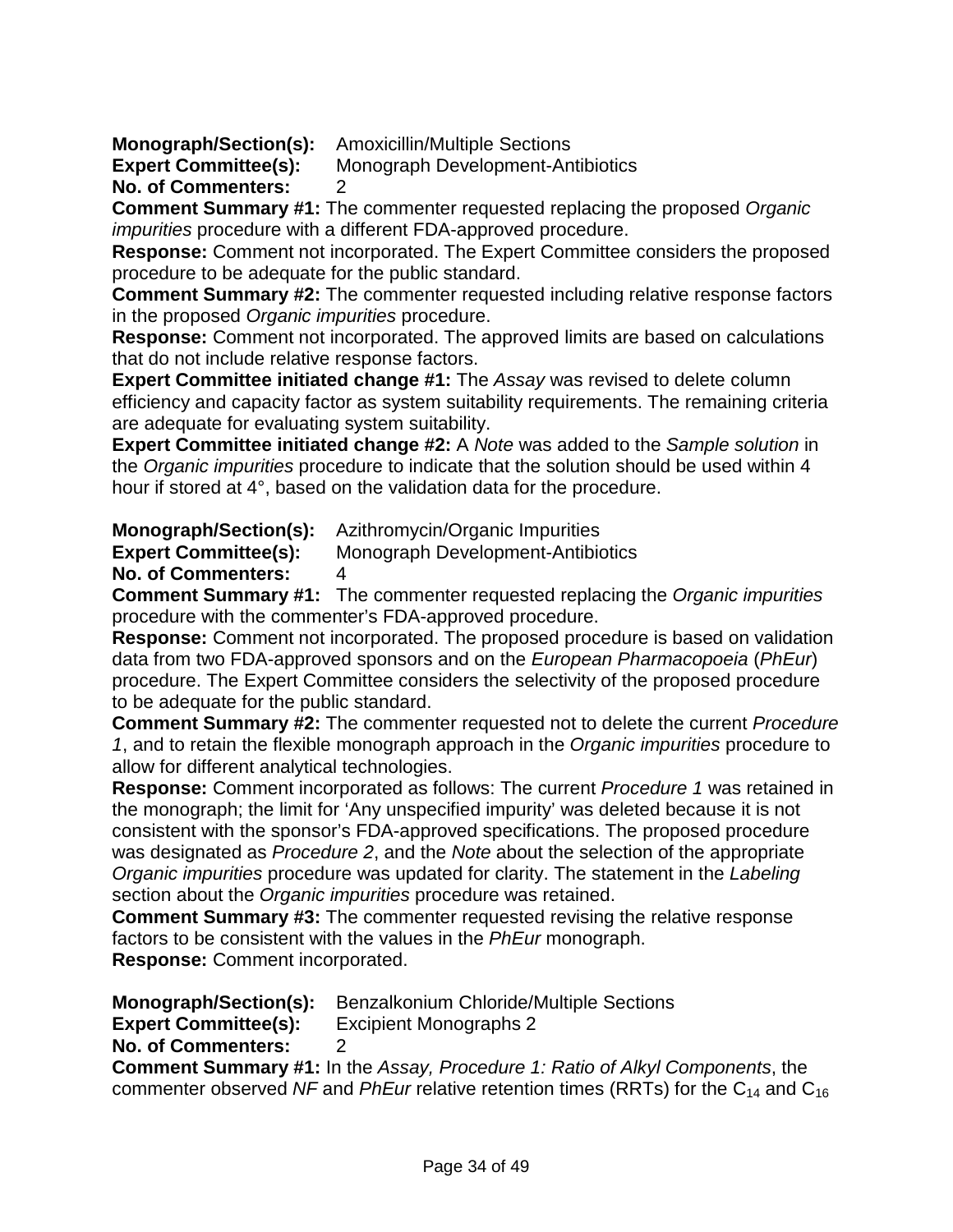homologs are different and could lead to a confusion and possible errors in peak identification. The commenter realized that the differences might result from the use of different columns allowed in the *NF* and *PhEur* monographs, but the commenter recommended these RRTs need to be clarified and/or aligned to avoid the confusion. **Response:** Comment incorporated. The Expert Committee added a statement in the NOTE, "Relative retention times are provided for information only, and the standard should be used to ensure appropriate peak identification." The EC agrees that since RRTs are provided for information only, the qualifying statement will help to clarify concerns regarding slight variations in the Relative Retention Times depending on the chromatographic conditions of use.

**Comment Summary #2:** In the *Organic Impurities, Procedure 1: Limit of Amines and Amine Salts*, the commenter suggested that the sentence in the beginning: "Dissolve the *Sample* with heating carefully on top of a steam bath with water as the steam source " be modified to "Dissolve the *Sample*, heating carefully, e.g., on top of a steam bath with water as the steam source"

**Response:** Comment incorporated.

**Comment Summary #3:** In the *Organic Impurities, Procedure 1: Limit of Amines and Amine Salts,* the commenter recommended an alternative titration which can be performed in an aqueous solution with sodium hydroxide as the base, and without use of nitrogen.

**Response:** Comment not incorporated due to a lack of validation report and data. The Expert Committee will consider and evaluate this alternative method once the supporting data are received.

**Comment Summary #4:** In the *Organic Impurities, Procedure 2: Limit of Benzyl Alcohol, Benzaldehyde, and Chloromethyl) Benzene*, the commenter recommended modifying the multiplication factor from "0.7" to "1.3"

**Response:** Comment incorporated. The Expert Committee also added a NOTE to clarify this factor.

**Monograph/Section(s):** Benzalkonium Chloride Solution/Multiple Sections

**Expert Committee(s):** Excipient Monographs 2

# **No. of Commenters:** 2

**Comment Summary #1:** In the *Identification B*, the commenter suggested using the sample preparation from the *Identification A* to perform the Chlorides identity test. **Response:** Comment not incorporated. The Expert Committee recommended preparing fresh samples for the Chloride test to avoid potential cross contamination.

**Comment Summary #2:** In the *Assay, Procedure 1: Ratio of Alkyl Components*, the commenter observed *NF* and *PhEur* relative retention times (RRTs) for the C14 and C16 homologs are different. The commenter realized that the differences might result from the use of different columns allowed in the *NF* and *PhEur* monographs, but the commenter recommended these RRTs need to be clarified and/or aligned to avoid the confusion.

**Response:** Comment incorporated. The Expert Committee added a statement in the NOTE, "Relative retention times are provided for information only, and the standard should be used to ensure appropriate peak identification." The EC agrees that since RRTs are provided for information only, the qualifying statement will help to clarify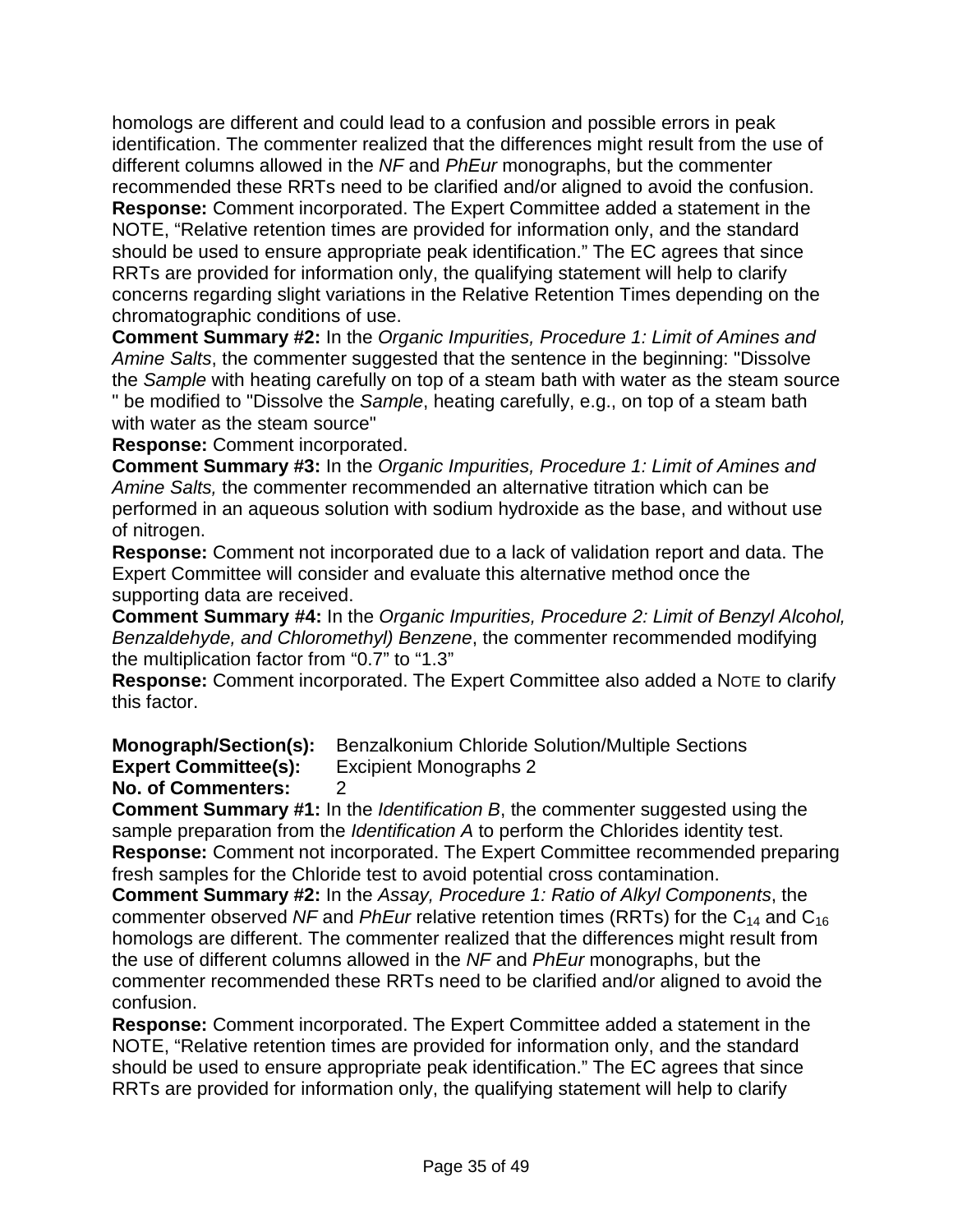concerns regarding slight variations in the Relative Retention Times depending on the chromatographic conditions of use.

**Comment Summary #3:** In the *Assay, Procedure 1: Ratio of Alkyl Components,* the commenter commented that in the absence of scientific justification, they recommend changing the injection volume from "20  $\mu$ L" to "10  $\mu$ L", not including C<sub>10</sub> homolog into the calculation, and changing the calculation formula and acceptance criteria.

**Response:** Comment not incorporated due to a lack of validation data. The *NF* test in the *PF*35(6) is supported by a validation report and data together with scientific justification.

**Comment Summary #4:** In the *Assay, Procedure 2: Total* 

*Alkylbenzyldimethylammonium Chlorides*, the commenter suggested a volume equivalent to 500 mg solid in Benzalkonium Chloride Solution in order to align with Benzalkonium Chloride monograph.

**Response:** Comment incorporated based on supporting data.

**Comment Summary #5:** In the *Other Components*, *Alcohol Content (If Added)*, the commenter recommended deleting this test from the monograph.

**Response:** Comment not incorporated. In the *NF* monograph *Definition*, it describes "… … It may contain a suitable coloring agent and may contain NMT 10% of alcohol." As such, the specification and the test for alcohol (if added) are necessary in the monograph and cannot be deleted.

**Comment Summary #6:** In the *Organic Impurities, Procedure 1: Limit of Amines and Amine Salts*, the commenter suggested that the sentence in the beginning: "Dissolve the *Sample* with heating carefully on top of a steam bath with water as the steam source" be modified to "Dissolve the *Sample*, heating carefully, e.g., on top of a steam bath with water as the steam source."

**Response:** Comment incorporated.

**Comment Summary #7:** In the *Organic Impurities, Procedure 1: Limit of Amines and Amine Salts,* the commenter recommended an alternative titration which can be performed in an aqueous solution with sodium hydroxide as the base, and without use of nitrogen.

**Response:** Comment not incorporated due to a lack of validation data. The Expert Committee will consider and evaluate this alternative method once the supporting data are received.

**Comment Summary #8:** In the *Organic Impurities, Procedure 1: Limit of Amines and Amine Salts*, the commenter recommended removing the statement "corresponding to NMT 0.1 mmol/g of amines and amine salts."

**Response:** Comment not incorporated. A corresponding test limit for a wet chemical method such as titration is needed for compendial use. As such, the Expert Committee believes that this statement is necessary for the *USP-NF* compendial users.

**Comment Summary #9:** In the *Organic Impurities, Procedure 2: Limit of Benzyl Alcohol, Benzaldehyde, and Chloromethyl) Benzene*, the commenter questioned why the *NF* method contains different system suitability requirements than those present in the Ph. Eur. Method and suggested deleting the relative standard deviation for replicate injections.

**Response:** Comment not incorporated. The Expert Committee will consider to include the use of other system suitability parameters upon receipt of validation data. "Relative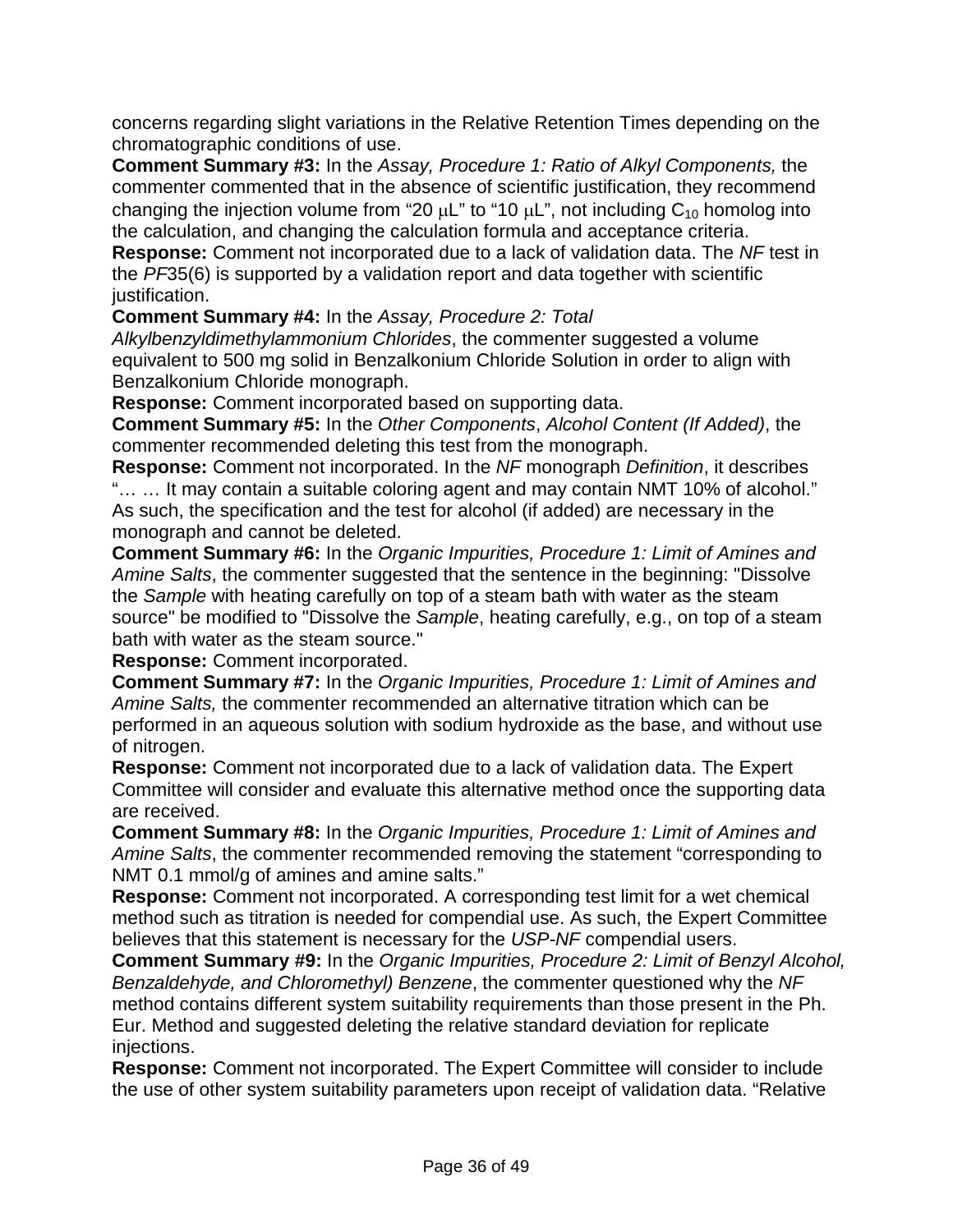standard deviation for replicate injections" is required in most *USP-NF* monographs if HPLC and GC tests are being used.

**Comment Summary #10:** In the *Organic Impurities, Procedure 2: Limit of Benzyl Alcohol, Benzaldehyde, and Chloromethyl) Benzene*, the commenter recommended modifying the multiplication factor from "0.7" to "1.3"

**Response:** Comment incorporated. The Expert Committee also added a NOTE to clarify this factor.

**Comment Summary #11:** In the *Specific Tests, Acidity and Alkalinity*, the commenter recommended the *NF* proposal be revised to require titration of the specific amount of benzalkonium chloride (i.e., 500 mg) rather than providing a specific concentration of benzalkonium chloride, to account for the different solution concentrations allowed. **Response:** Comment incorporated.

**Monograph/Section(s):** Buspirone Hydrochloride/Chloride Content **Expert Committee(s):** Monograph Development–Psychiatrics and Psychoactives **Number of Commenters:** 1

**Comment Summary #1:** The commenter suggested retaining of the test for *Content of chloride*

**Response:** Comment not incorporated. The Expert Committee believes that the quantitative test for the counter-ion content is not necessary as USP monographs usually include only an identification test for a counter-ion. The identification test for the chloride (*Identification-C*) has already been added in the proposal.

**Monograph/Section:** Butylated Hydroxyanisole/Assay

**Expert Committee(s):** Excipient Monograph 1 (EM1)

**No. of Commenters:** 2

**Comment Summary:** The commenters suggested the peak elution order was reversed for the 3-tert-butyl-4-hydroxyanisole and 2-tert-butyl-4-hydroxyanisole isomers in the note for the system suitability section in the Assay.

**Response:** Comment incorporated. The Expert Committee determined the elution order was reversed for the isomers.

**Monograph/Section(s):** Cabergoline/Residue on Ignition

**Expert Committee(s):** Monograph Development–Psychiatrics and Psychoactives **Number of Commenters:** 1

**Comment Summary #1:** The commenter requested the increase of limit for *Residue on Ignition* from NMT 0.1% to NMT 0.2%.

**Response**: Comment not incorporated because the commenter subsequently withdrew their request.

**Monograph/Section(s):** Capreomycin Sulfate/Composition of Capreomycin

**Expert Committee(s):** Monograph Development-Antibiotics

**No. of Commenters:** 1

**Comment Summary #1:** The commenter requested revising the column dimensions and mobile phase composition in the test for *Composition of Capreomycin* to improve resolution.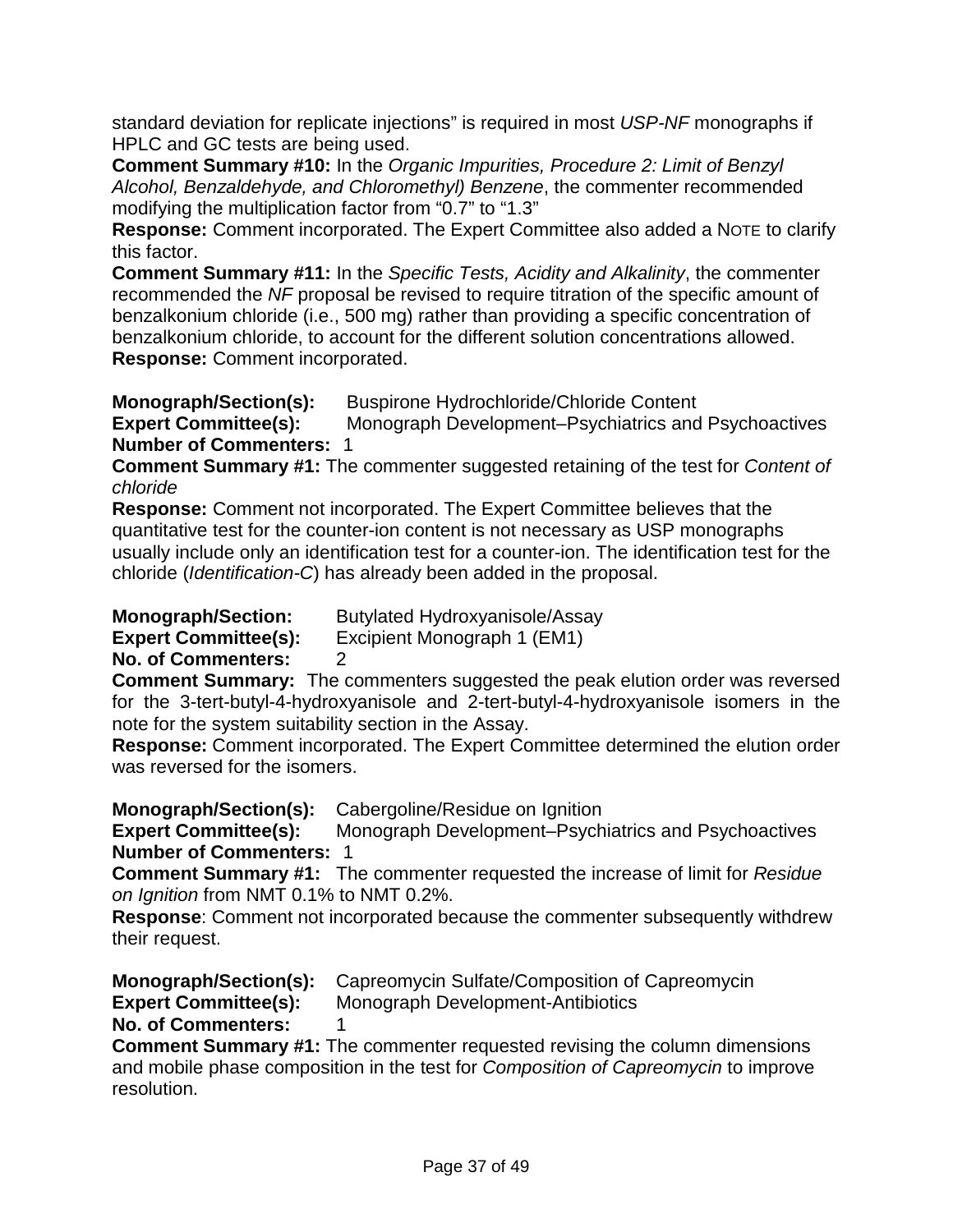**Response:** Comment not incorporated. The Expert Committee is willing to consider a revision in the future upon the receipt of the necessary supporting data.

**Monograph/Section(s):** Capreomycin for Injection/Composition of Capreomycin **Expert Committee(s):** Monograph Development-Antibiotics **Monograph Development-Antibiotics No. of Commenters:** 1

**Comment Summary #1:** The commenter requested revising the column dimensions and mobile phase composition in the test for *Composition of Capreomycin* to improve resolution.

**Response:** Comment not incorporated. The Expert Committee is willing to consider a revision in the future upon the receipt of the necessary supporting data.

**Monograph/Section(s**)**:** Cetirizine Hydrochloride and Pseudoephedrine

Hydrochloride Extended-Release Tablets/Multiple sections **Expert Committee(s):** Monograph Development-Pulmonary and Steroids **No. of Commenters:** 2

**Comment Summary #1:** The commenter requested revising the chromatographic conditions in *Procedure 1* under *Organic Impurities* to be consistent with the commenter's FDA-approved procedure.

**Response:** Comment incorporated.

**Comment Summary #2:** The commenter requested the relative response factor for cetirizine acetic acid be revised from 1.2 to 1.1, to correct the rounding error. **Response:** Comment incorporated.

**Comment Summary #3:** The commenter requested that a second identification test, based on a TLC procedure, be added to the monograph.

**Response:** Comment not incorporated. The Expert Committee considers a single identification test based on HPLC retention time agreement be adequate for a drug product monograph.

**Comment Summary #4:** The commenter suggested that the *Uniformity of Dosage Units* test be added to the monograph.

**Response:** Comment incorporated.

**Monograph/Section(s):** Chlorhexidine Gluconate Topical Solution/Packaging and **Storage** 

**Expert Committee(s):** Veterinary Drugs

**No. of Commenters:** 

**Comment summary #1:** The commenter recommended adding a storage statement "Store at controlled room temperature," to be consistent with the *Chlorhexidine Gluconate Solution* monograph.

**Response:** Comment incorporated.

**Monograph/Section(s):** Dactinomycin for Injection/Multiple Sections

**Expert Committee(s):** Monograph Development-Antibiotics

**No. of Commenters:** 1

**Comment Summary #1:** The commenter agreed with the proposed changes. **Response:** No action required.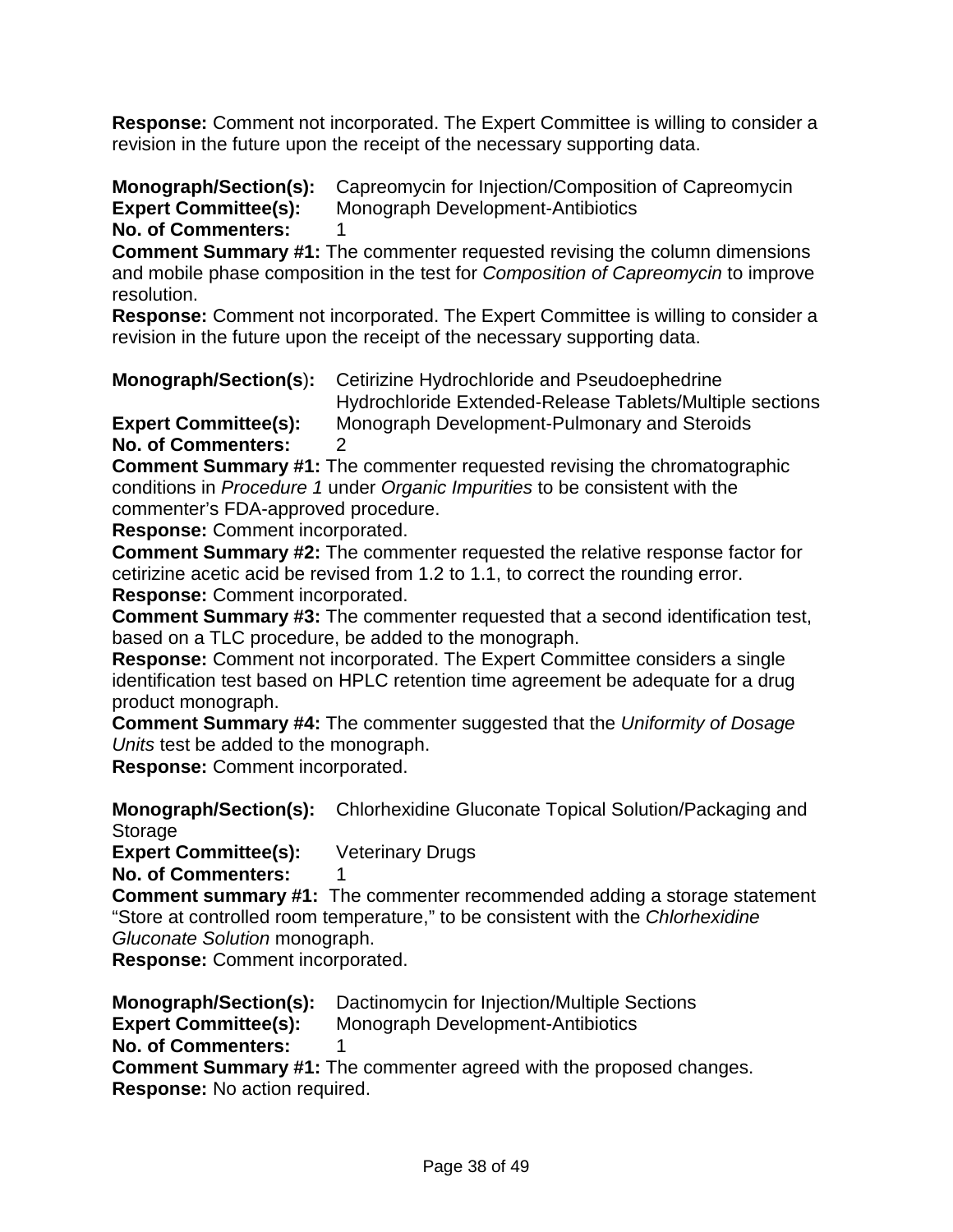|                             | <b>Monograph/Section(s):</b> Deferoxamine Mesylate/Multiple Sections |
|-----------------------------|----------------------------------------------------------------------|
| <b>Expert Committee(s):</b> | Monograph Development-Gastrointestinal, Renal and                    |
|                             | Endocrine                                                            |

#### **No. of Commenters:** 2

**Comment summary #1:** The commenter indicated their concern with the proposed change of assay limit from 98.0%-102.0% to 95.0%-102.0%, and indicated that more information is needed to ensure that the relaxation of the lower assay limit can be attributed to the levels of drug-related impurities.

**Response:** Comment not incorporated. The proposed *Assay* limits are consistent with the limit of total impurities which is NMT 5.0%.

**Comment summary #2:** The commenter indicated that the proposed requirement for relative standard deviation for replicate injections of the *Standard solution* under *Organic impurities* is NMT 5.0% which is considered high for an HPLC procedure.

**Response.** Comment not incorporated. The concentration of the *Standard solution* is established at 1% level of the concentration of the *Sample solution*, and the proposed requirement for relative standard deviation is acceptable for diluted solutions.

**Comment summary #3:** The commenter indicated that the current USP monograph reflects the quality of the material produced by fermentation which contains about 5% of total impurities, while the commenter produces high purity API using synthetic route with average 1.0% of total impurities.

**Response:** Comment not incorporated at this time. The Expert Committee will consider creating a flexible monograph with tighter impurity limits for the material which is produced by synthetic route and is labeled as "high purity."

**Comment summary #4:** The commenter suggested revising concentration and range under *pH*, to harmonize with the procedure in the *European Pharmacopoeia*.

**Response:** Comment not incorporated at this time. The Expert Committee will consider revising the *pH* in a future PF publication.

**Monograph/Section(s):** Donepezil Hydrochloride/Multiple Sections

**Expert Committee(s):** Monograph Development–Psychiatrics and Psychoactives **Number of Commenters:** 3

**Comment Summary #1:** The commenter requested correcting the chemical name of donepezil related compound A.

**Response**: Comment incorporated.

**Comment summary #2**: The commenter requested revising the resolution requirement in the *Organic Impurities* from NLT 1.7 to NLT 1.5, to make it consistent with the resolution requirement under the *Assay*.

**Response:** Comment incorporated.

**Comment Summary #3:** The commenter indicated that donepezil related compound A has very low response, which may lead to reproducibility issues.

**Response**: Comment not incorporated because the validation report does not support this observation.

**Comment Summary #4:** The commenter requested the addition of three specified impurities - donepezilbenzyl bromide, dehydrodeoxydonepezil hydrochloride and deoxydonepezil hydrochloridew—which are included in the *Authorized USP Pending monograph* for Donepezil Hydrochloride.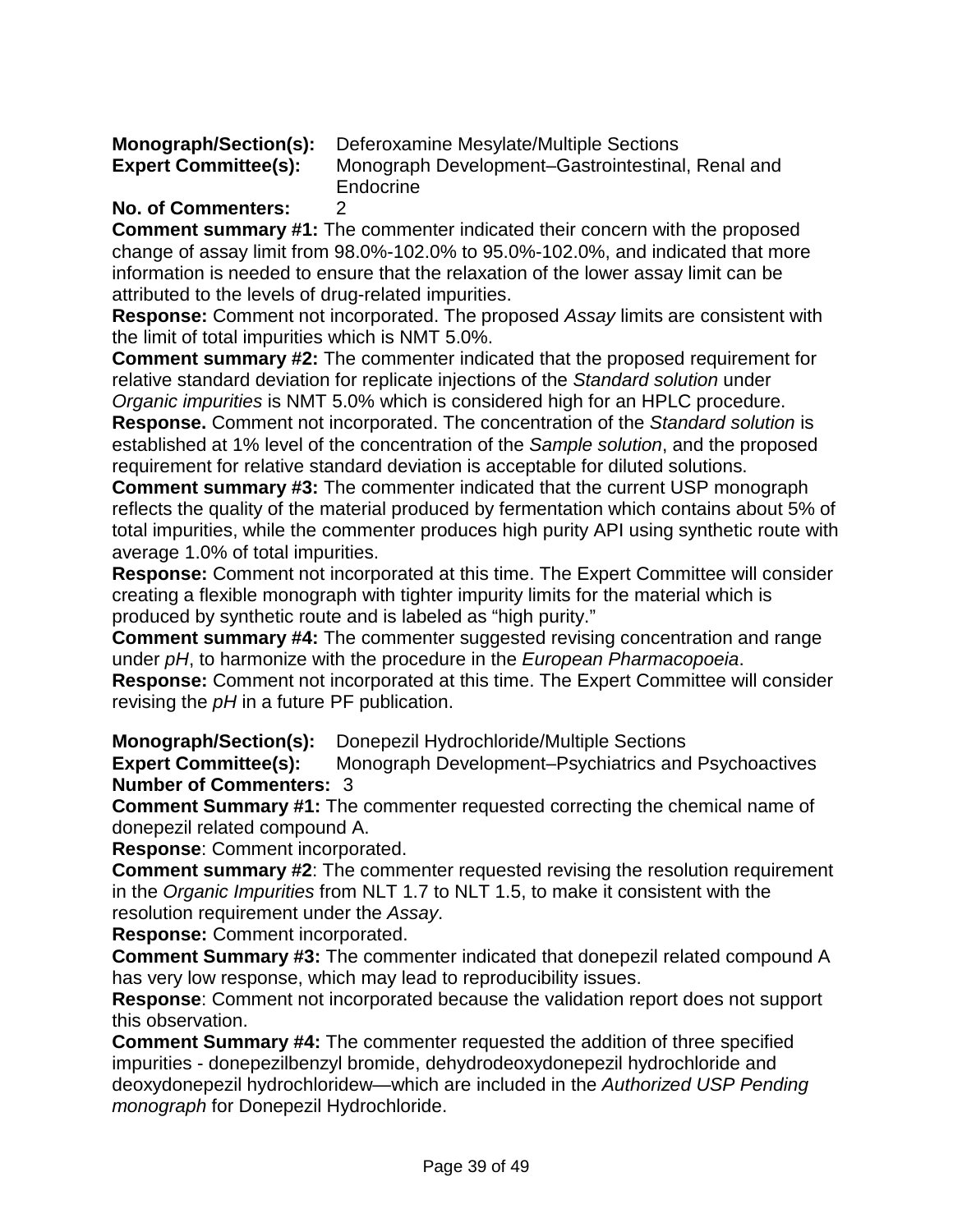**Response**: Comment not incorporated at this time. The Expert Committee will consider incorporating these impurities into the official text once the commenter's product receives full FDA approval.

**Comment Summary #5:** The commenter suggested revising the specifications for *Water* and *Identification* test to make them consistent with the *Authorized USP Pending monograph* for Donepezil Hydrochloride.

**Response**: Comment not incorporated at this time. The Expert Committee will consider these changes once the commenter's product receives full FDA approval.

**Comment Summary #6:** Two commenters requested the description to be changed from "white crystalline powder" to "off-white to white crystalline powder." **Response**: Comment incorporated.

**Comment Summary #7:** The commenter requested revising the solubility in chloroform from "freely soluble" to "soluble to freely soluble."

**Response**: Comment incorporated.

**Monograph/Section(s):** Flavoxate Hydrochloride/Organic Impurities

**Expert Committee(s):** Monograph Development–Psychiatrics and Psychoactives **Number of Commenters:** 1

**Comment Summary #1:** The commenter requested correcting the error in the gradient table.

**Response**: Comment incorporated.

**Monograph/Section(s):** Galantamine Hydrobromide/Organic Impurities, Limit of 4R,8R-Stereoisomer /

**Expert Committee(s):** Monograph Development–Psychiatrics and Psychoactives **Number of Commenters:** 3

**Comment Summary #1:** The commenter indicated that the HPLC procedure for the *Limit of 4R,8R-Stereoisomer* is not sufficiently selective. The commenter did not provide alternative recommendations.

**Response**: Comment not incorporated. The validation data does not indicate lack of selectivity.

**Comment Summary #2:** The commenter indicated that the terms "Background Electrolyte" and "Run Buffer" are not consistent with their internal procedure.

**Response**: Comment not incorporated because these terms are generally accepted for the capillary electrophoresis technique.

**Comment Summary #3:** The commenter requested the addition of a *Note* to the impurities table indicating that narwedine is a process impurity. **Response**: Comment incorporated.

**Monograph/Section(s):** Hydromorphone Hydrochloride Oral Solution/Multiple **Sections** 

**Expert Committee(s)**: Monograph Development-Cold, Cough and Analgesics **No. of Commenters:** 1

**Comment Summary #1:** The commenter requested removing the statement "containing the expected concentration of excipients" from the *Blank* under *Identification-A*.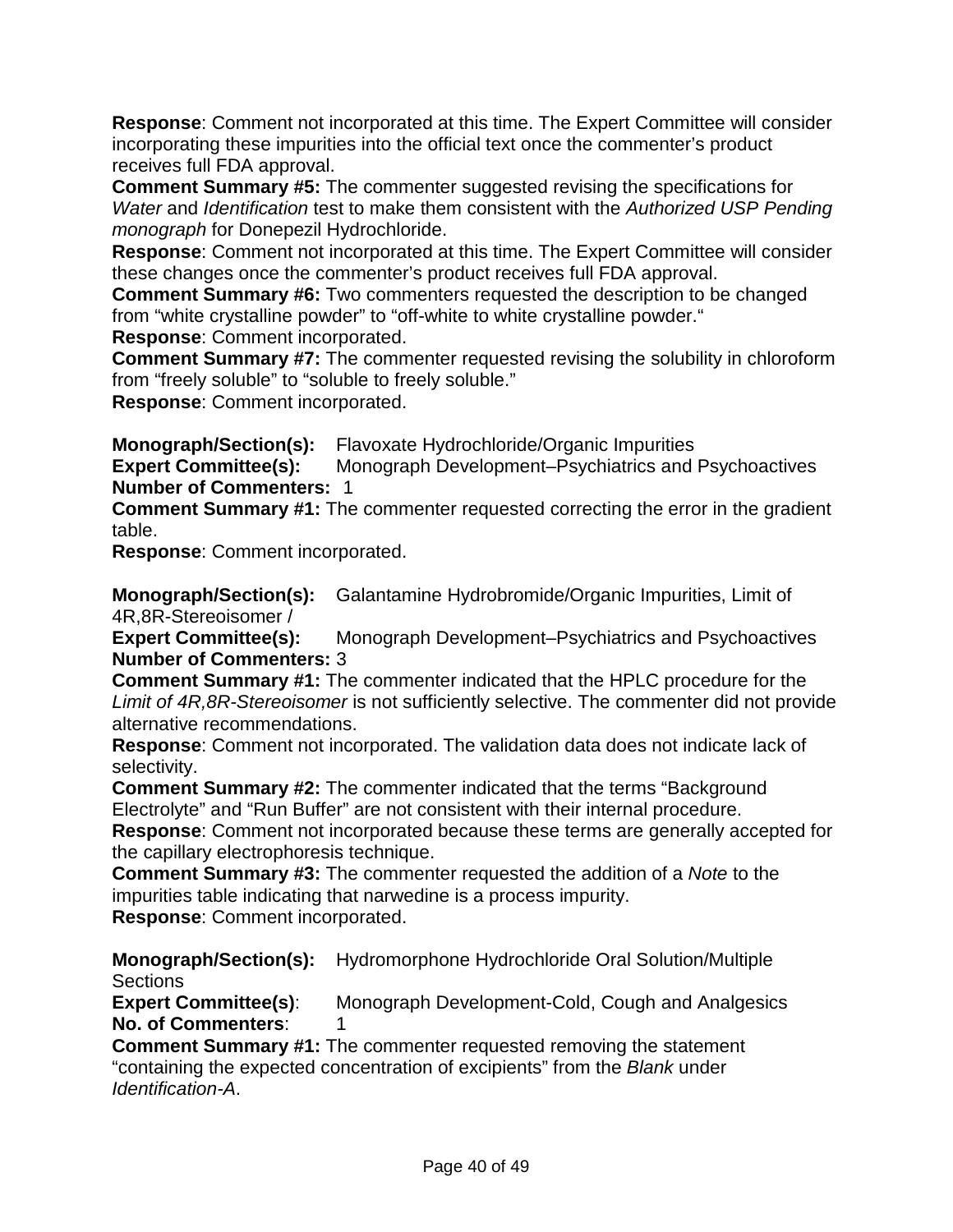**Response**: Comment incorporated.

**Comment Summary #2:** The commenter requested removing any reference to excipients from the *Standard solution* under *Identification-A*.

**Response**: Comment incorporated.

**Comment Summary #3:** The commenter requested clarifying the composition of the *Solution A* and *Solution B* under the *Assay*.

**Response**: Comment incorporated.

**Comment Summary #4:** The commenter requested that a *Note* be added to the *Standard solution* and *Sample solution* of the *Assay*, indicating that these solutions should be kept in a cool place protected from light.

**Response**: Comment incorporated.

**Comment Summary #5:** The commenter requested that a *Quantitation limit solution* be added to the *Organic impurities* section.

**Response**: Comment incorporated.

**Comment Summary #6:** The commenter requested that a *Note* be added to the *Standard solution*, *Sample solution, Quantitation limit solution* and *System suitability solution* of the *Organic impurities* section, indicating that these solutions should be kept in a cool place protected from light.

**Response**: Comment incorporated.

**Comment Summary #7:** The commenter requested that the concentration of USP Hydromorphone Related Compound A RS in the *System suitability solution* of the *Organic impurities* section be revised from 0.8 mg/mL to 0.8 ug/mL to be consistent with the sponsor's submission.

**Response**: Comment incorporated.

**Monograph/ Section(s):** Irbesartan and Hydrochlorothiazide Tablets/Multiple Sections **Expert Committee(s):** Monograph Development-Cardiovascular

**No. of Commenters:** 3

**Comment Summary #1:** The commenter suggested revising the pH of the *Buffer solution* in the *Assay* test from 3.0 to 3.0±0.1 to be consistent with the FDA-approved procedure.

**Response:** Comment incorporated.

**Comment summary # 2:** The commenter requested correcting the acceptance criteria under *Organic impurities* as follows: the limit of benzothiadiazine related compound A be changed from NMT 0.3% to NMT 1.0%, the limit of irbesartan related compound A be changed from NMT 1.0% to NMT 0.3%, and the limit of any other individual impurity be changed from NMT 0.1% to NMT 0.2%, to be consistent with the commenter's FDAapproved specifications.

**Response:** Comment incorporated.

**Comment summary # 3:** The commenter requested adding a detailed procedure for preparing the sample in the *Identification*-A test.

**Response:** Comment incorporated.

| Monograph/Section(s):       | Lamotrigine Tablets/Organic Impurities               |
|-----------------------------|------------------------------------------------------|
| <b>Expert Committee(s):</b> | Monograph Development–Psychiatrics and Psychoactives |
| <b>No. of Commenters:</b>   |                                                      |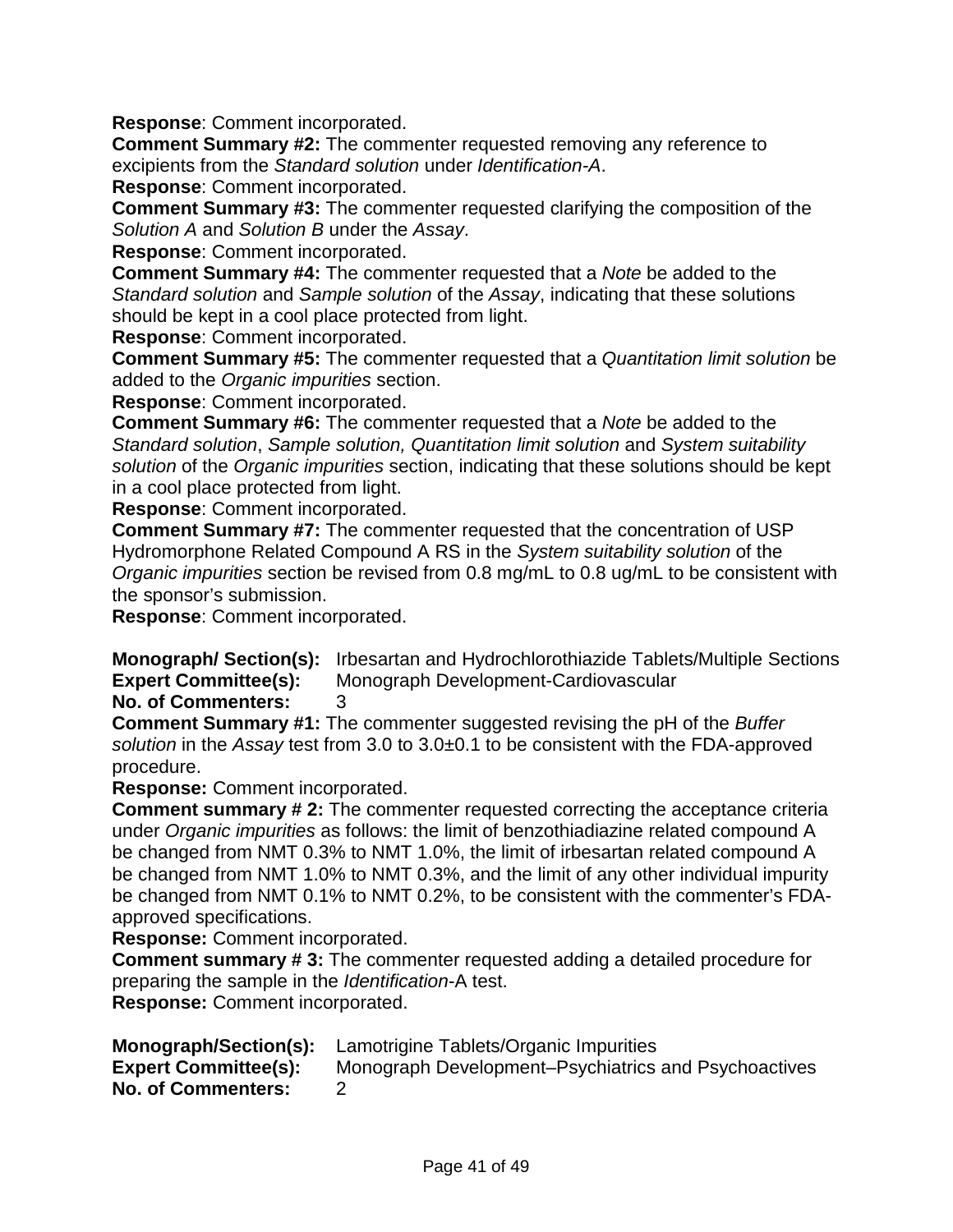**Comment Summary #1:** Two commenters requested including lamotrigine related compound C in the Impurity Table 1 with the FDA-approved limit of NMT 0.5%. **Response:** Comment incorporated.

**Monograph/Section(s):** Levetiracetam Tablets/Organic Impurities

**Expert Committee(s):** Monograph Development–Psychiatrics and Psychoactives **No. of Commenters:** 6

**Comment Summary #1:** Four commenters requested widening the limit of levetiracetam acid from NMT 0.1% to NMT 0.3%

**Response:** Comment incorporated.

**Comment Summary #2:** Two commenters suggested adding a test for *Chiral purity* to control the amount of *R-enantiomer* in this drug product.

**Response:** Comment not incorporated. The *R-enantiomer* is a process impurity which is already controlled in the drug substance monograph.

**Comment Summary #3:** The commenter requested increasing the limit of total impurities from NMT 0.5% to NMT 0.6% to be consistent with the commenter's FDAapproved specifications.

**Response:** Comment incorporated.

**Comment Summary #4:** The commenter requested increasing the limit of total impurities from NMT 0.5% to NMT 1.0%.

**Response:** Comment not incorporated because the commenter's product has not yet received full FDA approval. The Expert Committee will consider addressing this comment as part of the *USP Pending Monographs* initiative.

**Monograph/ Section(s):** Levofloxacin**/**Multiple Sections

**Expert Committee(s):** Monograph Development-Antivirals

**No. of Commenters:** 1

**Comment Summary #1:** The commenter suggested adding a new impurity in the *Organic Impurities* to match the impurity specified in the *Authorized USP Pending Monograph*.

**Response:** Comment not incorporated at this time. The Expert Committee will consider incorporating this impurity into the official text once the commenter's product receives full FDA approval.

**Comment Summary #2:** The commenter suggested reducing the signal to noise ratio for the *Sensitivity solution* in the *Organic Impurities* because they could not meet this system suitability requirement.

**Response:** Comment not incorporated because this criterion was met by the original sponsor and other laboratories.

**Comment Summary #3:** The commenter suggested changing the acceptance limit for the *Water* to match the limit specified in the *Authorized USP Pending Monograph*.

**Response:** Comment not incorporated at this time. The Expert Committee will consider addressing this once the commenter's product receives full FDA approval.

**Comment Summary #4:** The commenter suggested deleting separate injection of the *Standard solution* for calculation of the *Assay* result and instead using the average area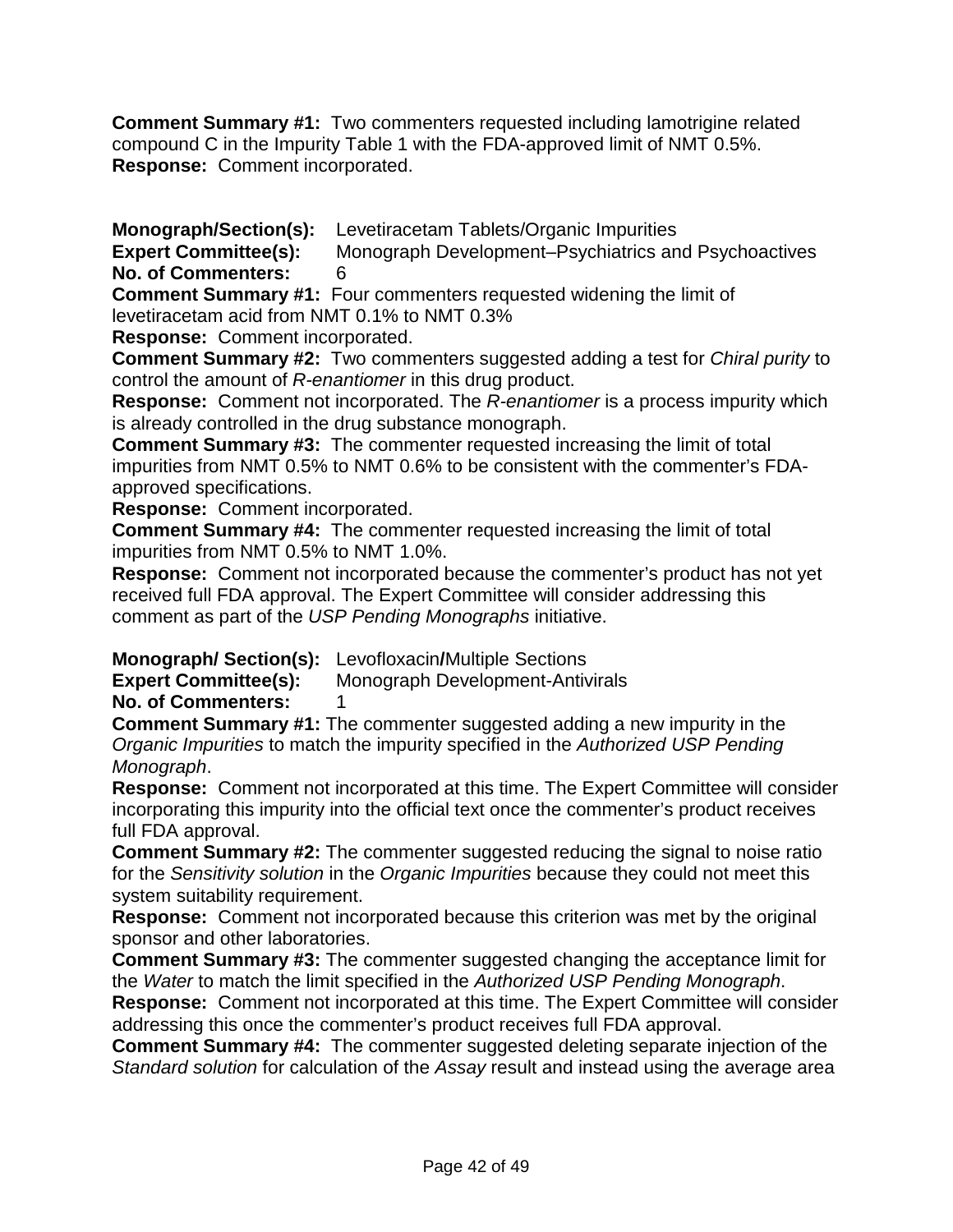counts obtained from the *Standard solution* injected as part of the system suitability requirement.

**Response:** Comment not incorporated because *Tests* and *Assays* are based on single determination unless otherwise specified in the monograph. However, the decision to use replicates (averaging of area counts in this case) can better be handled by the manufacturer's release testing standard operating procedures.

**Comment Summary #5:** The commenter requestedcorrecting a typographical error for the chemical name of N-desmethyl levofloxacin.

**Response:** Comment incorporated.

**Monograph/Section(s):** Methylphenidate Hydrochloride/Assay and Organic **Impurities** 

**Expert Committee(s):** Monograph Development–Psychiatrics and Psychoactives **No. of Commenters:** 4

**Comment Summary #1:** The commenter indicated that their specifications include the threo isomer as an additional specified impurity.

**Response:** Comment not incorporated at this time. The Expert Committee is willing to consider future changes to the monograph upon receipt of the necessary supporting data.

**Comment Summary #2:** The commenter indicated the need to control the pH of the mobile phase between 4.05 and 4.15.

**Response:** Comment not incorporated because the validation data suggests that the procedure is robust in the pH range of 3.6-4.6.

**Comment Summary #3:** The commenter suggested tightening of relative standard deviation requirement for system suitability from NMT 2.0% to NMT 0.73%

**Response:** Comment not incorporated because stated value is consistent with the validation data.

**Comment Summary #4:** The commenter indicated that unspecified impurity limit and erythro isomer limit in *Organic Impurities Procedure 2* are inconsistent with the FDAapproved limits.

**Response**: Comment not incorporated because the limits in the monograph are based on the sponsor's FDA-approved regulatory filing.

**Comment Summary #5:** The commenter requested replacing the current *Assay* procedure with the HPLC procedure included in *Organic Impurities Procedure 2*.

**Response:** Comment not incorporated. The *Assay* procedure in the *PF* proposal uses a simple isocratic procedure while the procedure suggested by the commenter uses a gradient elution procedure.

**Comment Summary #6:** The commenter requested deleting the *Organic Impurities Procedure 1*, and use the HPLC procedure employed in *Organic Impurities Procedure 2* to control all impurities.

**Response:** Comment not incorporated because the *Procedures 1* and *2* are intended to monitor the impurity profiles of drug substance manufactured by different synthetic routes.

**Comment Summary #7:** Two commenters requested correcting the chemical name for bismethylphendate impurity.

**Response**: Comment incorporated.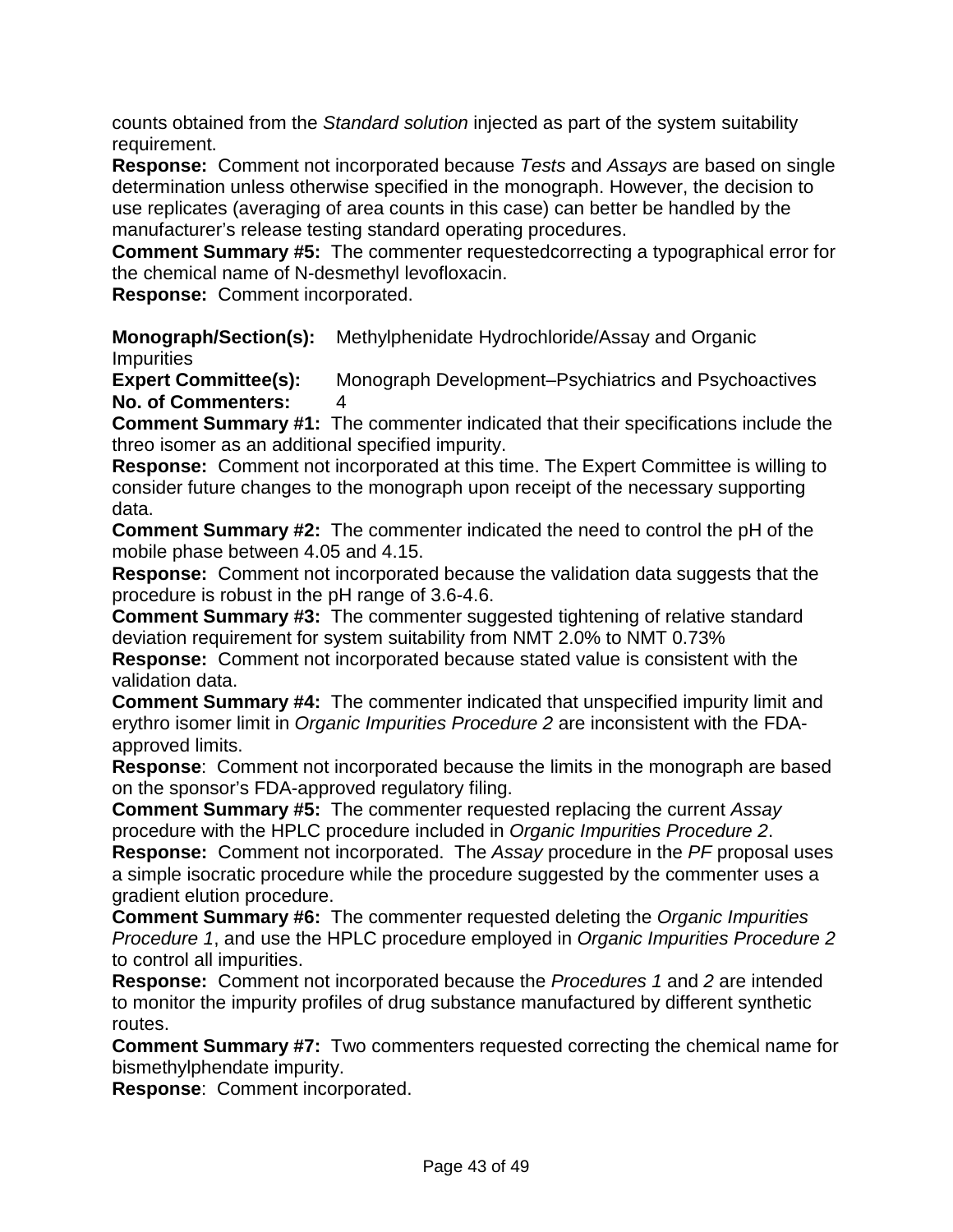**Monograph/Section(s)**: Mycophenolate Mofetil for Injection/Assay

**Expert Committee(s):** Monograph Development–Ophthalmology, Oncology, and Dermatology

**No. of Commenters:** 1

**Comment Summary #1:** The commenter indicated that the *Assay* procedure is not consistent with the FDA-approved procedure. No revision to the procedure was requested.

**Response**: Comment not incorporated because the *Assay* procedure in the monograph is based on the sponsor's FDA-approved regulatory filing.

**Monograph/Section(s):** Mycophenolate Mofetil for Oral Suspension/Multiple Sections **Expert Committee(s):** Monograph Development–Ophthalmology, Oncology, and **Dermatology** 

**No. of Commenters:** 

**Comment Summary #1:** The commenter suggested adding a test for *Loss on Drying* in the monograph with an appropriate limit.

**Response**: Comment not incorporated because the specifications for the *Loss on Drying* are formulation specific and should not be included in the dosage form monograph.

**Expert Committee-initiated Change:** The general chapter number for *Deliverable Volume* was corrected to <698>.

**Expert Committee-initiated Change:** The *Constituted Solution* test was deleted because it is not applicable to this dosage form.

**Monograph/ Section(s):** Oseltamivir Phosphate/Organic Impurities

**Expert Committee(s):** Monograph Development-Antivirals

**No. of Commenters:** 2

**Comment Summary #1:** The commenter requested changing the UV detector wavelength from 207 nm to 210 nm in *Procedure* 2 to be consistent with the sponsor's FDA- approved regulatory filing.

**Response:** Comment incorporated.

**Comment Summary #2:** The commenter suggested deleting the note stating that the *Sample solution* under *Procedure* 2 can be stored at room temperature for 7 days because of potential degradation of oseltamivir related compound A during the storage. **Response:** Comment incorporated.

**Monograph/Section(s):** Partially-Neutralized Methacrylic Acid and Ethyl Acrylate Copolymer/Multiple Sections

**Expert Committee(s):** Excipient Monographs 2

**No. of Commenters:** 2

**Comment Summary #1:** In the *Assay*, the commenter recommended with supporting data, changing "previously dried" to "calculated on the dried basis" **Response:** Comment incorporated.

**Comment Summary #2:** For the *Residue on Ignition*, the commenter suggested developing a test for *Degree of Neutralization* in order to distinguish this partially-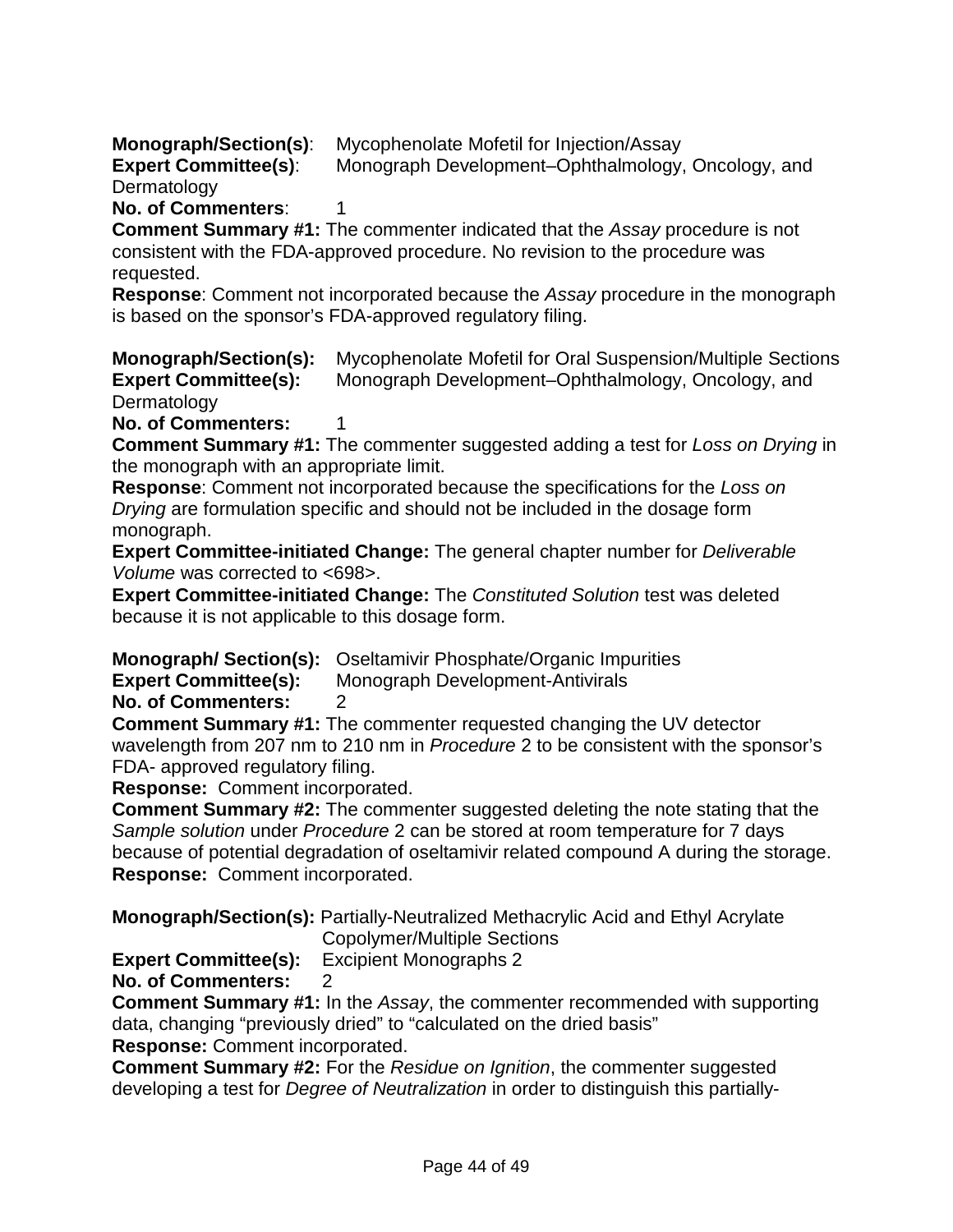neutralized copolymer from the acidic copolymer (Methacrylic acid and Ethyl Acrylate Copolymer).

**Response:** Due to interference of additives, the test for *Degree of Neutralization* cannot be developed at this time. The Expert Committee agreed to change the specification for *Residue on Ignition* from "0.5%−3.0%" to "2.0%−3.5%" based on data submitted. With this change, the partially-neutralized copolymer can be differentiated from the acidic copolymer (Methacrylic acid and Ethyl Acrylate Copolymer).

**Comment Summary #3:** In the test for *Viscosity*, the commenter provided clarifications for sample preparation and recommended changing "Transfer the *Sample* to the beaker very slowly under gentle stirring (avoid lumps). Ensure a homogeneous solution by gently stirring at room temperature for 3 h and taking care to avoid mixing in excess air." to "Transfer the *Sample* to the beaker very slowly to ensure that the stirring is very effective (to avoid lumps) at the beginning and that at the same time the powder is immersed very slowly. Once the powder is dispersed and no lumps are visible, gentle stirring is then sufficient. Ensure a colloidal dispersion (milky white liquid) by stirring at room temperature for 3 h and taking care to avoid mixing in excess air." **Response:** Comment incorporated.

| Monograph/Section(s):       | Pilocarpine Hydrochloride/Melting Range or Temperature |
|-----------------------------|--------------------------------------------------------|
| <b>Expert Committee(s):</b> | Monograph Development-Ophthalmology, Oncology, and     |
|                             | Dermatology                                            |

#### **No. of Commenters:** 1

**Comment Summary #1**: The commenter requested that the *Melting Range or Temperature* test not to be deleted from the monograph, and indicated that it may serve as an additional test to control unknown impurities.

**Response**: Comment not incorporated. The Expert Committee believes the HPLC *Organic Impurities* procedure adequately controls the impurities.

|                             | <b>Monograph/Section(s):</b> Pioglitazone Hydrochloride/Multiple Sections |
|-----------------------------|---------------------------------------------------------------------------|
| <b>Expert Committee(s):</b> | Monograph Development–Gastrointestinal, Renal and                         |
|                             | Endocrine                                                                 |

#### **No. of Commenters:** 10

**Comment summary #1:** The commenters requested correcting the name of the General Chapter <191> under the *Identification-B* from "*Chloride and sulfate*" to "*General Identification tests, Chloride.*"

**Response:** Comment incorporated.

**Comment summary #2:** The commenters requested widening the *Assay* limits from "NLT 99.0 and NMT 101.0%" to "NLT 98.0 and NMT 102.0%" which is typical for the chromatographic assays, and to calculate the limits on anhydrous basis. **Response:** Comment incorporated.

**Comment Summary #3:** The commenters requested revising the *Assay*, to omit the use of internal standard in the *Sample solution* and the *Standard solution*. **Response:** Comment incorporated.

**Comment Summary #4:** The commenters suggested reporting specified impurities under *Organic I*mpurities to two decimal places.

**Response:** Comment incorporated.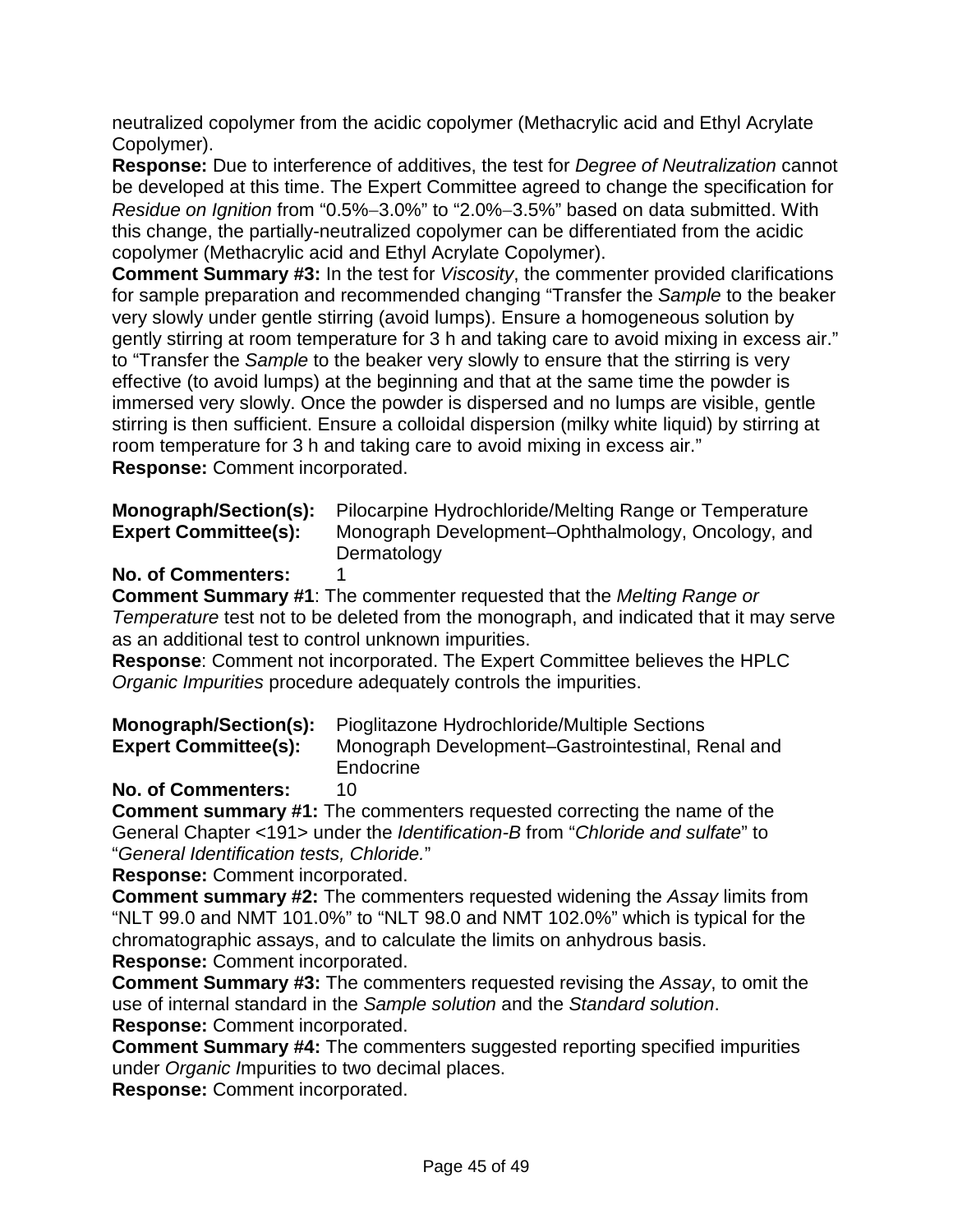**Comment Summary #5:** The commenter requested correcting the preparation of the *Standard solution* under *Organic impurities*, to delete the reference to USP Pioglitazone Hydrochloride RS.

**Response:** Comment incorporated

**Comment Summary #6:** The commenters requested increasing the limit of total impurities under *Organic impurities* from NMT 0.4% to NMT 0.5%, which is consistent with the FDA-approved specifications.

**Response:** Comment incorporated.

**Comment Summary #7:** The commenters requested reporting the limit for *Residue on ignition* rounded off to one decimal place.

**Response:** Comment incorporated.

**Comment Summary #8:** The commenters requested increasing the limit of *Water* from NMT 0.20% to NMT 0.5%, and submitted supporting information to indicate that there is no stability issues associated with the moisture content at 0.5% level.

**Response:** Comment incorporated.

**Comment summary #9:** The commenters indicated that the impurity profile of the drug substance manufactured by their companies is different from the profile included in the PF proposal, and the proposed *PF* procedure does not separate their impurities.

**Response**: Comment not incorporated at this time because the commenters' products have not yet received full FDA approval. The Expert Committee will consider addressing this comment via a Pending revision to the monograph as part of the *USP Pending Monographs* initiative.

**Comment summary #10:** The commenter suggested revising the *Packaging and storage* section, to change the packaging from "well-closed" to "tight" containers and the storage from "room temperature" to "controlled room temperature."

**Response**: Comment not incorporated. The *Packaging and storage* requirements in the proposal are consistent with the sponsor's regulatory filing.

|                             | <b>Monograph/Section(s):</b> Pioglitazone Tablets/Multiple Sections |
|-----------------------------|---------------------------------------------------------------------|
| <b>Expert Committee(s):</b> | Monograph Development–Gastrointestinal, Renal and                   |
|                             | Endocrine                                                           |

#### **No. of Commenters:** 3

**Comment summary #1:** The commenters requested revising the *Assay*, to omit the use of internal standard in the *Sample solution* and the *Standard solution*. **Response:** Comment incorporated.

**Comment summary #2:** The commenter suggested changing the final concentration of the *Standard solution* under *Dissolution* test from "L/1000" to "L/900", to be consistent with the volume of the *Medium*.

**Response.** Comment incorporated.

**Comment summary #3:.** The commenter indicated that the procedure and acceptance criteria for individual and total impurities under *Organic impurities* are not consistent with those approved by the FDA.

**Response:** Comment not incorporated. Based on the information received from the sponsor, the acceptance criteria under *Organic impurities* are based on the stability data, and the company is in the process of updating their regulatory filing to incorporate this information.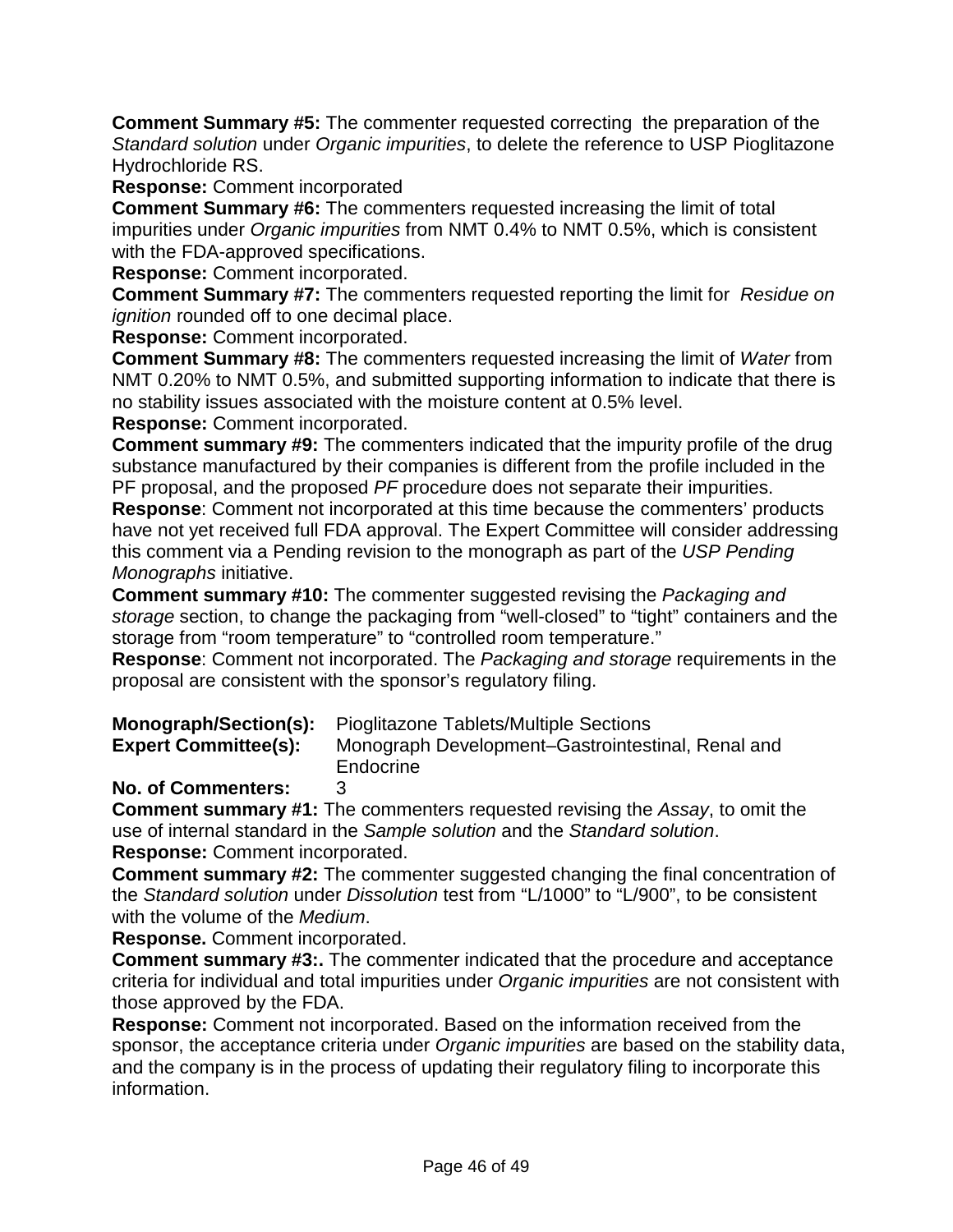**Monograph/Section(s):** Rivastigmine Tartrate/Identification and Organic Impurities **Expert Committee(s):** Monograph Development–Gastrointestinal, Renal and **Endocrine** 

# **No. of Commenters:** 7

**Comment Summary #1:** The commenter indicated that the proposed *Identification-C* test is based on the retention time agreement in the non-chiral *Assay* procedure, and recommended to replace it with a more specific test based on the retention time agreement in the chiral procedure under *Enantiomeric purity*.

**Response**: Comment incorporated.

**Comment Summary #2:** The commenters suggested deleting the *Identification-B* test for tartrate since this counter-ion can be detected by the *Identification-A* test which is based on infrared absorption.

**Response:** Comment incorporated.

**Comment summary #3:** The commenter indicated that the run time for chromatographic procedure under *Organic impurities* is very long, and suggested to replace it with a different procedure employing a shorter run time.

**Response**: Comment not incorporated. The procedure proposed in PF is shown to separate late-eluting impurities which are not present in the drug substance manufactured by the commenter's company. The Expert Committee will consider establishing a flexible monograph to accommodate a different impurity profile upon receipt of the necessary supporting data.

**Comment summary #4:** The commenters requested correcting the order of footnotes containing chemical names under *Organic impurities, Procedure 1*. **Response:** Comment incorporated.

**Monograph/Section(s):** Rivastigmine Tartrate Capsules/Organic Impurities **Expert Committee(s):** Monograph Development–Gastrointestinal, Renal and Endocrine

**No. of Commenters:** 3

**Comment Summary #1:** The commenters suggested adding a test for chiral purity to control the amount of *R*-isomer in this drug product.

**Response:** Comment not incorporated. The *R*-isomer is a process impurity which is already controlled in the drug substance monograph.

**Comment Summary #2:** The commenter requested revising a chemical name for the phenol impurity, to make it consistent with the name in the monograph for Rivastigmine Tartrate.

**Response:** Comment incorporated.

| <b>Expert Committee(s):</b> | <b>Monograph/Section(s):</b> Ropinirole Hydrochloride/Assay and Organic Impurities<br>Monograph Development–Psychiatrics and |
|-----------------------------|------------------------------------------------------------------------------------------------------------------------------|
|                             | <b>Psychoactives</b>                                                                                                         |

# **No. of Commenters:** 1

**Comment Summary #1:** The commenter requested widening the *Assay* acceptance criteria from 98.0%-102.0% to 97.0%-103.0% to be consistent in the specifications in the commenter's DMF.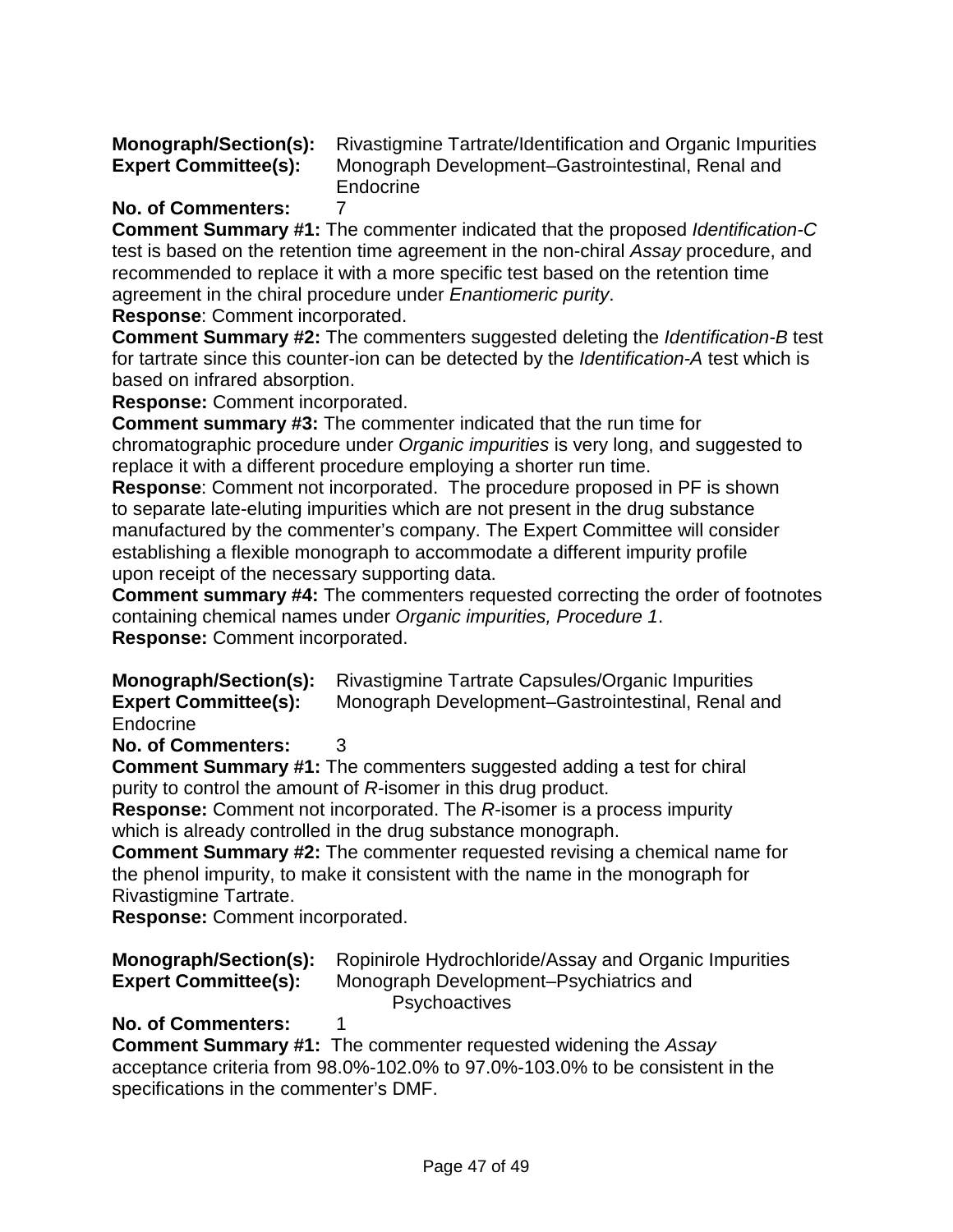**Response:** Comment not incorporated. The ANDA holders who reference the commenter's DMF did not indicate that this correction is needed, as the majority of the batched manufactured by the commenter meets the proposed acceptance criteria.

**Comment Summary #2:** The commenter requested revising the *Organic Impurities* to allow the monitoring of additional process impurities.

**Response:** Comment not incorporated because this is a major revision and is not processed through the commentary process. The Expert Committee will consider this request through the regular revision process via publication in PF in the future.

**Monograph/Section(s):** Ropivacaine Hydrochloride/Specific Rotation<br>**Expert Committee(s):** Monograph Development-Pulmonary and Ste **Monograph Development-Pulmonary and Steroids No. of Commenters:** 1

**Comment Summary #1**: The commenter requested that the *Specific rotation* test not be deleted from the monograph, and indicated that it is essential to confirm that the correct enantiomer is present.

**Response:** Comment not incorporated. The Expert Committee determined that the *Specific rotation* test is redundant and that the chiral purity is adequately controlled by *Procedure 3: Enantiomeric Purity*.

**Monograph/Section(s):** Simethicone Emulsion/Identification<br> **Expert Committee(s):** Monograph Development–Gastrointe

**Expert Committee(s):** Monograph Development–Gastrointestinal, Renal and Endocrine

**No. of Commenters:** 

**Comment summary #1:** The commenter indicated that for older instruments with a low sensitivity, a larger sample (25 drops instead of 5 drops) may be necessary, and requested specifying that a larger sample size may be used.

**Response.** Comment incorporated.

**Comment summary #2:** The commenter suggested allowing alternative options for evaporating the toluene solvent from the solution in the ATR trough, in addition to using a stream of nitrogen.

**Response:** Comment incorporated.

**Monograph/Section(s):** Sodium Fluoride Gel/Definition

**Expert Committee(s):** Monograph Development–Gastrointestinal, Renal and Endocrine

**No. of Commenters:** 1

**Comment summary #1.** The commenter suggested adding a *Note* indicating that this monograph is only applicable to *Preventive treatments gels* and is not applicable to *Dentifrices*, as defined under 21 CFR 355.3.

**Response:** Comment incorporated.

**Monograph/ Section(s):** Terbinafine Hydrochloride/Organic Impurities

**Expert Committee (s):** Monograph Development-Antivirals

**No. of Commenters:** 3

**Comment Summary #1:** The commenter requested to correct a typographical error for references to individual and the total impurities.